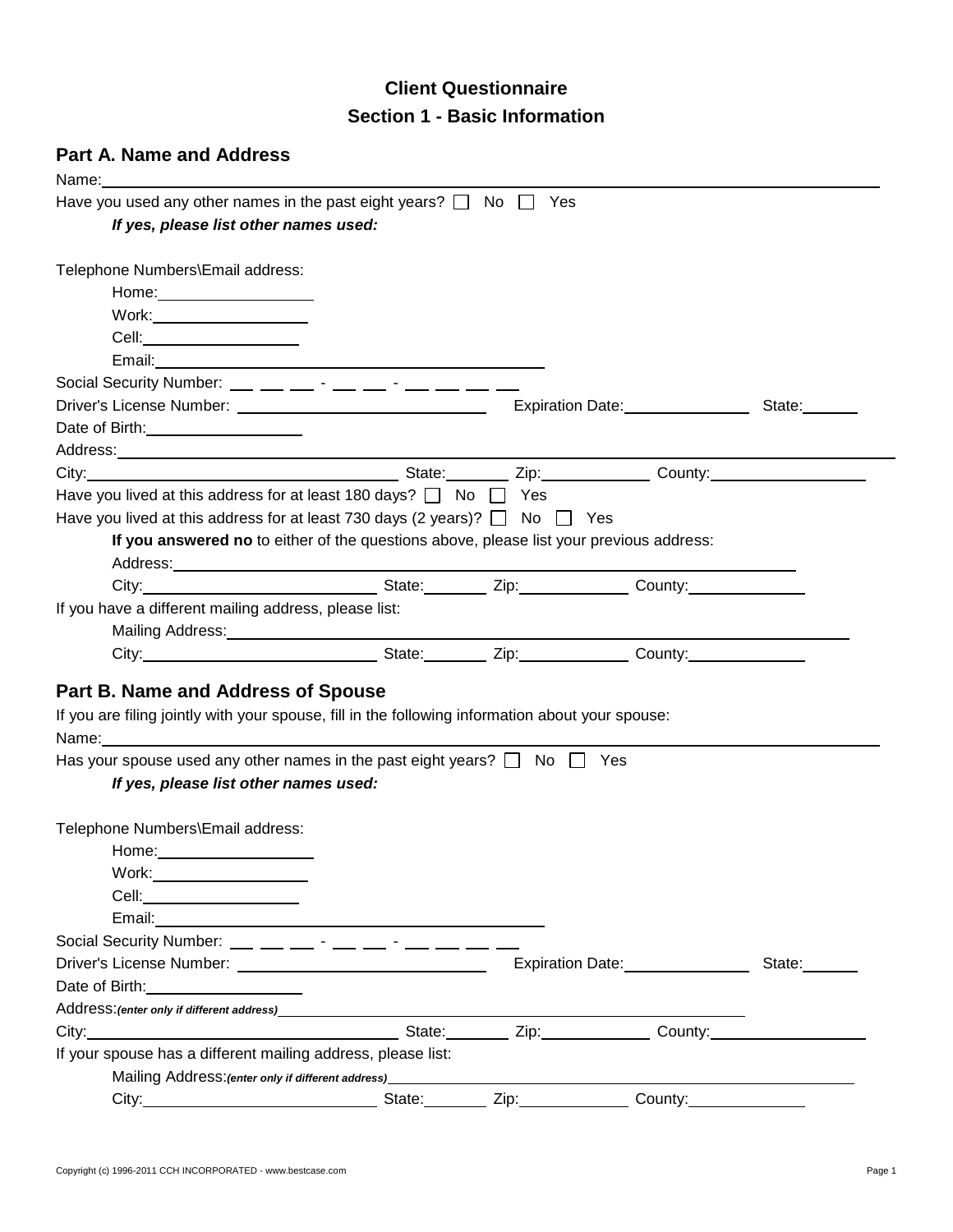## **Part C. Prior and/or Pending Bankruptcy Cases**

| Have you filed a bankruptcy case in the last 8 years? $\Box$ No $\Box$<br>Yes                                                                                                                                                  |
|--------------------------------------------------------------------------------------------------------------------------------------------------------------------------------------------------------------------------------|
| If yes, in which district of which state was the case filed?                                                                                                                                                                   |
|                                                                                                                                                                                                                                |
|                                                                                                                                                                                                                                |
| Are there currently any bankruptcy cases pending involving you, your business, your spouse, or your spouse's business?<br>Yes<br>No.                                                                                           |
| If yes, name of debtor: example and the set of the set of the set of the set of the set of the set of the set of the set of the set of the set of the set of the set of the set of the set of the set of the set of the set of |
|                                                                                                                                                                                                                                |
|                                                                                                                                                                                                                                |
|                                                                                                                                                                                                                                |
| District (If known): District (If known):                                                                                                                                                                                      |
|                                                                                                                                                                                                                                |

# **Part D. Exhibit "C" to the Voluntary Petition (Hazards to Public Health\Safety)**

Do you own or have possession of any property that poses or is alleged to pose a threat of imminent and identifiable harm to public health or safety?  $\Box$  No  $\Box$  Yes

**If yes**, please list and describe the property:

## **Part E. Debtors who reside as Tenants of Residential Property**

| If you rent your place of residence, does a landlord hold a judgment against you? $\Box$ No $\Box$ |        |      | Yes |
|----------------------------------------------------------------------------------------------------|--------|------|-----|
| If yes, please provide the name and address of the landlord:                                       |        |      |     |
| Name:                                                                                              |        |      |     |
| Address:                                                                                           |        |      |     |
| City:                                                                                              | State: | Zin: |     |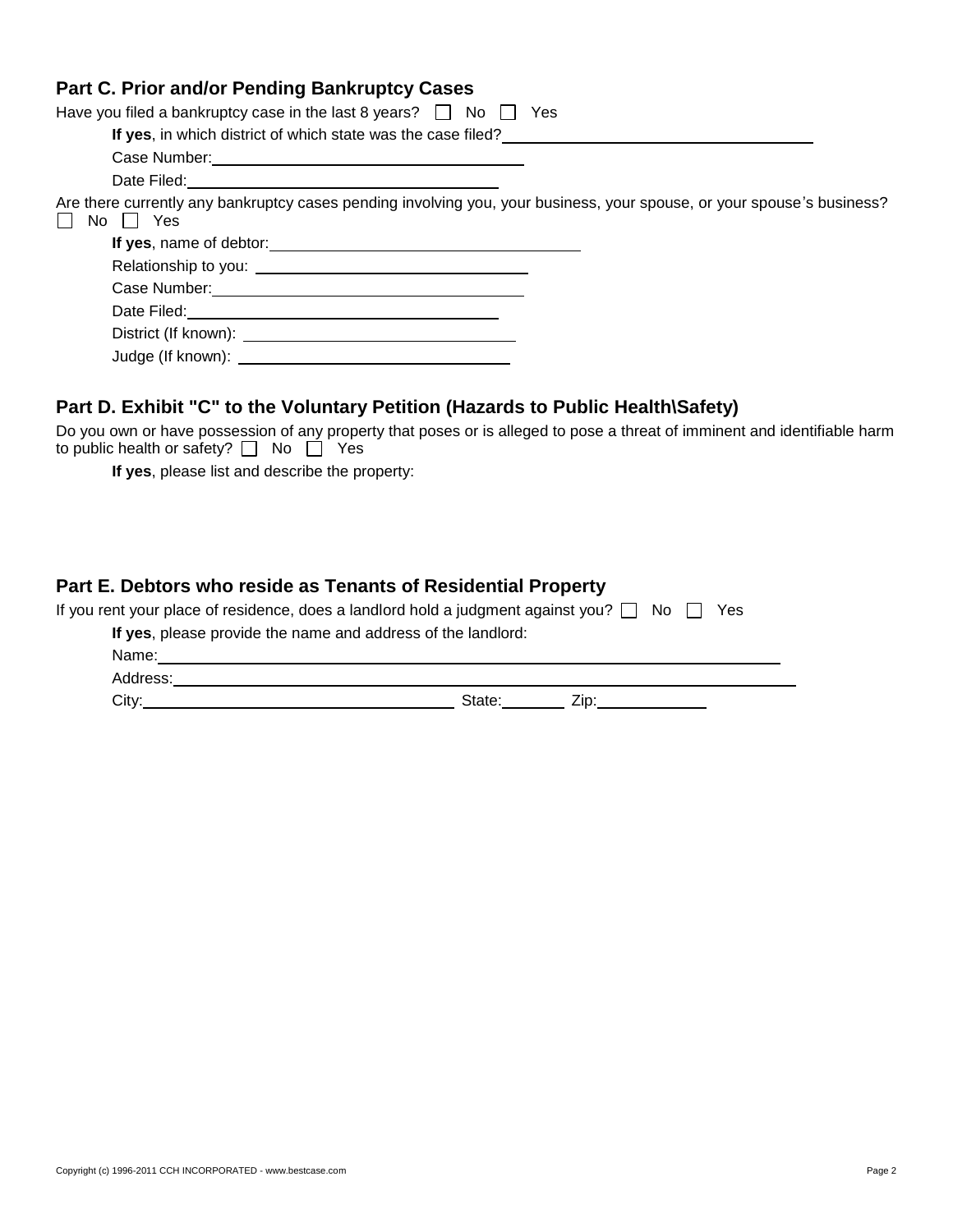## **Section 2 - Property**

## **Part A. Real Estate (Schedule A)**

List **ALL** real estate which you individually or jointly own. This could include your primary residence (house, condo or apartment(if owned)), additional residence (house, condo or apartment(if owned)), rental property, burial plot, undeveloped land and farm land:

| <b>Address and Description</b><br>of Property | List all mortgages, home equity loans<br>and other liens against the property:<br>Please provide details requested below. | Estimated<br>Value of<br>Property | If filing<br>Jointly:<br>Owned by<br>Husband,<br>Wife, Joint<br>or<br>Community? | If you are<br>not the<br>only<br>owner:<br>Please<br>enter the<br>% of the<br>property | <b>Office Use</b><br>Only<br>Exemptions? |
|-----------------------------------------------|---------------------------------------------------------------------------------------------------------------------------|-----------------------------------|----------------------------------------------------------------------------------|----------------------------------------------------------------------------------------|------------------------------------------|
| Address:                                      | 1. Who issued the mortgage, lien or loan?<br>(Name and Address)                                                           |                                   |                                                                                  | you own?                                                                               |                                          |
| Description:                                  | 2. What is the amount of the mortgage, lien<br>or loan?                                                                   |                                   |                                                                                  |                                                                                        |                                          |
|                                               | 3. What is your current interest rate on the<br>loan?                                                                     |                                   |                                                                                  |                                                                                        |                                          |
|                                               | 4. What is your monthly payment?<br>5. Does payment include taxes and/or                                                  |                                   |                                                                                  |                                                                                        |                                          |
|                                               | insurance? $\Box$ No $\Box$ Yes<br>6. How many payments are left?                                                         |                                   |                                                                                  |                                                                                        |                                          |
| Address:                                      | 1. Who issued the mortgage, lien or loan?<br>(Name and Address)                                                           |                                   |                                                                                  |                                                                                        |                                          |
| Description:                                  | 2. What is the amount of the mortgage, lien<br>or loan?                                                                   |                                   |                                                                                  |                                                                                        |                                          |
|                                               | 3. What is your current interest rate on the<br>loan?                                                                     |                                   |                                                                                  |                                                                                        |                                          |
|                                               | 4. What is your monthly payment?                                                                                          |                                   |                                                                                  |                                                                                        |                                          |
|                                               | 5. Does payment include taxes and/or<br>insurance? $\Box$ No $\Box$ Yes<br>6. How many payments are left?                 |                                   |                                                                                  |                                                                                        |                                          |

**If you have additional property, please list the necessary information on a separate page and attach to this questionnaire.**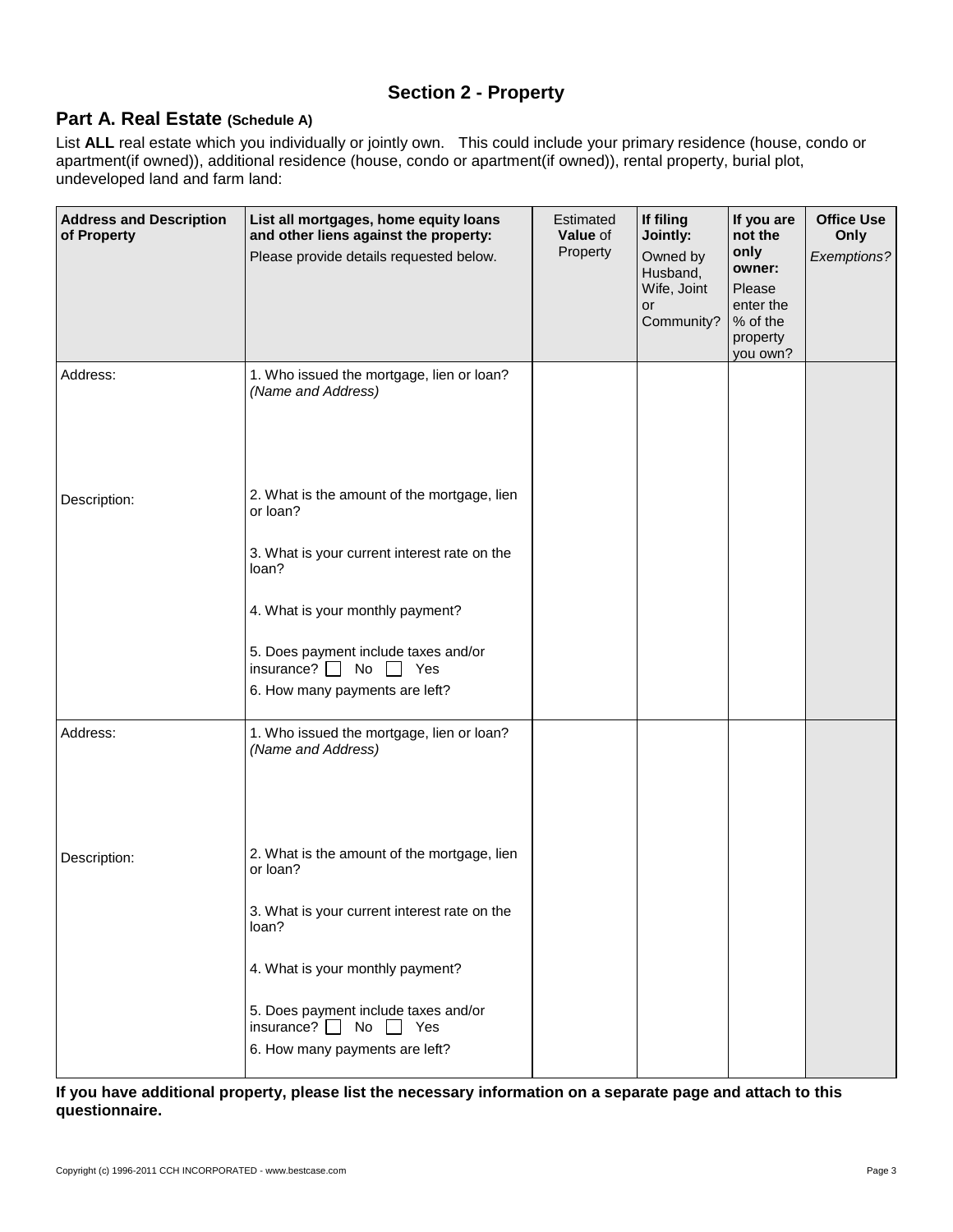## **Part B. Personal Property (Schedule B)**

For each type of property listed below, indicate whether you own any property of that category, and, if you do, fill in the remaining information. For property acquired for personal or family use, the value is the price a retail merchant would charge for a property of that kind, considering the age and condition of that property.

| <b>Type of Property</b>                                                                | Do you own<br>this type of<br>property? | <b>Description and Location of Property</b> | Value of<br>Property | If filing<br>Jointly:<br>Owned by<br>Husband,<br>Wife, Joint<br>$\mathop{\sf or}\nolimits$ | <b>Office Use</b><br>Only<br>Exemptions? |
|----------------------------------------------------------------------------------------|-----------------------------------------|---------------------------------------------|----------------------|--------------------------------------------------------------------------------------------|------------------------------------------|
| 1. Cash on hand                                                                        | No<br>$\sim$<br>Yes                     |                                             |                      | Community?                                                                                 |                                          |
| 2. Checking/Savings<br>Account, Certificates of<br>deposit, other bank accounts        | No<br>Yes<br>$\Box$                     |                                             |                      |                                                                                            |                                          |
| 3. Security deposits held<br>by utility companies,<br>landlord                         | No<br>$\Box$<br>Yes                     |                                             |                      |                                                                                            |                                          |
| 4. Household goods,<br>furniture, including audio,<br>video, and computer<br>equipment | No<br>Yes                               |                                             |                      |                                                                                            |                                          |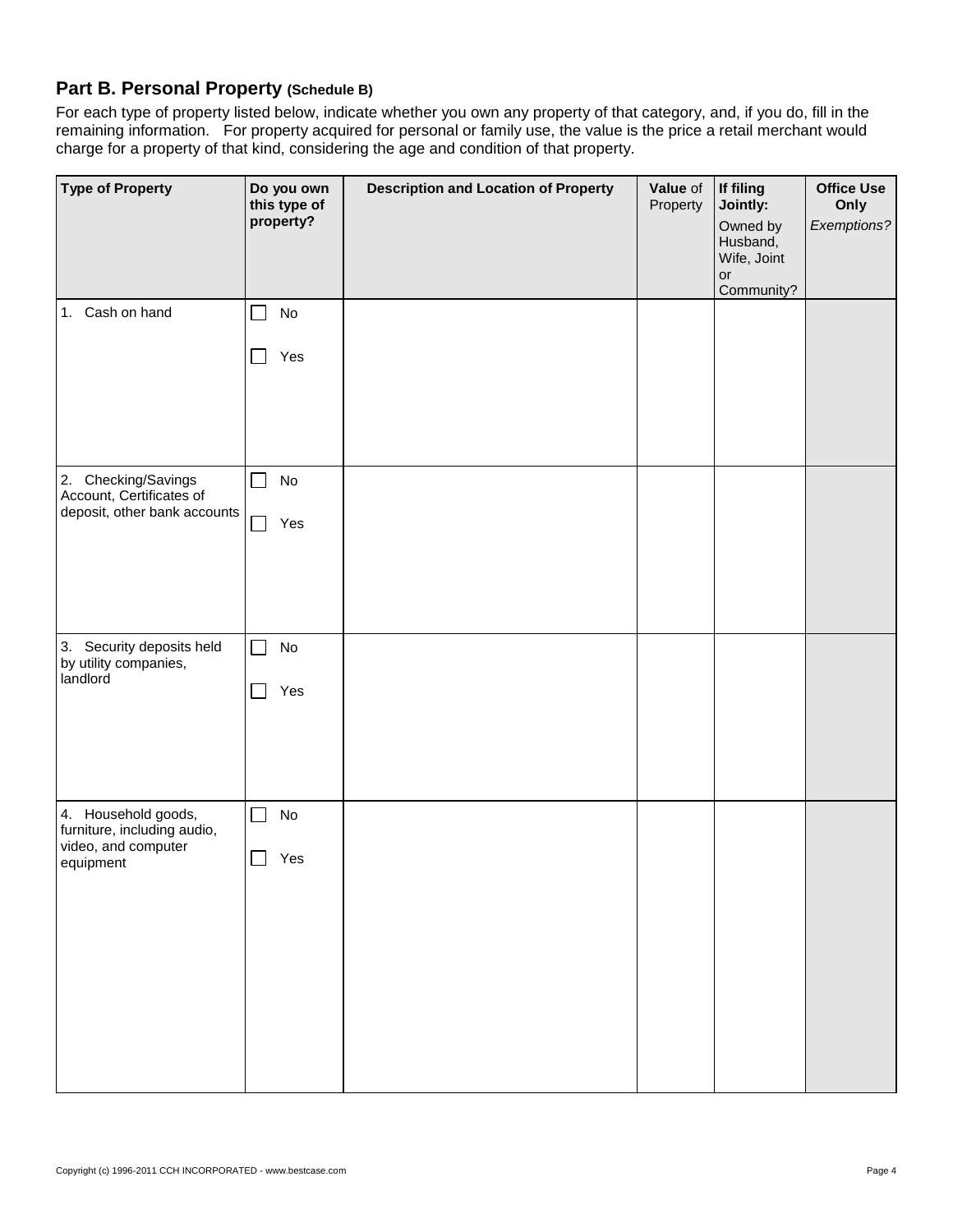| <b>Type of Property</b>                                                      | Do you own<br>this type of<br>property?                         | <b>Description and Location of Property</b> | Value of<br>Property | If filing<br>Jointly:<br>Owned by<br>Husband,<br>Wife, Joint<br>$\hbox{or}$<br>Community? | <b>Office Use</b><br>Only<br>Exemptions? |
|------------------------------------------------------------------------------|-----------------------------------------------------------------|---------------------------------------------|----------------------|-------------------------------------------------------------------------------------------|------------------------------------------|
| 5. Books, pictures, art<br>objects, records, compact<br>discs, collectibles  | ${\sf No}$<br>П<br>Yes                                          |                                             |                      |                                                                                           |                                          |
| 6. Clothing                                                                  | $\operatorname{\mathsf{No}}$<br>$\Box$<br>Yes<br>$\blacksquare$ |                                             |                      |                                                                                           |                                          |
| 7. Furs and jewelry                                                          | No<br>$\Box$<br>Yes<br>$\Box$                                   |                                             |                      |                                                                                           |                                          |
| 8. Sports, photographic,<br>hobby equipment, firearms                        | $\Box$<br>No<br>$\Box$<br>Yes                                   |                                             |                      |                                                                                           |                                          |
| 9. Interest in insurance<br>policies-specify refund or<br>cancellation value | $\mathsf{No}$<br>$\mathsf{L}$<br>Yes<br>$\blacksquare$          |                                             |                      |                                                                                           |                                          |
| 10. Annuities                                                                | No<br>$\Box$<br>Yes                                             |                                             |                      |                                                                                           |                                          |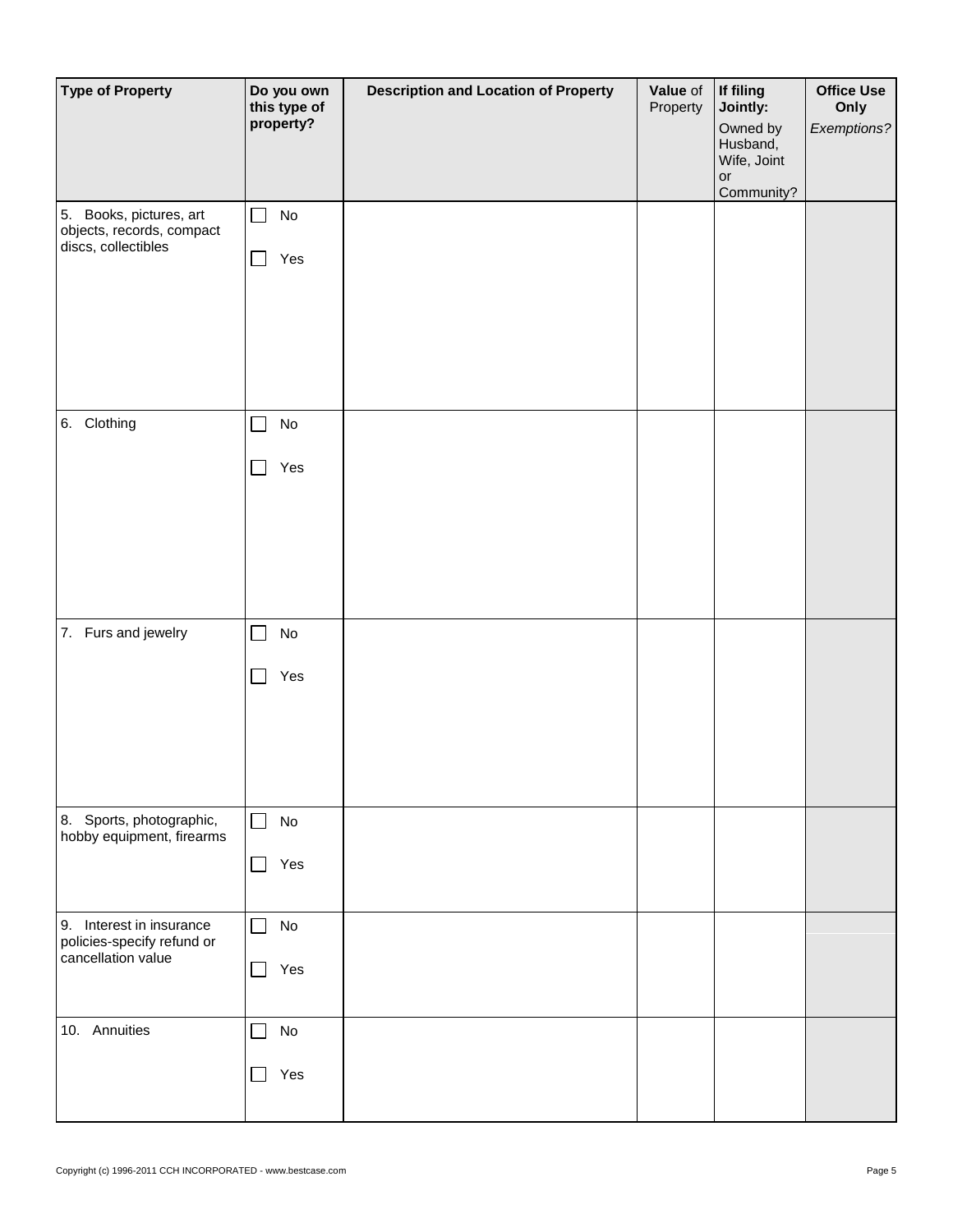| <b>Type of Property</b>                                                   | Do you own<br>this type of<br>property?            | <b>Description and Location of Property</b> | Value of<br>Property | If filing<br>Jointly:<br>Owned by<br>Husband,<br>Wife, Joint<br>or<br>Community? | <b>Office Use</b><br>Only<br>Exemptions? |
|---------------------------------------------------------------------------|----------------------------------------------------|---------------------------------------------|----------------------|----------------------------------------------------------------------------------|------------------------------------------|
| 11. Interests in an<br>education IRA, as defined in<br>26 USC § 530(b)(1) | No<br>┐<br>Yes                                     |                                             |                      |                                                                                  |                                          |
| 12. Interests in pension or<br>profit sharing plans                       | No<br>Yes                                          |                                             |                      |                                                                                  |                                          |
| 13. Stock and interests in<br>incorporated/ unincorporated<br>business    | No<br>$\mathcal{L}_{\mathcal{A}}$<br>Yes<br>$\sim$ |                                             |                      |                                                                                  |                                          |
| 14. Interests in<br>partnerships/joint ventures                           | $\Box$<br>No<br>Yes                                |                                             |                      |                                                                                  |                                          |
| 15. Bonds                                                                 | No<br>Yes                                          |                                             |                      |                                                                                  |                                          |
| 16. Accounts receivable                                                   | No<br>Yes                                          |                                             |                      |                                                                                  |                                          |
| 17. Alimony/family support<br>to which you are entitled                   | П<br>No<br>Yes<br>$\mathbf{I}$                     |                                             |                      |                                                                                  |                                          |
| 18. Other liquidated debts<br>owed to you, including tax<br>refunds       | No<br>$\overline{\phantom{0}}$<br>Yes              |                                             |                      |                                                                                  |                                          |
| 19. Equitable or future<br>interests or life estates                      | No<br>Yes                                          |                                             |                      |                                                                                  |                                          |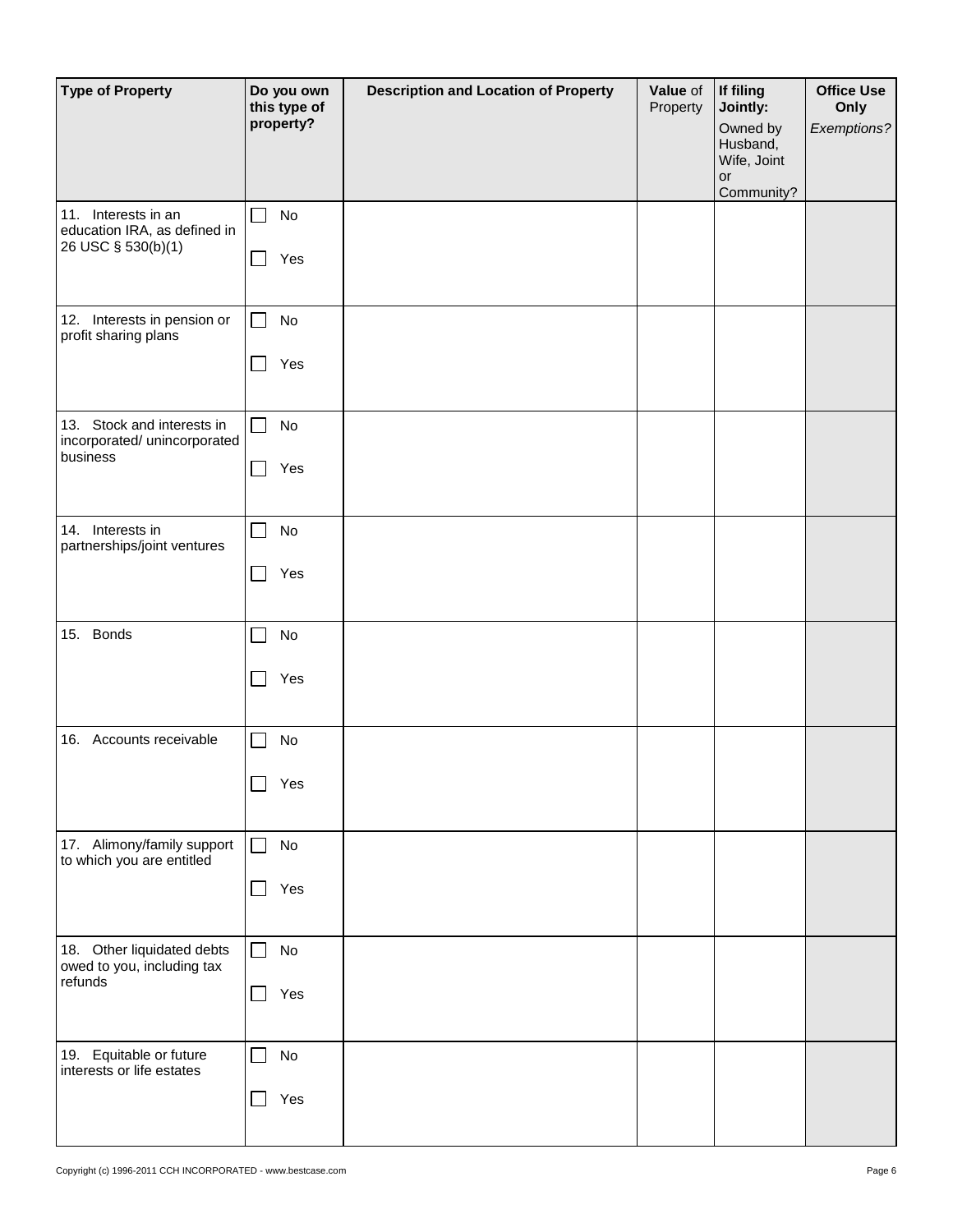| <b>Type of Property</b>                                                                  | Do you own<br>this type of<br>property?                 | <b>Description and Location of Property</b> | Value of<br>Property | If filing<br>Jointly:<br>Owned by<br>Husband,<br>Wife, Joint<br>$\mathop{\mathsf{or}}$<br>Community? | <b>Office Use</b><br>Only<br>Exemptions? |
|------------------------------------------------------------------------------------------|---------------------------------------------------------|---------------------------------------------|----------------------|------------------------------------------------------------------------------------------------------|------------------------------------------|
| 20. Interests in estate of<br>decedent or life insurance<br>plan or trust                | No<br>$\Box$<br>$\vert \ \ \vert$<br>Yes                |                                             |                      |                                                                                                      |                                          |
| 21. Other contingent/<br>unliquidated claims,<br>including tax refunds,<br>counterclaims | No<br>$\vert \ \ \vert$<br>Yes<br>$\blacksquare$        |                                             |                      |                                                                                                      |                                          |
| 22. Patents, copyrights,<br>other intellectual property                                  | No<br>$\Box$<br>$\Box$ Yes                              |                                             |                      |                                                                                                      |                                          |
| 23. Licenses, franchises                                                                 | No<br>$\overline{\phantom{0}}$<br>Yes<br>$\blacksquare$ |                                             |                      |                                                                                                      |                                          |
| 24. Customer List or other<br>compilation                                                | No<br>M<br>Yes<br>$\blacksquare$                        |                                             |                      |                                                                                                      |                                          |
| 25. Automobiles, trucks,<br>trailers, and accessories                                    | No<br>$\overline{\phantom{a}}$<br>Yes                   |                                             |                      |                                                                                                      |                                          |
| 26. Boats, motors, and<br>accessories                                                    | No<br>$\overline{\phantom{a}}$<br>Yes                   |                                             |                      |                                                                                                      |                                          |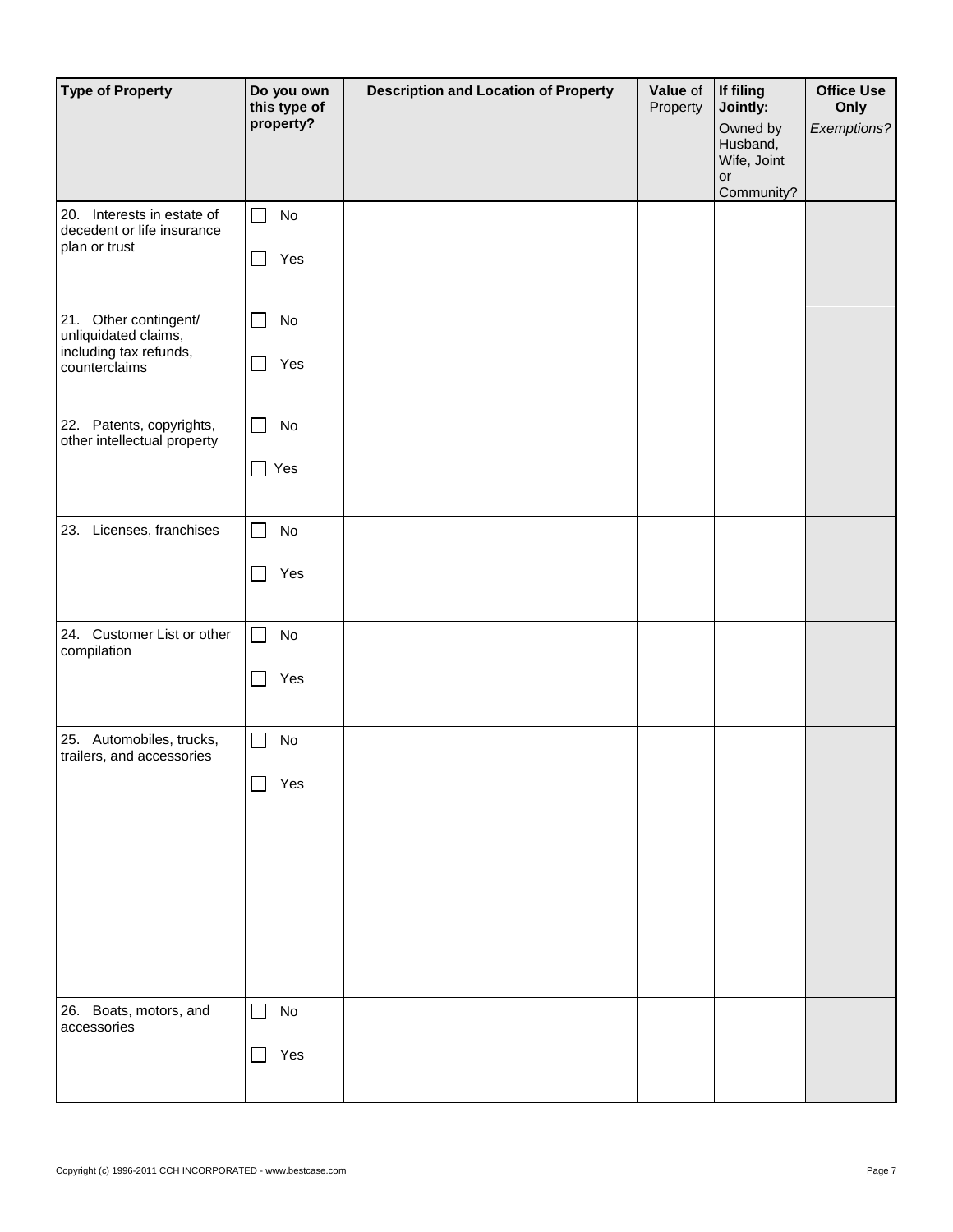| <b>Type of Property</b>                      | Do you own<br>this type of<br>property?             | <b>Description and Location of Property</b> | Value of<br>Property | If filing<br>Jointly:<br>Owned by<br>Husband,<br>Wife, Joint<br>$\mathop{\mathsf{or}}$<br>Community? | <b>Office Use</b><br>Only<br>Exemptions? |
|----------------------------------------------|-----------------------------------------------------|---------------------------------------------|----------------------|------------------------------------------------------------------------------------------------------|------------------------------------------|
| 27. Aircraft and<br>accessories              | $\mathsf{No}$<br>$\Box$<br>Yes                      |                                             |                      |                                                                                                      |                                          |
| 28. Office equipment,<br>supplies            | $\mathsf{No}$<br>$\blacksquare$<br>Yes              |                                             |                      |                                                                                                      |                                          |
| 29. Machinery, fixtures etc.<br>for business | No<br>$\blacksquare$<br>Yes                         |                                             |                      |                                                                                                      |                                          |
| 30. Inventory                                | No<br>×.<br>Yes                                     |                                             |                      |                                                                                                      |                                          |
| 31. Animals                                  | $\mathsf{No}$<br>$\mathcal{L}_{\mathcal{A}}$<br>Yes |                                             |                      |                                                                                                      |                                          |
| 32. Crops: growing or<br>harvested           | $\mathsf{No}$<br>Yes                                |                                             |                      |                                                                                                      |                                          |
| 33. Farming equipment<br>and implements      | $\mathsf{No}$<br>$\Box$<br>Yes                      |                                             |                      |                                                                                                      |                                          |
| 34. Farm supplies,<br>chemicals, feed        | $\mathsf{No}$<br>$\Box$<br>Yes                      |                                             |                      |                                                                                                      |                                          |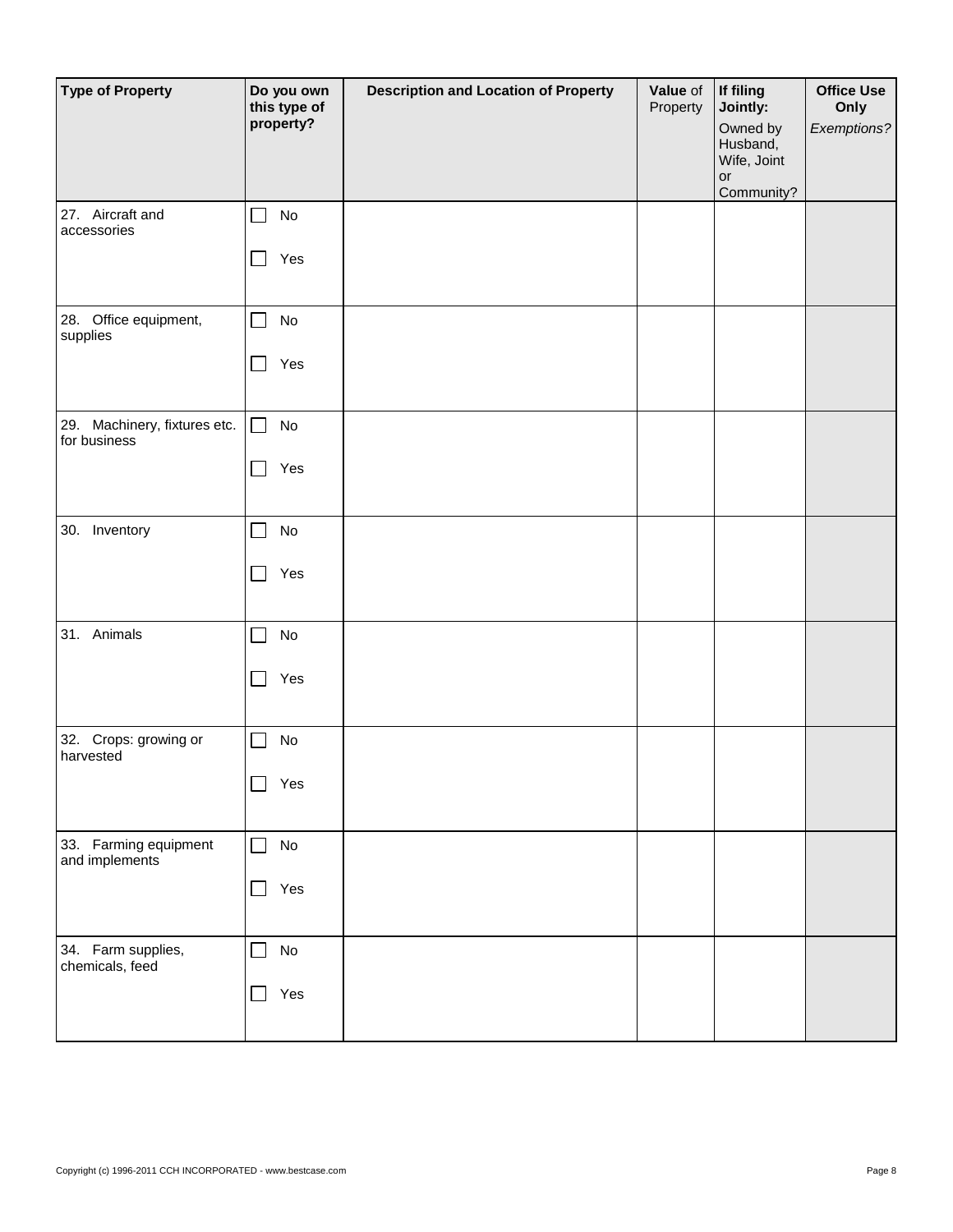| <b>Type of Property</b>                                   | Do you own<br>this type of<br>property? | <b>Description and Location of Property</b> | Value of<br>Property | If filing<br>Jointly:<br>Owned by<br>Husband,<br>Wife, Joint<br>or<br>Community? | <b>Office Use</b><br>Only<br>Exemptions? |
|-----------------------------------------------------------|-----------------------------------------|---------------------------------------------|----------------------|----------------------------------------------------------------------------------|------------------------------------------|
| 35. Other personal<br>property of any kind not<br>listed. | $\operatorname{\mathsf{No}}$<br>Yes     |                                             |                      |                                                                                  |                                          |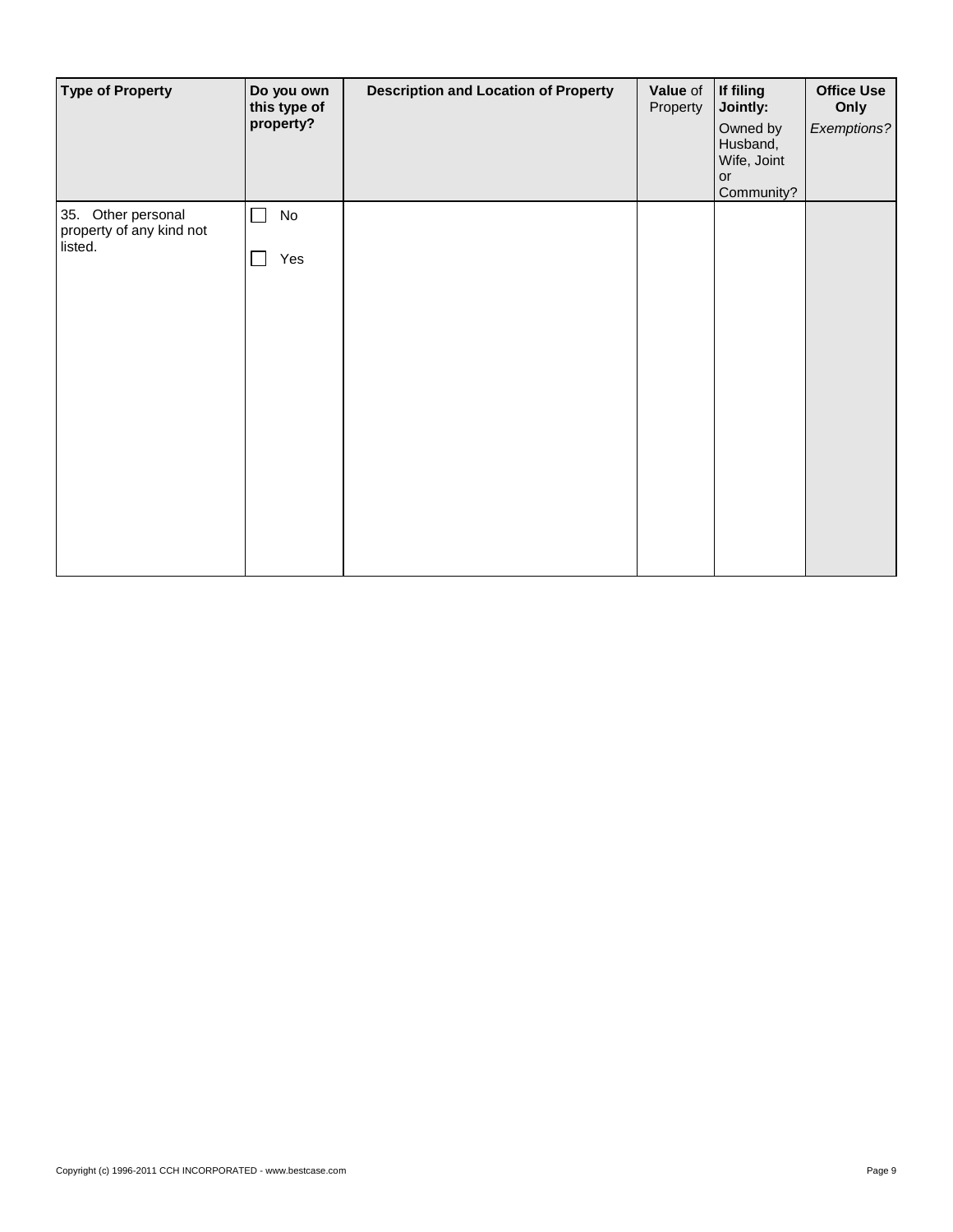## **Section 3 - Debts**

# **Part A. Debts Secured by Property**

Please list below all debts that you owe OR that creditors claim you owe that are secured by property.

| <b>Type of Debt</b>          | <b>Creditor Information</b>                                                                                | <b>Property Information:</b>        | Codebtor                                                                | Do you<br>dispute<br>the debt?               | <b>Office Use Only</b> |
|------------------------------|------------------------------------------------------------------------------------------------------------|-------------------------------------|-------------------------------------------------------------------------|----------------------------------------------|------------------------|
| Home loan and/or<br>Mortgage | 1. Amount Owed (amount of<br>claim):                                                                       | 1. Describe property:               | Is there a codebtor<br>or cosigner on this<br>loan?                     | No<br>$\blacksquare$<br>Yes<br>$\mathcal{L}$ |                        |
|                              | 2. Creditor Name and Address:                                                                              |                                     | No                                                                      |                                              |                        |
|                              | 3. Account Number, if any:                                                                                 | 2. Monthly payment<br>amount:       | Yes<br>$\blacksquare$<br>If yes, please<br>provide name and<br>address: |                                              |                        |
|                              | 4. Date/range of dates when<br>debt was incurred:<br>5. Contact person's name and<br>address if different: | 3. Number of payments<br>remaining: |                                                                         |                                              |                        |
|                              |                                                                                                            |                                     |                                                                         |                                              |                        |
| Home loan and/or<br>Mortgage | 1. Amount Owed (amount of<br>claim):                                                                       | 1. Describe property:               | Is there a codebtor<br>or cosigner on this<br>loan?                     | ×.<br>No<br>Yes                              |                        |
|                              | 2. Creditor Name and Address:                                                                              |                                     | $\blacksquare$<br>No                                                    |                                              |                        |
|                              | 3. Account Number, if any:                                                                                 | 2. Monthly payment<br>amount:       | Yes<br>If yes, please<br>provide name and<br>address:                   |                                              |                        |
|                              | 4. Date/range of dates when<br>debt was incurred:                                                          | 3. Number of payments<br>remaining: |                                                                         |                                              |                        |
|                              | 5. Contact person's name and<br>address if different:                                                      |                                     |                                                                         |                                              |                        |
|                              |                                                                                                            |                                     |                                                                         |                                              |                        |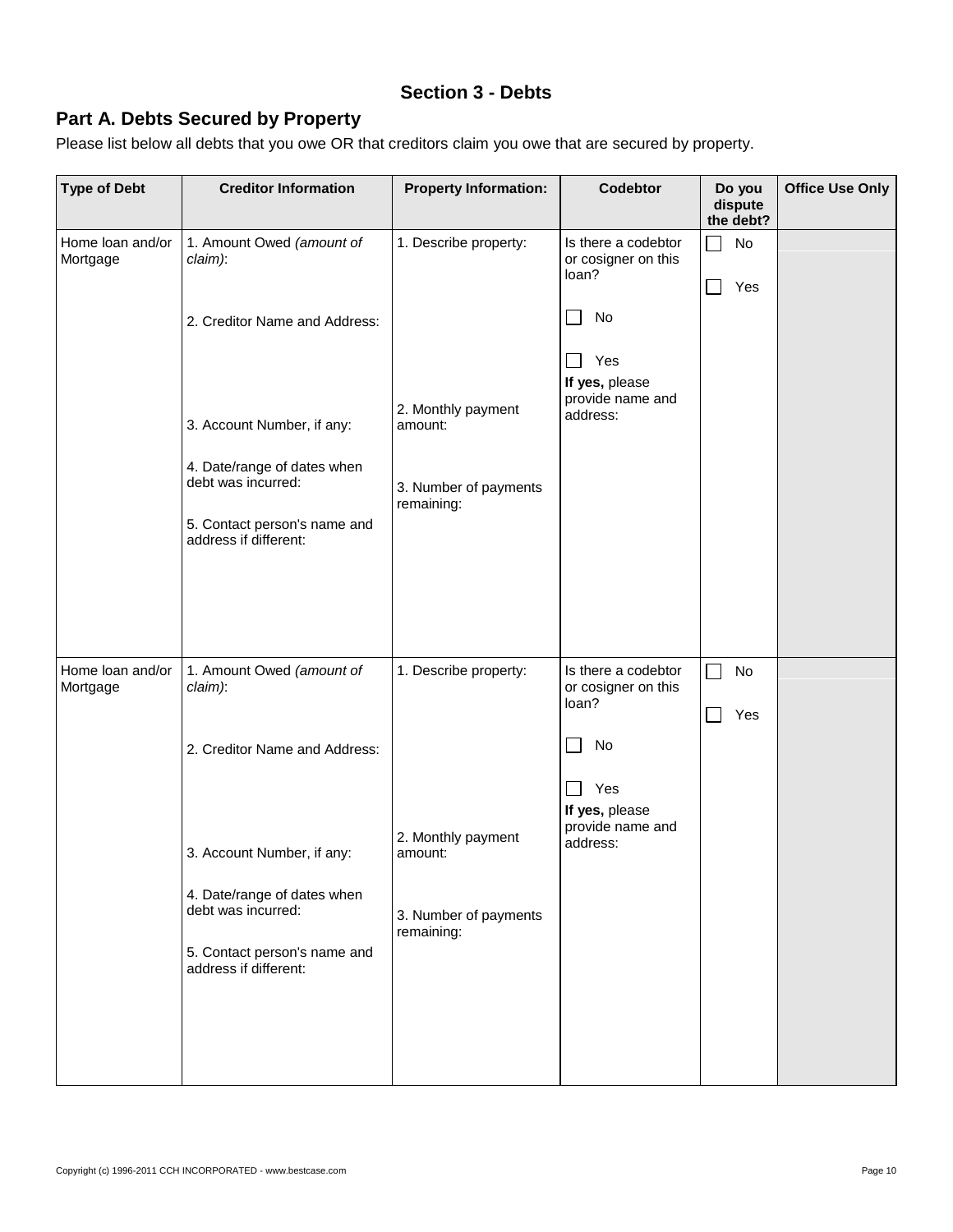| <b>Type of Debt</b>          | <b>Creditor Information</b>                           | <b>Property Information:</b>        | <b>Codebtor</b>                                       | Do you<br>dispute<br>the debt? | <b>Office Use Only</b> |
|------------------------------|-------------------------------------------------------|-------------------------------------|-------------------------------------------------------|--------------------------------|------------------------|
| Home loan and/or<br>Mortgage | 1. Amount Owed (amount of<br>claim):                  | 1. Describe property:               | Is there a codebtor<br>or cosigner on this<br>loan?   | No<br>$\blacksquare$<br>Yes    |                        |
|                              | 2. Creditor Name and Address:                         |                                     | No<br>$\mathsf{L}$                                    |                                |                        |
|                              |                                                       | 2. Monthly payment                  | Yes<br>If yes, please<br>provide name and<br>address: |                                |                        |
|                              | 3. Account Number, if any:                            | amount:                             |                                                       |                                |                        |
|                              | 4. Date/range of dates when<br>debt was incurred:     | 3. Number of payments<br>remaining: |                                                       |                                |                        |
|                              | 5. Contact person's name and<br>address if different: |                                     |                                                       |                                |                        |
|                              |                                                       |                                     |                                                       |                                |                        |
|                              |                                                       |                                     |                                                       |                                |                        |
| Home loan and/or<br>Mortgage | 1. Amount Owed (amount of<br>claim):                  | 1. Describe property:               | Is there a codebtor<br>or cosigner on this<br>loan?   | No<br>$\blacksquare$           |                        |
|                              |                                                       |                                     | $\mathsf{L}$                                          | Yes<br>$\mathcal{L}$           |                        |
|                              | 2. Creditor Name and Address:                         |                                     | No                                                    |                                |                        |
|                              |                                                       |                                     | Yes<br>If yes, please                                 |                                |                        |
|                              | 3. Account Number, if any:                            | 2. Monthly payment<br>amount:       | provide name and<br>address:                          |                                |                        |
|                              | 4. Date/range of dates when<br>debt was incurred:     | 3. Number of payments               |                                                       |                                |                        |
|                              | 5. Contact person's name and<br>address if different: | remaining:                          |                                                       |                                |                        |
|                              |                                                       |                                     |                                                       |                                |                        |
|                              |                                                       |                                     |                                                       |                                |                        |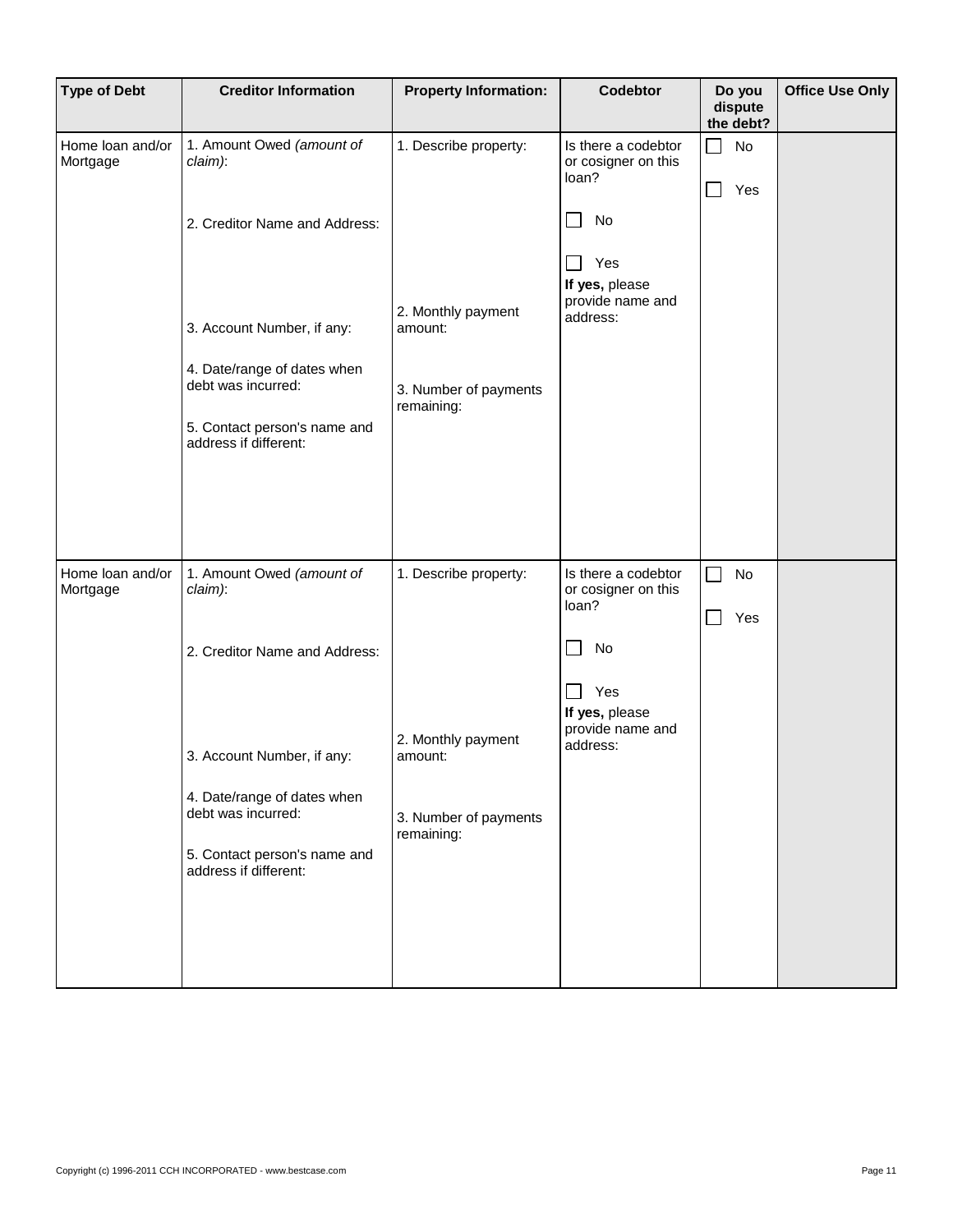| <b>Type of Debt</b> | <b>Creditor Information</b>                           | <b>Property Information:</b>        | <b>Codebtor</b>                                       | Do you<br>dispute<br>the debt?                          | <b>Office Use Only</b> |
|---------------------|-------------------------------------------------------|-------------------------------------|-------------------------------------------------------|---------------------------------------------------------|------------------------|
| Car loans           | 1. Amount Owed (amount of<br>claim):                  | 1. Describe property:               | Is there a codebtor<br>or cosigner on this<br>loan?   | No<br>$\blacksquare$<br>Yes<br>$\overline{\phantom{a}}$ |                        |
|                     | 2. Creditor Name and Address:                         |                                     | No                                                    |                                                         |                        |
|                     |                                                       | 2. Monthly payment                  | Yes<br>If yes, please<br>provide name and<br>address: |                                                         |                        |
|                     | 3. Account Number, if any:                            | amount:                             |                                                       |                                                         |                        |
|                     | 4. Date/range of dates when<br>debt was incurred:     | 3. Number of payments<br>remaining: |                                                       |                                                         |                        |
|                     | 5. Contact person's name and<br>address if different: |                                     |                                                       |                                                         |                        |
|                     |                                                       |                                     |                                                       |                                                         |                        |
|                     |                                                       |                                     |                                                       |                                                         |                        |
| Car loans           | 1. Amount Owed (amount of<br>claim):                  | 1. Describe property:               | Is there a codebtor<br>or cosigner on this<br>loan?   | No                                                      |                        |
|                     | 2. Creditor Name and Address:                         |                                     | No<br>$\sim$                                          | Yes<br>$\blacksquare$                                   |                        |
|                     |                                                       |                                     | Yes<br>If yes, please                                 |                                                         |                        |
|                     | 3. Account Number, if any:                            | 2. Monthly payment<br>amount:       | provide name and<br>address:                          |                                                         |                        |
|                     | 4. Date/range of dates when<br>debt was incurred:     | 3. Number of payments<br>remaining: |                                                       |                                                         |                        |
|                     | 5. Contact person's name and<br>address if different: |                                     |                                                       |                                                         |                        |
|                     |                                                       |                                     |                                                       |                                                         |                        |
|                     |                                                       |                                     |                                                       |                                                         |                        |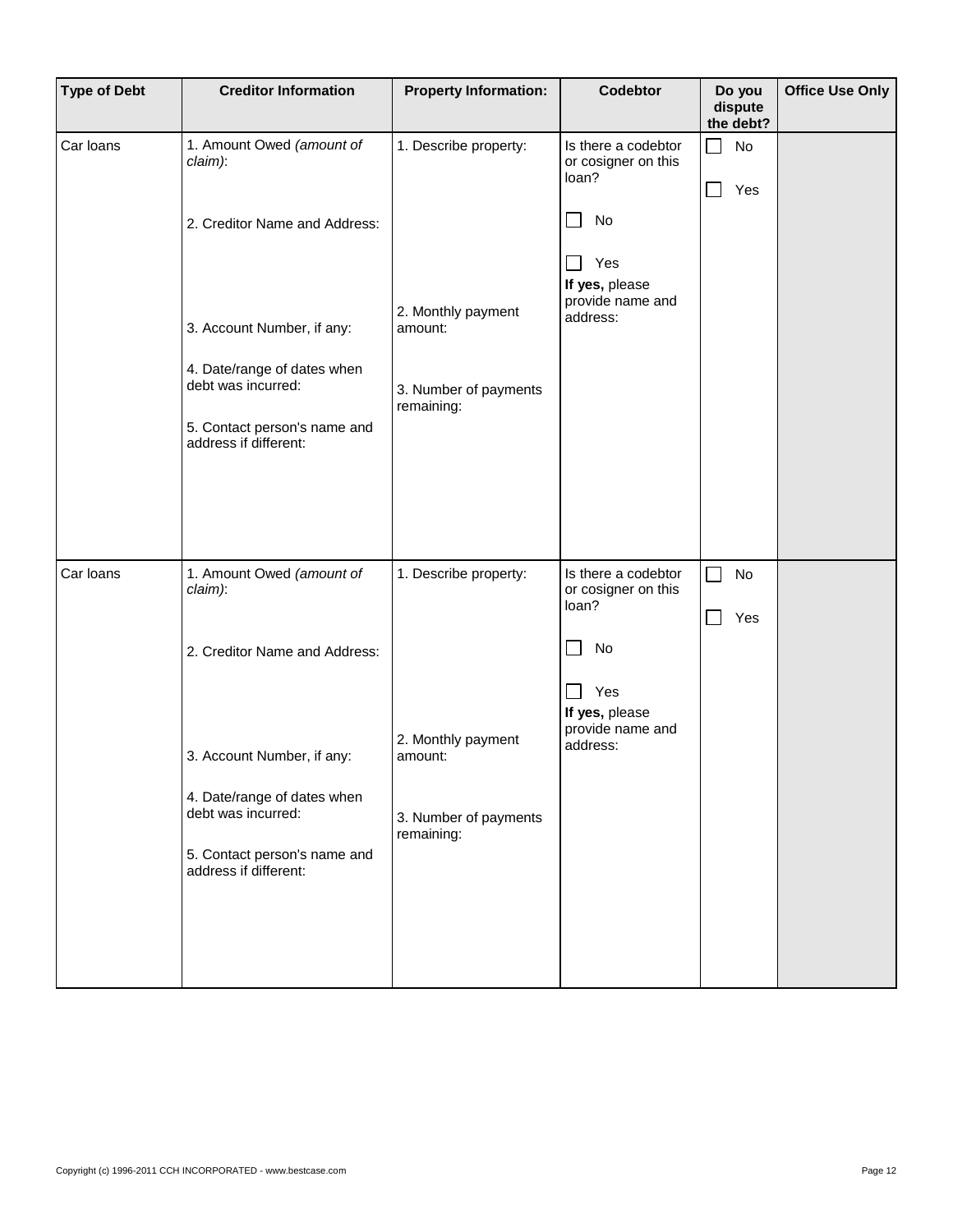| <b>Type of Debt</b>            | <b>Creditor Information</b>                           | <b>Property Information:</b>        | <b>Codebtor</b>                                       | Do you<br>dispute<br>the debt? | <b>Office Use Only</b> |
|--------------------------------|-------------------------------------------------------|-------------------------------------|-------------------------------------------------------|--------------------------------|------------------------|
| Car loans                      | 1. Amount Owed (amount of<br>claim):                  | 1. Describe property:               | Is there a codebtor<br>or cosigner on this<br>loan?   | No<br>$\mathcal{L}$<br>Yes     |                        |
|                                | 2. Creditor Name and Address:                         |                                     | No<br>$\mathsf{L}$                                    |                                |                        |
|                                |                                                       | 2. Monthly payment                  | Yes<br>If yes, please<br>provide name and<br>address: |                                |                        |
|                                | 3. Account Number, if any:                            | amount:                             |                                                       |                                |                        |
|                                | 4. Date/range of dates when<br>debt was incurred:     | 3. Number of payments<br>remaining: |                                                       |                                |                        |
|                                | 5. Contact person's name and<br>address if different: |                                     |                                                       |                                |                        |
|                                |                                                       |                                     |                                                       |                                |                        |
|                                |                                                       |                                     |                                                       |                                |                        |
| <b>Other Property</b><br>loans | 1. Amount Owed (amount of<br>claim):                  | 1. Describe property:               | Is there a codebtor<br>or cosigner on this<br>loan?   | No<br>Yes<br>$\sim$            |                        |
|                                | 2. Creditor Name and Address:                         |                                     | $\mathsf{L}$<br>No                                    |                                |                        |
|                                |                                                       |                                     | Yes<br>If yes, please                                 |                                |                        |
|                                | 3. Account Number, if any:                            | 2. Monthly payment<br>amount:       | provide name and<br>address:                          |                                |                        |
|                                | 4. Date/range of dates when<br>debt was incurred:     | 3. Number of payments               |                                                       |                                |                        |
|                                | 5. Contact person's name and<br>address if different: | remaining:                          |                                                       |                                |                        |
|                                |                                                       |                                     |                                                       |                                |                        |
|                                |                                                       |                                     |                                                       |                                |                        |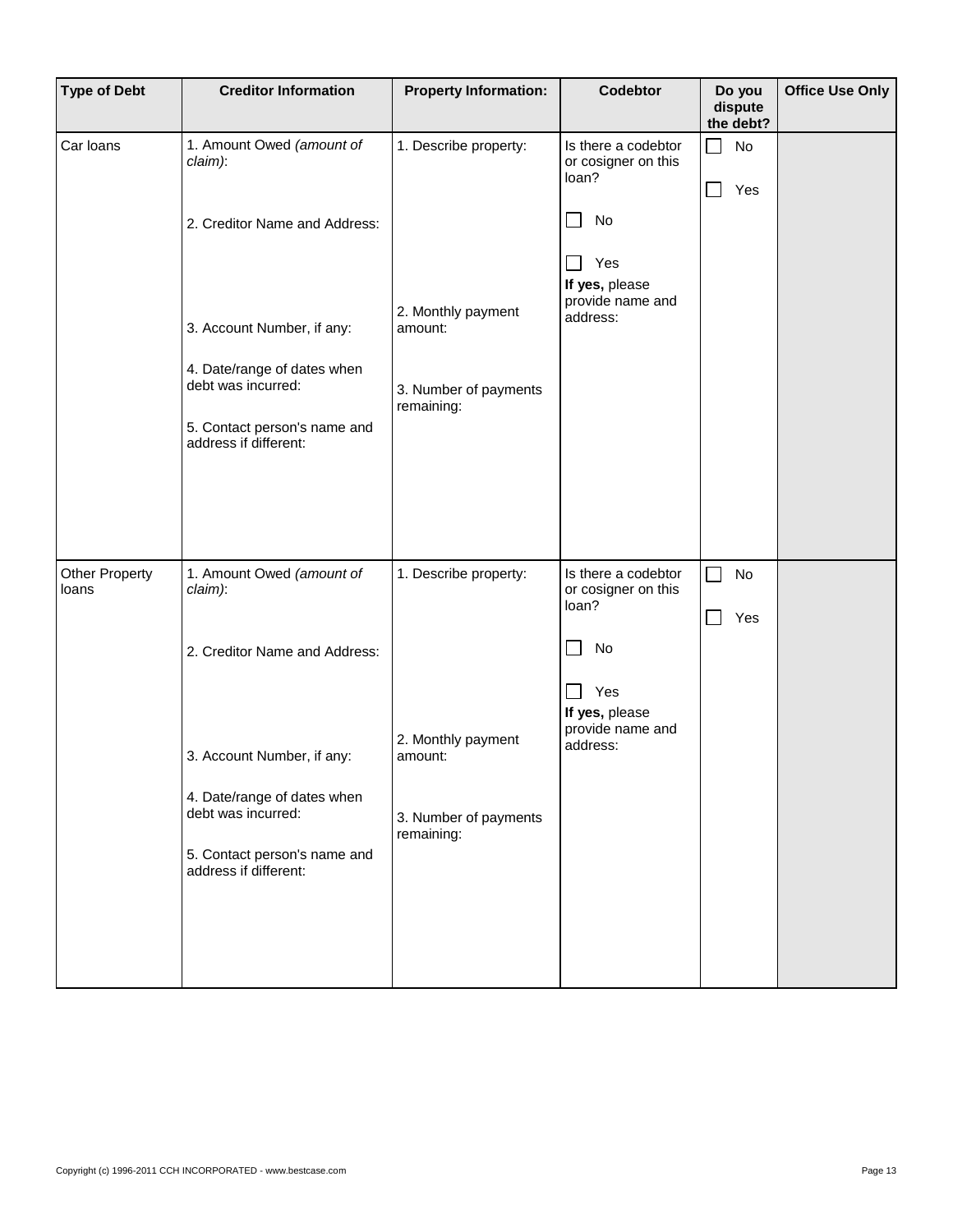| <b>Type of Debt</b>     | <b>Creditor Information</b>                           | <b>Property Information:</b>        | <b>Codebtor</b>                                       | Do you<br>dispute<br>the debt? | <b>Office Use Only</b> |
|-------------------------|-------------------------------------------------------|-------------------------------------|-------------------------------------------------------|--------------------------------|------------------------|
| Other Property<br>loans | 1. Amount Owed (amount of<br>claim):                  | 1. Describe property:               | Is there a codebtor<br>or cosigner on this<br>loan?   | No<br>$\mathcal{L}$<br>Yes     |                        |
|                         | 2. Creditor Name and Address:                         |                                     | No<br>$\blacksquare$                                  |                                |                        |
|                         |                                                       | 2. Monthly payment                  | Yes<br>If yes, please<br>provide name and<br>address: |                                |                        |
|                         | 3. Account Number, if any:                            | amount:                             |                                                       |                                |                        |
|                         | 4. Date/range of dates when<br>debt was incurred:     | 3. Number of payments<br>remaining: |                                                       |                                |                        |
|                         | 5. Contact person's name and<br>address if different: |                                     |                                                       |                                |                        |
|                         |                                                       |                                     |                                                       |                                |                        |
|                         |                                                       |                                     |                                                       |                                |                        |
| Other Property<br>loans | 1. Amount Owed (amount of<br>claim):                  | 1. Describe property:               | Is there a codebtor<br>or cosigner on this<br>loan?   | No<br>$\sim$                   |                        |
|                         |                                                       |                                     |                                                       | Yes                            |                        |
|                         | 2. Creditor Name and Address:                         |                                     | No                                                    |                                |                        |
|                         |                                                       |                                     | Yes<br>If yes, please                                 |                                |                        |
|                         | 3. Account Number, if any:                            | 2. Monthly payment<br>amount:       | provide name and<br>address:                          |                                |                        |
|                         | 4. Date/range of dates when<br>debt was incurred:     | 3. Number of payments               |                                                       |                                |                        |
|                         | 5. Contact person's name and<br>address if different: | remaining:                          |                                                       |                                |                        |
|                         |                                                       |                                     |                                                       |                                |                        |
|                         |                                                       |                                     |                                                       |                                |                        |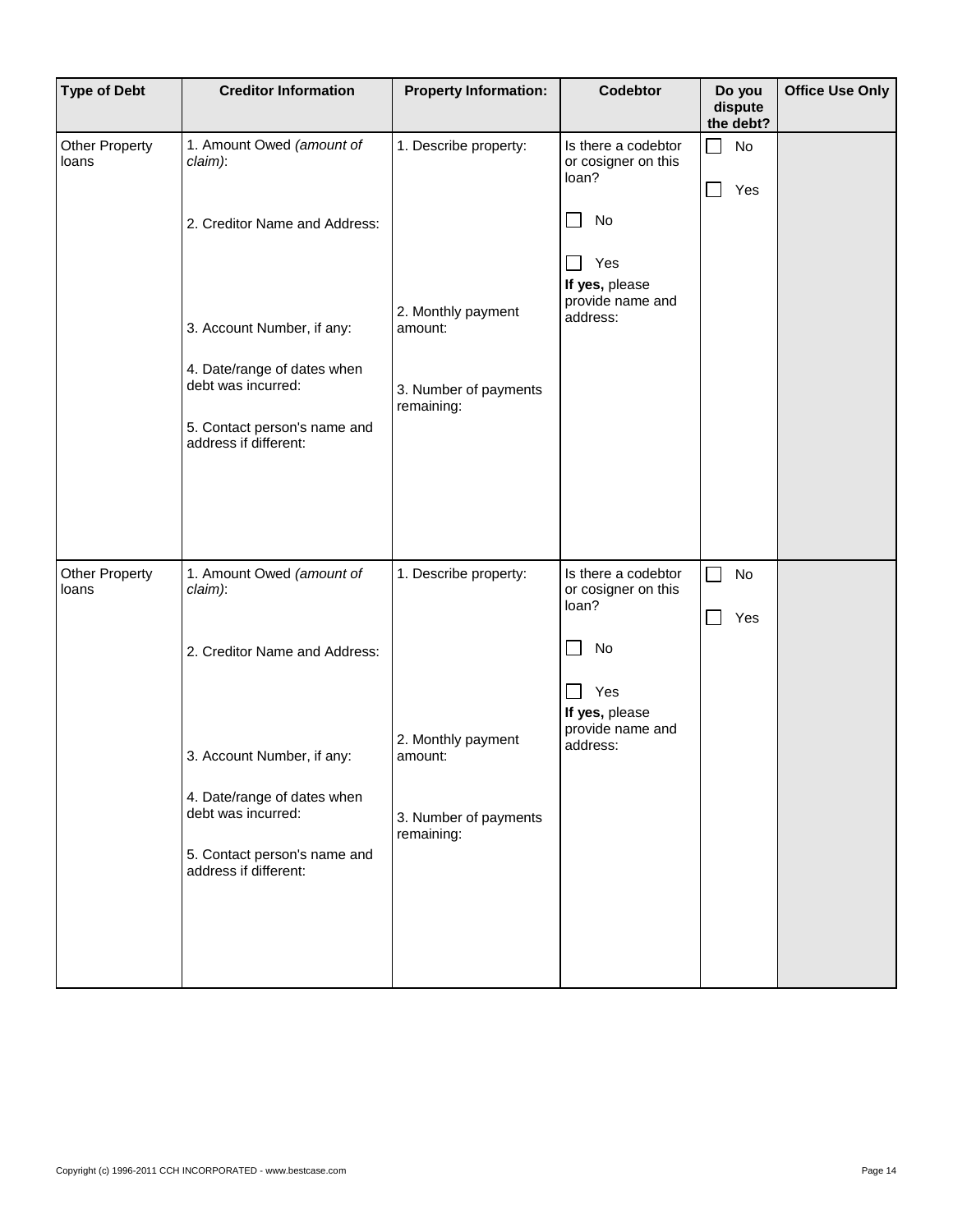| <b>Type of Debt</b>     | <b>Creditor Information</b>                           | <b>Property Information:</b>        | <b>Codebtor</b>                                       | Do you<br>dispute<br>the debt? | <b>Office Use Only</b> |
|-------------------------|-------------------------------------------------------|-------------------------------------|-------------------------------------------------------|--------------------------------|------------------------|
| Other Property<br>loans | 1. Amount Owed (amount of<br>claim):                  | 1. Describe property:               | Is there a codebtor<br>or cosigner on this<br>loan?   | No<br>$\mathcal{L}$<br>Yes     |                        |
|                         | 2. Creditor Name and Address:                         |                                     | No<br>$\blacksquare$                                  |                                |                        |
|                         |                                                       | 2. Monthly payment                  | Yes<br>If yes, please<br>provide name and<br>address: |                                |                        |
|                         | 3. Account Number, if any:                            | amount:                             |                                                       |                                |                        |
|                         | 4. Date/range of dates when<br>debt was incurred:     | 3. Number of payments<br>remaining: |                                                       |                                |                        |
|                         | 5. Contact person's name and<br>address if different: |                                     |                                                       |                                |                        |
|                         |                                                       |                                     |                                                       |                                |                        |
|                         |                                                       |                                     |                                                       |                                |                        |
| Other Property<br>loans | 1. Amount Owed (amount of<br>claim):                  | 1. Describe property:               | Is there a codebtor<br>or cosigner on this<br>loan?   | No<br>$\sim$                   |                        |
|                         | 2. Creditor Name and Address:                         |                                     | No                                                    | Yes                            |                        |
|                         |                                                       |                                     | Yes                                                   |                                |                        |
|                         |                                                       | 2. Monthly payment                  | If yes, please<br>provide name and                    |                                |                        |
|                         | 3. Account Number, if any:                            | amount:                             | address:                                              |                                |                        |
|                         | 4. Date/range of dates when<br>debt was incurred:     | 3. Number of payments<br>remaining: |                                                       |                                |                        |
|                         | 5. Contact person's name and<br>address if different: |                                     |                                                       |                                |                        |
|                         |                                                       |                                     |                                                       |                                |                        |
|                         |                                                       |                                     |                                                       |                                |                        |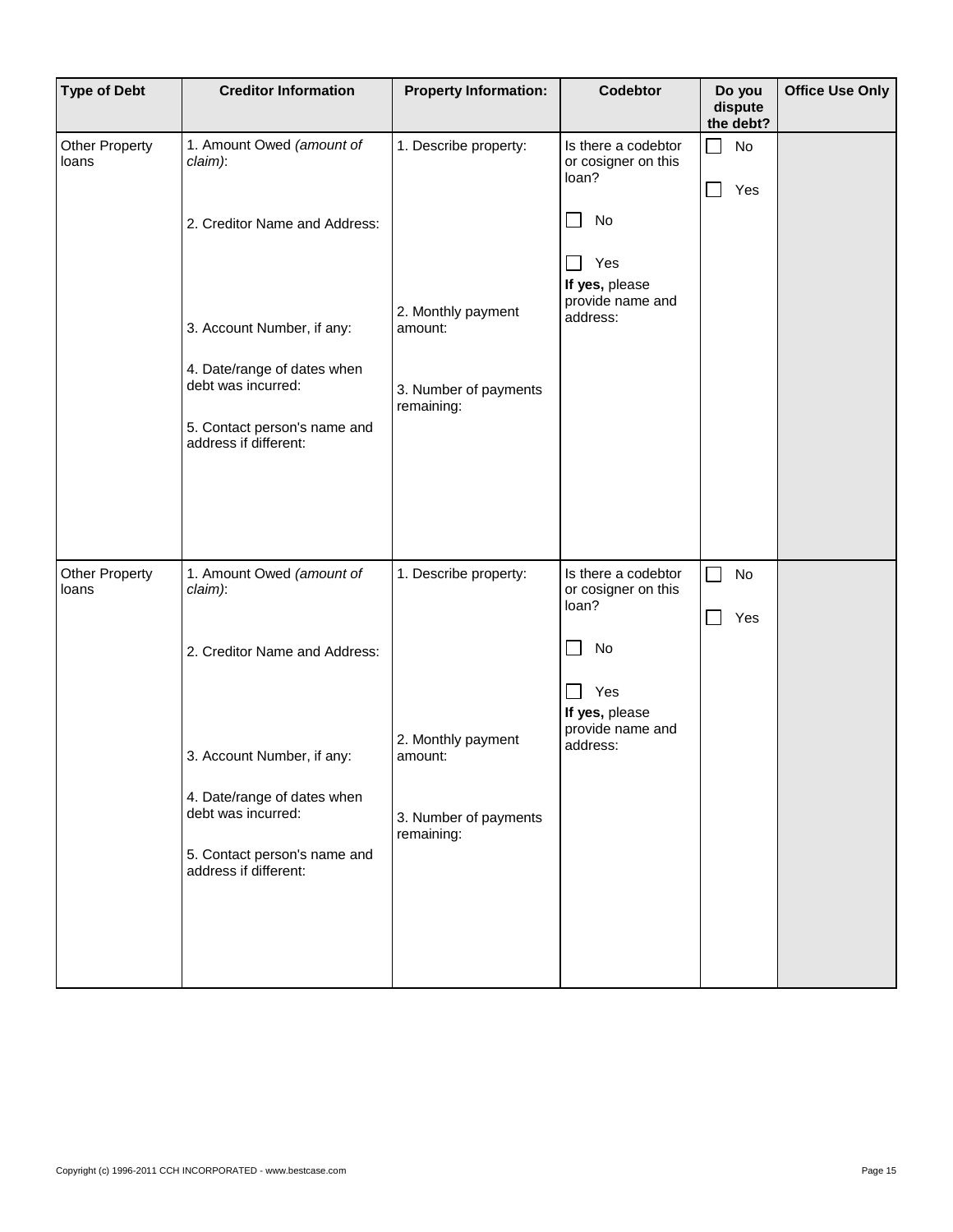# **Part B. Credit Card Debts**

Please list below all credit card debts that you owe OR that creditors claim you owe.

| <b>Type of Debt</b>                                                                 | <b>Creditor Information:</b>                                                                                                                                                                             | Codebtor                                                                                                     | Do you<br>dispute<br>the debt? | <b>Office Use Only</b> |
|-------------------------------------------------------------------------------------|----------------------------------------------------------------------------------------------------------------------------------------------------------------------------------------------------------|--------------------------------------------------------------------------------------------------------------|--------------------------------|------------------------|
| Major credit card<br>debts (Visa,<br>American<br>Express, Master<br>Card, Discover) | 1. Amount Owed (amount of claim):<br>2. Creditor Name and Address:<br>3. Account Number, if any:<br>4. Date/range of dates when debt was incurred:<br>5. Contact person's name and address if different: | Is there a codebtor or<br>cosigner on this loan?<br>No<br>Yes<br>If yes, please provide<br>name and address: | No<br>Yes                      |                        |
| Major credit card<br>debts (Visa,<br>American                                       | 1. Amount Owed (amount of claim):                                                                                                                                                                        | Is there a codebtor or<br>cosigner on this loan?                                                             | No                             |                        |
| Express, Master<br>Card, Discover)                                                  | 2. Creditor Name and Address:                                                                                                                                                                            | No<br>Yes<br>If yes, please provide<br>name and address:                                                     | Yes                            |                        |
|                                                                                     | 3. Account Number, if any:                                                                                                                                                                               |                                                                                                              |                                |                        |
|                                                                                     | 4. Date/range of dates when debt was incurred:                                                                                                                                                           |                                                                                                              |                                |                        |
|                                                                                     | 5. Contact person's name and address if different:                                                                                                                                                       |                                                                                                              |                                |                        |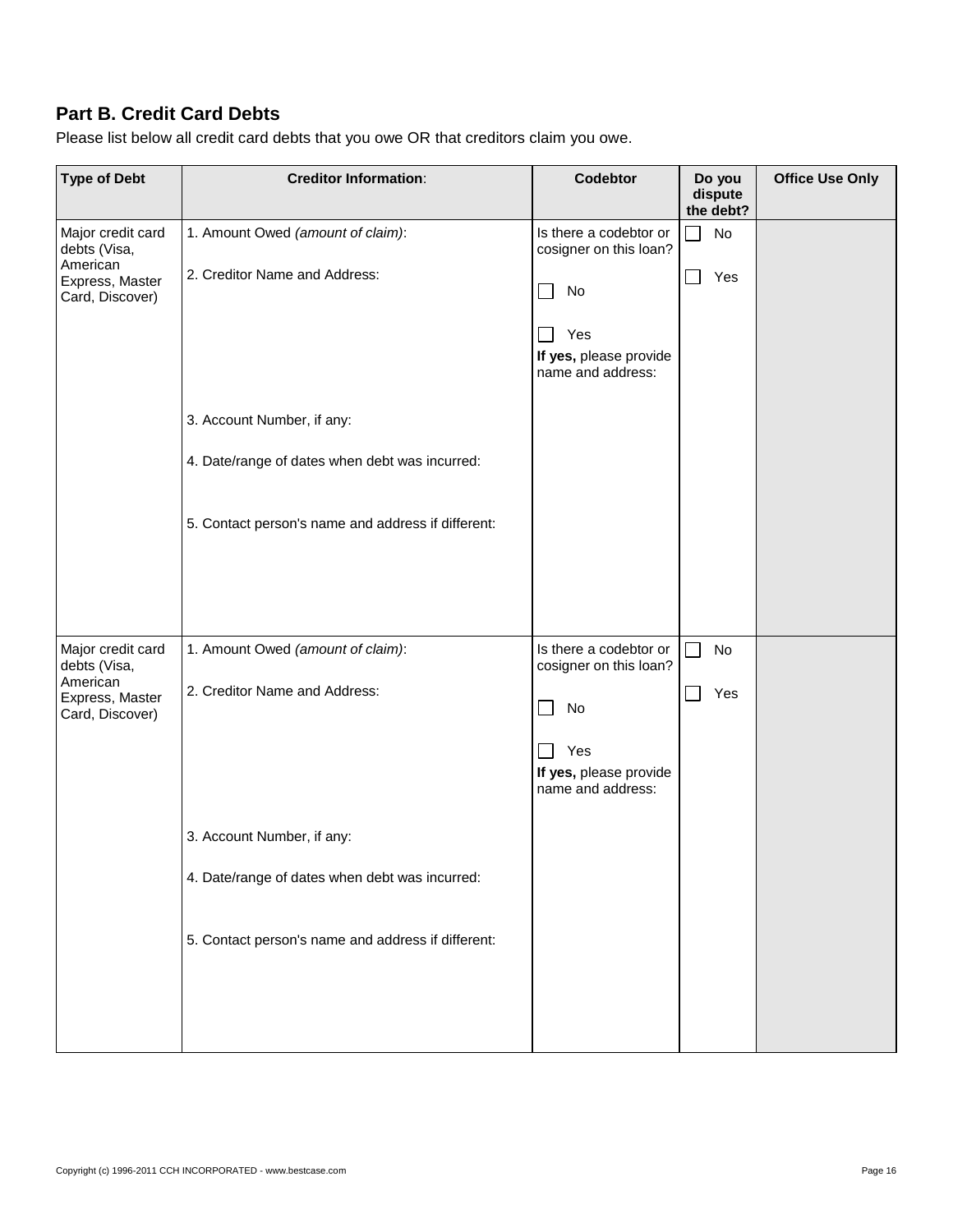| <b>Type of Debt</b>                                                                 | <b>Creditor Information:</b>                                       | Codebtor                                               | Do you<br>dispute<br>the debt? | <b>Office Use Only</b> |
|-------------------------------------------------------------------------------------|--------------------------------------------------------------------|--------------------------------------------------------|--------------------------------|------------------------|
| Major credit card<br>debts (Visa,<br>American<br>Express, Master<br>Card, Discover) | 1. Amount Owed (amount of claim):<br>2. Creditor Name and Address: | Is there a codebtor or<br>cosigner on this loan?<br>No | □<br>No<br>Yes<br>$\mathbf{I}$ |                        |
|                                                                                     |                                                                    | Yes<br>If yes, please provide<br>name and address:     |                                |                        |
|                                                                                     | 3. Account Number, if any:                                         |                                                        |                                |                        |
|                                                                                     | 4. Date/range of dates when debt was incurred:                     |                                                        |                                |                        |
|                                                                                     | 5. Contact person's name and address if different:                 |                                                        |                                |                        |
| Major credit card<br>debts (Visa,<br>American                                       | 1. Amount Owed (amount of claim):<br>2. Creditor Name and Address: | Is there a codebtor or<br>cosigner on this loan?       | No<br>$\sim$                   |                        |
| Express, Master<br>Card, Discover)                                                  |                                                                    | No<br>$\blacksquare$                                   | Yes                            |                        |
|                                                                                     |                                                                    | Yes<br>If yes, please provide<br>name and address:     |                                |                        |
|                                                                                     | 3. Account Number, if any:                                         |                                                        |                                |                        |
|                                                                                     | 4. Date/range of dates when debt was incurred:                     |                                                        |                                |                        |
|                                                                                     | 5. Contact person's name and address if different:                 |                                                        |                                |                        |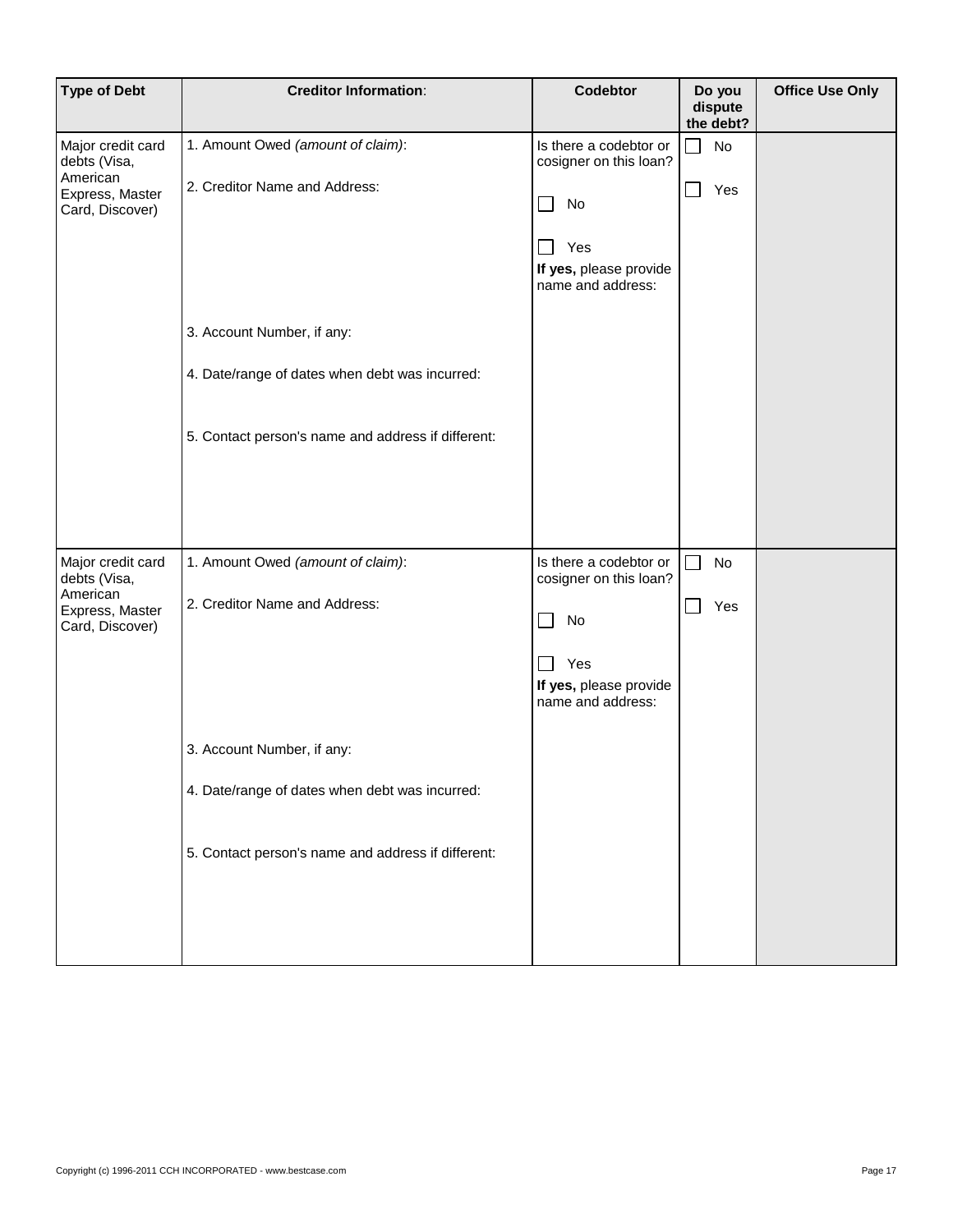| <b>Type of Debt</b>                                                                 | <b>Creditor Information:</b>                                       | Codebtor                                               | Do you<br>dispute<br>the debt? | <b>Office Use Only</b> |
|-------------------------------------------------------------------------------------|--------------------------------------------------------------------|--------------------------------------------------------|--------------------------------|------------------------|
| Major credit card<br>debts (Visa,<br>American<br>Express, Master<br>Card, Discover) | 1. Amount Owed (amount of claim):<br>2. Creditor Name and Address: | Is there a codebtor or<br>cosigner on this loan?<br>No | □<br>No<br>Yes<br>$\mathbf{I}$ |                        |
|                                                                                     |                                                                    | Yes<br>If yes, please provide<br>name and address:     |                                |                        |
|                                                                                     | 3. Account Number, if any:                                         |                                                        |                                |                        |
|                                                                                     | 4. Date/range of dates when debt was incurred:                     |                                                        |                                |                        |
|                                                                                     | 5. Contact person's name and address if different:                 |                                                        |                                |                        |
| Major credit card<br>debts (Visa,<br>American                                       | 1. Amount Owed (amount of claim):<br>2. Creditor Name and Address: | Is there a codebtor or<br>cosigner on this loan?       | No<br>$\sim$                   |                        |
| Express, Master<br>Card, Discover)                                                  |                                                                    | No<br>$\blacksquare$                                   | Yes                            |                        |
|                                                                                     |                                                                    | Yes<br>If yes, please provide<br>name and address:     |                                |                        |
|                                                                                     | 3. Account Number, if any:                                         |                                                        |                                |                        |
|                                                                                     | 4. Date/range of dates when debt was incurred:                     |                                                        |                                |                        |
|                                                                                     | 5. Contact person's name and address if different:                 |                                                        |                                |                        |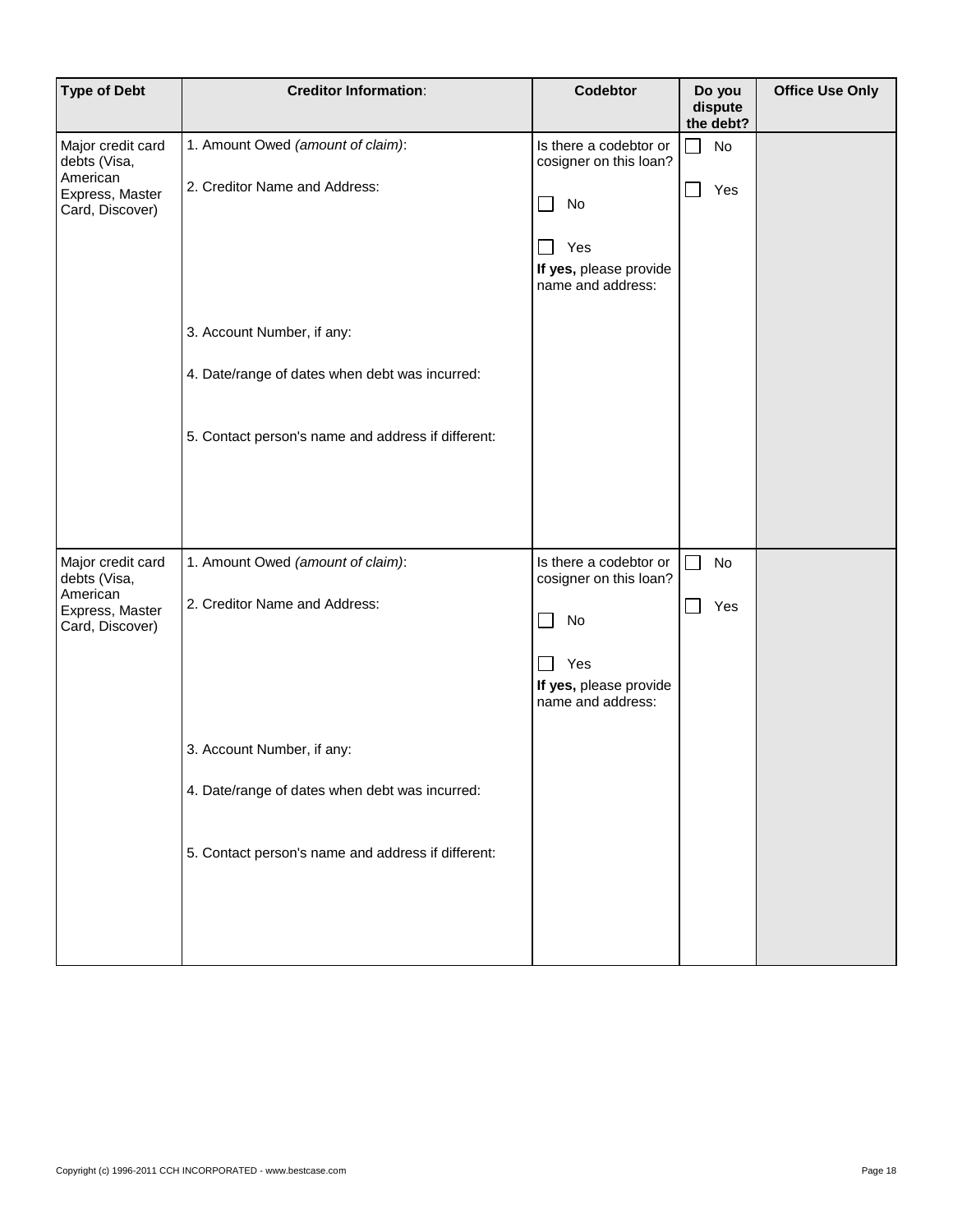| <b>Type of Debt</b>                   | <b>Creditor Information:</b>                                                                                                                                                                             | Codebtor                                                                                                     | Do you<br>dispute<br>the debt?                                 | <b>Office Use Only</b> |
|---------------------------------------|----------------------------------------------------------------------------------------------------------------------------------------------------------------------------------------------------------|--------------------------------------------------------------------------------------------------------------|----------------------------------------------------------------|------------------------|
| Department Store<br>credit card debts | 1. Amount Owed (amount of claim):<br>2. Creditor Name and Address:<br>3. Account Number, if any:<br>4. Date/range of dates when debt was incurred:<br>5. Contact person's name and address if different: | Is there a codebtor or<br>cosigner on this loan?<br>No<br>Yes<br>If yes, please provide<br>name and address: | <b>No</b><br>$\overline{\phantom{a}}$<br>Yes<br>$\blacksquare$ |                        |
| Department Store<br>credit card debts | 1. Amount Owed (amount of claim):<br>2. Creditor Name and Address:<br>3. Account Number, if any:<br>4. Date/range of dates when debt was incurred:<br>5. Contact person's name and address if different: | Is there a codebtor or<br>cosigner on this loan?<br>No<br>Yes<br>If yes, please provide<br>name and address: | No<br>Yes                                                      |                        |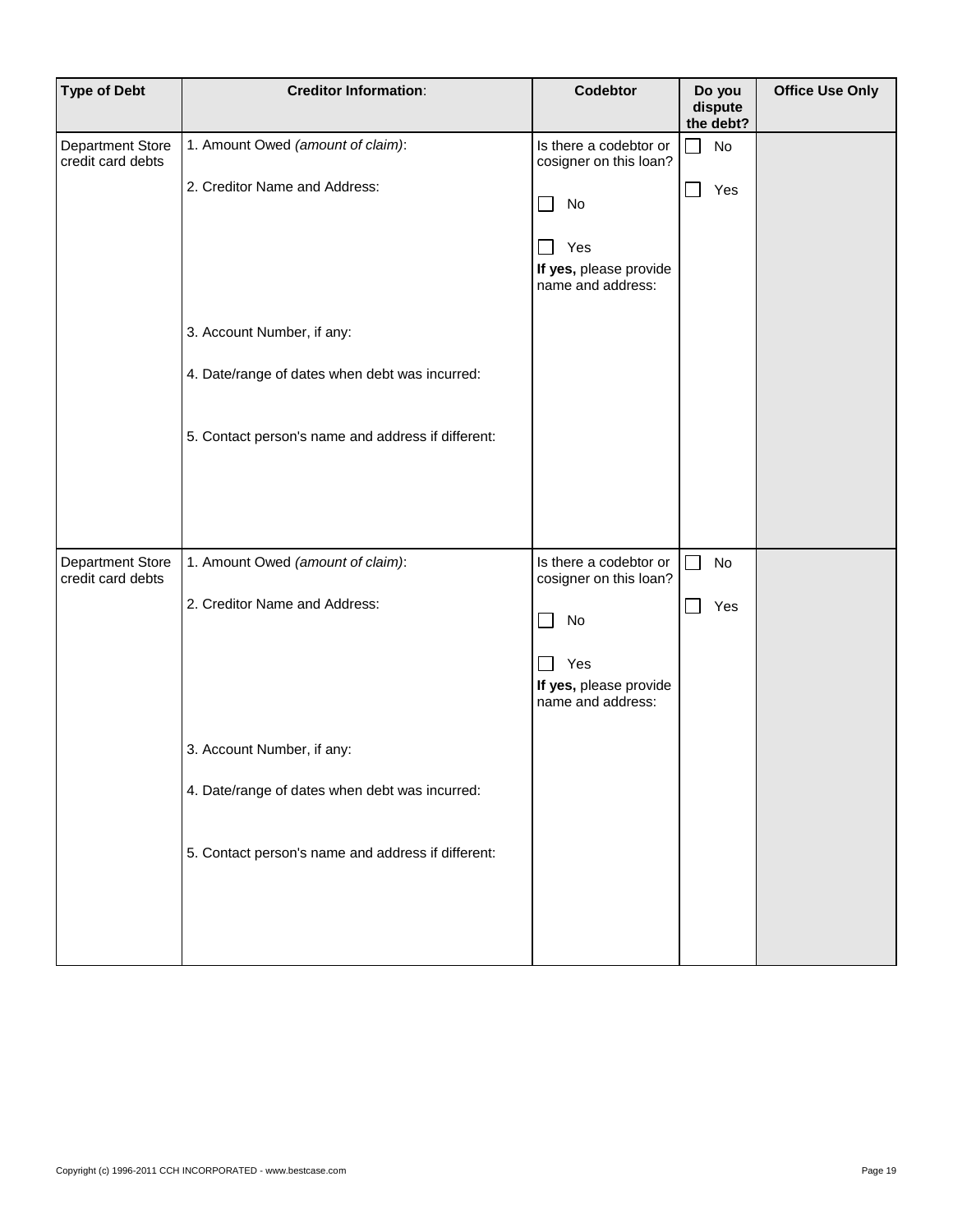| <b>Type of Debt</b>                                          | <b>Creditor Information:</b>                                                                                                                                                                             | Codebtor                                                                                                     | Do you<br>dispute<br>the debt?           | <b>Office Use Only</b> |
|--------------------------------------------------------------|----------------------------------------------------------------------------------------------------------------------------------------------------------------------------------------------------------|--------------------------------------------------------------------------------------------------------------|------------------------------------------|------------------------|
| Other credit card<br>debts (Gas cards,<br>phone cards, etc.) | 1. Amount Owed (amount of claim):<br>2. Creditor Name and Address:<br>3. Account Number, if any:<br>4. Date/range of dates when debt was incurred:<br>5. Contact person's name and address if different: | Is there a codebtor or<br>cosigner on this loan?<br>No<br>Yes<br>If yes, please provide<br>name and address: | No<br>$\Box$<br>Yes<br>$\vert \ \ \vert$ |                        |
| Other credit card<br>debts (Gas cards,<br>phone cards, etc.) | 1. Amount Owed (amount of claim):<br>2. Creditor Name and Address:<br>3. Account Number, if any:<br>4. Date/range of dates when debt was incurred:<br>5. Contact person's name and address if different: | Is there a codebtor or<br>cosigner on this loan?<br>No<br>Yes<br>If yes, please provide<br>name and address: | No<br>Yes                                |                        |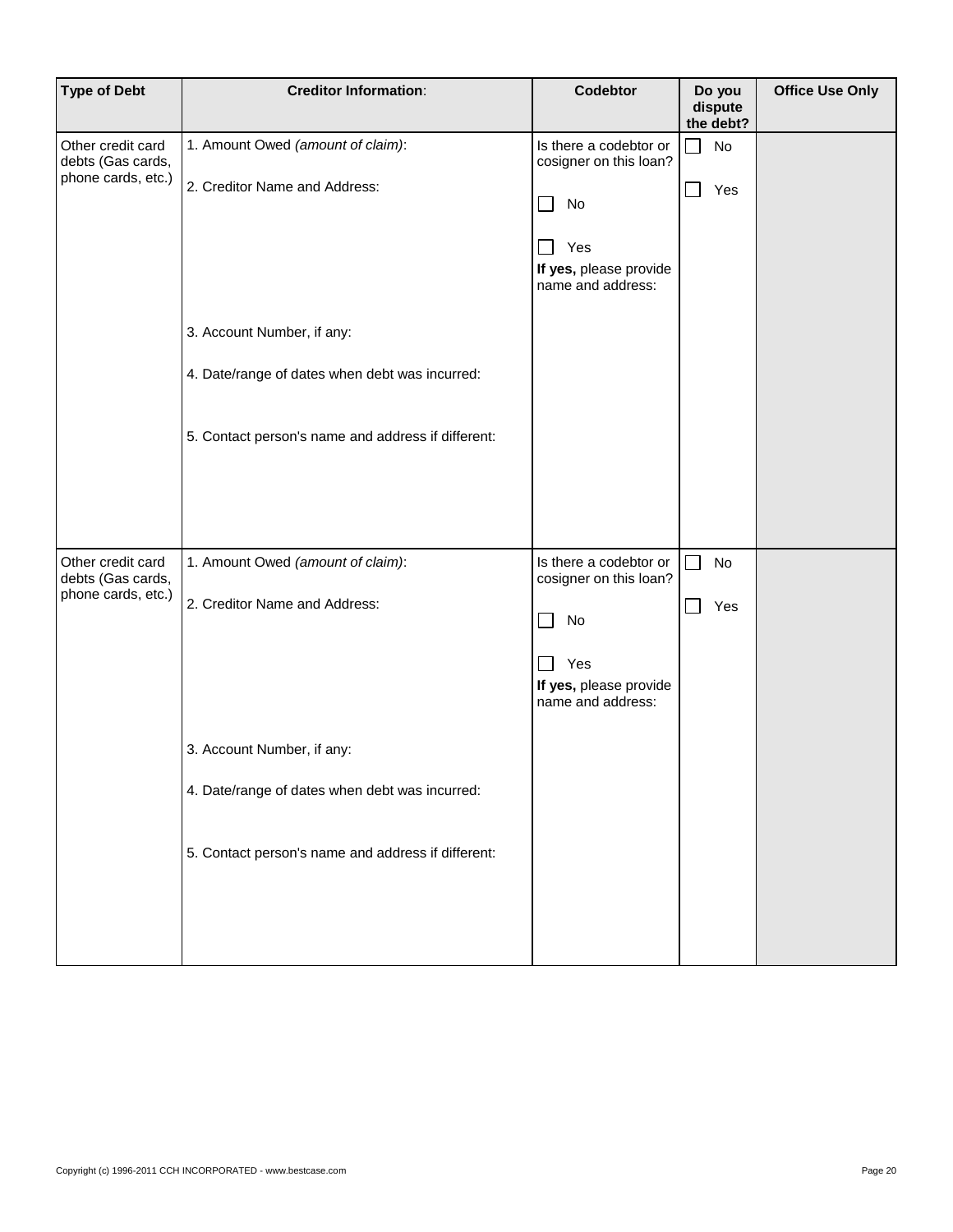| <b>Type of Debt</b>                                          | <b>Creditor Information:</b>                                                                                                                                                                             | Codebtor                                                                                                     | Do you<br>dispute<br>the debt?                       | <b>Office Use Only</b> |
|--------------------------------------------------------------|----------------------------------------------------------------------------------------------------------------------------------------------------------------------------------------------------------|--------------------------------------------------------------------------------------------------------------|------------------------------------------------------|------------------------|
| Other credit card<br>debts (Gas cards,<br>phone cards, etc.) | 1. Amount Owed (amount of claim):<br>2. Creditor Name and Address:<br>3. Account Number, if any:<br>4. Date/range of dates when debt was incurred:<br>5. Contact person's name and address if different: | Is there a codebtor or<br>cosigner on this loan?<br>No<br>Yes<br>If yes, please provide<br>name and address: | <b>No</b><br>$\blacksquare$<br>Yes<br>$\blacksquare$ |                        |
| Other credit card<br>debts (Gas cards,<br>phone cards, etc.) | 1. Amount Owed (amount of claim):<br>2. Creditor Name and Address:<br>3. Account Number, if any:<br>4. Date/range of dates when debt was incurred:<br>5. Contact person's name and address if different: | Is there a codebtor or<br>cosigner on this loan?<br>No<br>Yes<br>If yes, please provide<br>name and address: | No<br>l.<br>Yes                                      |                        |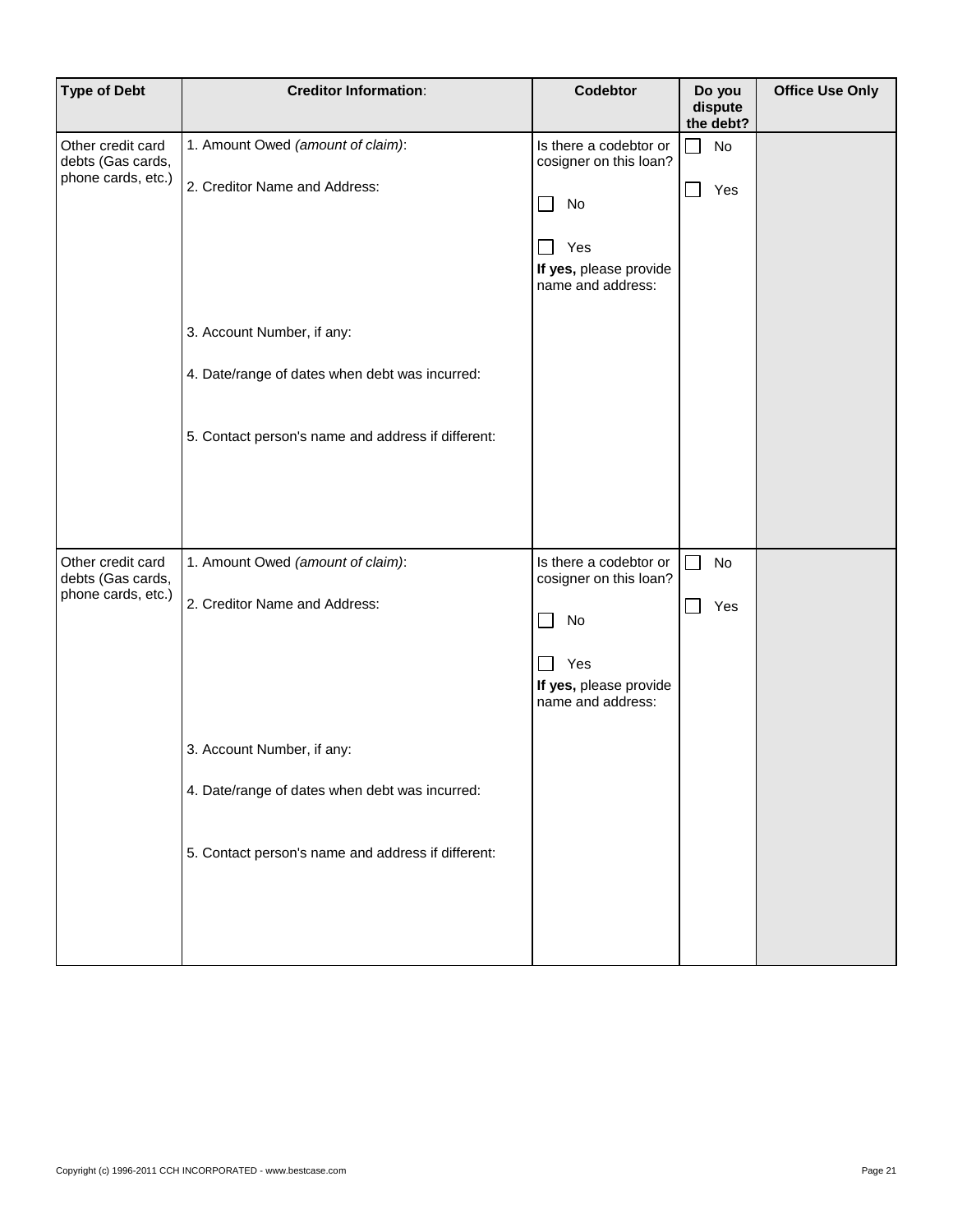| <b>Type of Debt</b> | <b>Creditor Information:</b>                       | Codebtor                                         | Do you<br>dispute<br>the debt? | <b>Office Use Only</b> |
|---------------------|----------------------------------------------------|--------------------------------------------------|--------------------------------|------------------------|
| Cash Advances       | 1. Amount Owed (amount of claim):                  | Is there a codebtor or<br>cosigner on this loan? | No<br>$\blacksquare$           |                        |
|                     | 2. Creditor Name and Address:                      | No                                               | Yes                            |                        |
|                     |                                                    | Yes                                              |                                |                        |
|                     |                                                    | If yes, please provide<br>name and address:      |                                |                        |
|                     | 3. Account Number, if any:                         |                                                  |                                |                        |
|                     | 4. Date/range of dates when debt was incurred:     |                                                  |                                |                        |
|                     | 5. Contact person's name and address if different: |                                                  |                                |                        |
|                     |                                                    |                                                  |                                |                        |
| Cash Advances       | 1. Amount Owed (amount of claim):                  | Is there a codebtor or<br>cosigner on this loan? | No                             |                        |
|                     | 2. Creditor Name and Address:                      | No                                               | Yes                            |                        |
|                     |                                                    | Yes                                              |                                |                        |
|                     |                                                    | If yes, please provide<br>name and address:      |                                |                        |
|                     | 3. Account Number, if any:                         |                                                  |                                |                        |
|                     | 4. Date/range of dates when debt was incurred:     |                                                  |                                |                        |
|                     | 5. Contact person's name and address if different: |                                                  |                                |                        |
|                     |                                                    |                                                  |                                |                        |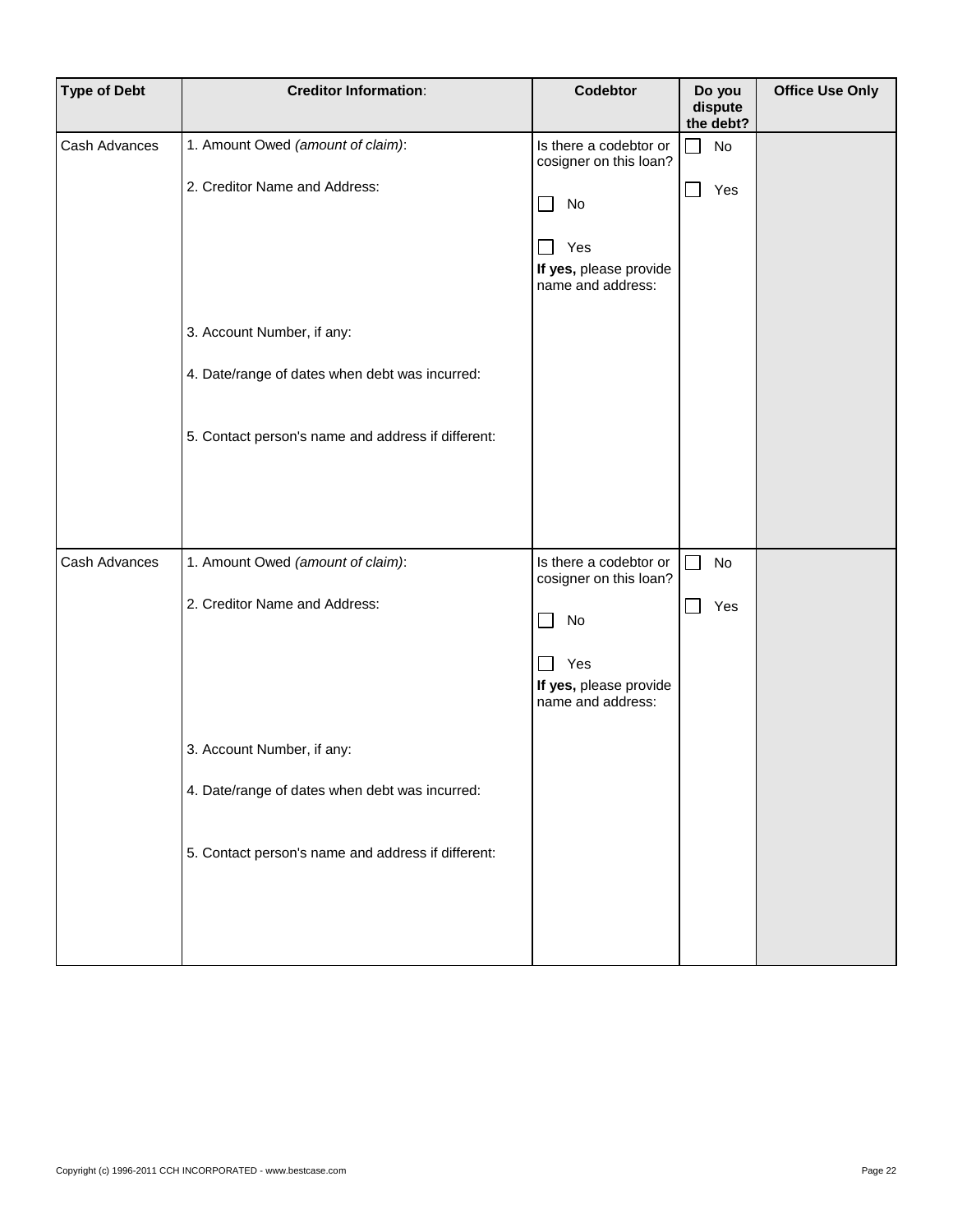# **Part C. Medical Debts**

Please list below all unpaid medical bill debts that you owe OR that creditors claim you owe.

| <b>Type of Debt</b>                   | <b>Creditor Information:</b>                       | Codebtor                                           | Do you<br>dispute<br>the debt? | <b>Office Use Only</b> |
|---------------------------------------|----------------------------------------------------|----------------------------------------------------|--------------------------------|------------------------|
| <b>Unpaid Medical</b><br><b>Bills</b> | 1. Amount Owed (amount of claim):                  | Is there a codebtor or<br>cosigner on this loan?   | <b>No</b><br>$\blacksquare$    |                        |
|                                       | 2. Creditor Name and Address:                      | No                                                 | Yes<br>$\blacksquare$          |                        |
|                                       |                                                    | Yes<br>If yes, please provide<br>name and address: |                                |                        |
|                                       | 3. Account Number, if any:                         |                                                    |                                |                        |
|                                       | 4. Date/range of dates when debt was incurred:     |                                                    |                                |                        |
|                                       | 5. Contact person's name and address if different: |                                                    |                                |                        |
|                                       | 6. Any additional information about the debt:      |                                                    |                                |                        |
| <b>Unpaid Medical</b><br><b>Bills</b> | 1. Amount Owed (amount of claim):                  | Is there a codebtor or<br>cosigner on this loan?   | No<br>$\mathbf{L}$             |                        |
|                                       | 2. Creditor Name and Address:                      | No                                                 | Yes<br>$\blacksquare$          |                        |
|                                       |                                                    | Yes<br>If yes, please provide<br>name and address: |                                |                        |
|                                       | 3. Account Number, if any:                         |                                                    |                                |                        |
|                                       | 4. Date/range of dates when debt was incurred:     |                                                    |                                |                        |
|                                       | 5. Contact person's name and address if different: |                                                    |                                |                        |
|                                       | 6. Any additional information about the debt:      |                                                    |                                |                        |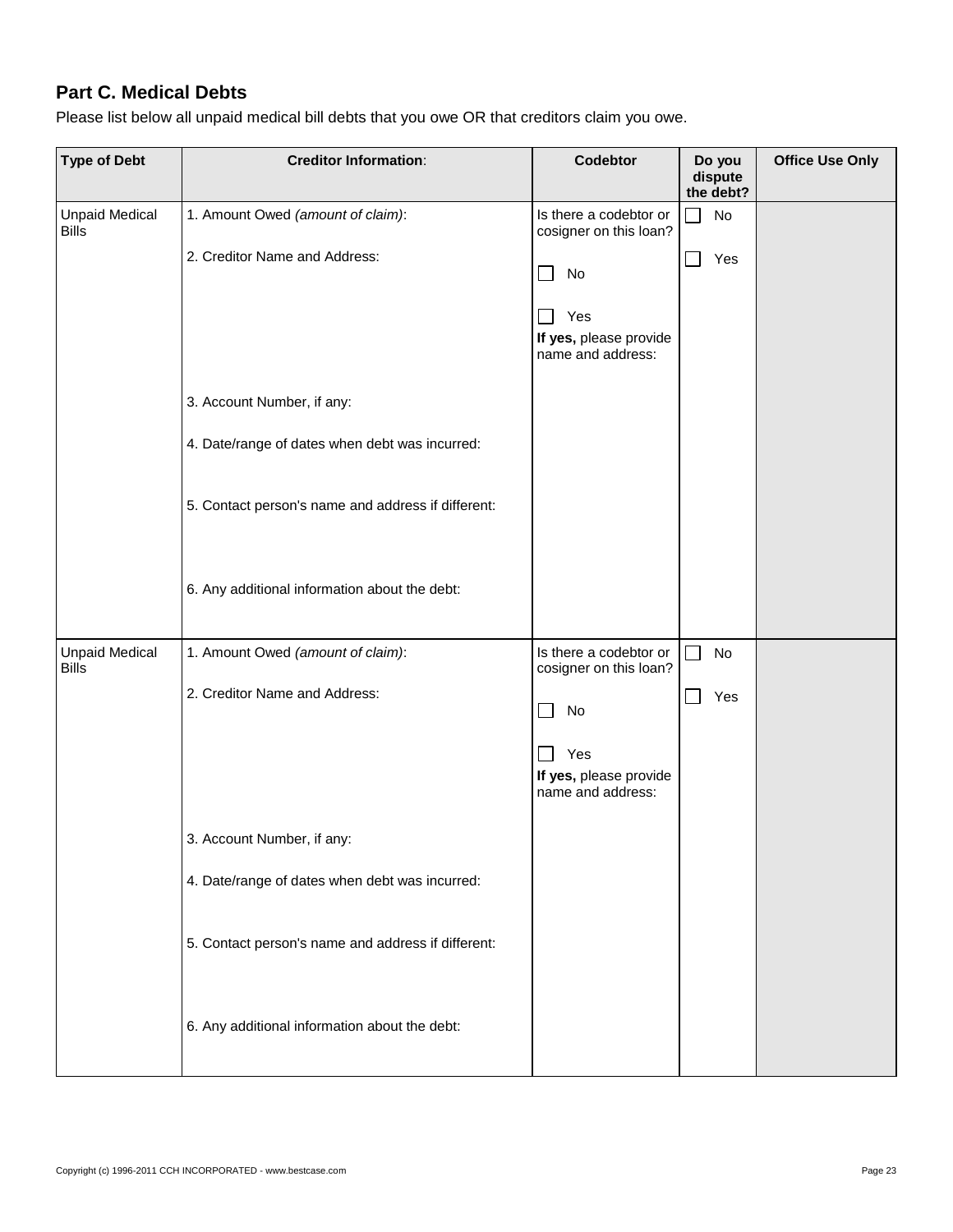| <b>Type of Debt</b>                   | <b>Creditor Information:</b>                       | Codebtor                                           | Do you<br>dispute<br>the debt? | <b>Office Use Only</b> |
|---------------------------------------|----------------------------------------------------|----------------------------------------------------|--------------------------------|------------------------|
| <b>Unpaid Medical</b><br><b>Bills</b> | 1. Amount Owed (amount of claim):                  | Is there a codebtor or<br>cosigner on this loan?   | No<br>$\mathcal{L}$            |                        |
|                                       | 2. Creditor Name and Address:                      | No                                                 | Yes<br>$\mathcal{L}$           |                        |
|                                       |                                                    | Yes<br>If yes, please provide<br>name and address: |                                |                        |
|                                       | 3. Account Number, if any:                         |                                                    |                                |                        |
|                                       | 4. Date/range of dates when debt was incurred:     |                                                    |                                |                        |
|                                       | 5. Contact person's name and address if different: |                                                    |                                |                        |
|                                       | 6. Any additional information about the debt:      |                                                    |                                |                        |
| <b>Unpaid Medical</b><br><b>Bills</b> | 1. Amount Owed (amount of claim):                  | Is there a codebtor or<br>cosigner on this loan?   | No                             |                        |
|                                       | 2. Creditor Name and Address:                      | No                                                 | Yes<br>$\sim$                  |                        |
|                                       |                                                    | Yes<br>If yes, please provide<br>name and address: |                                |                        |
|                                       | 3. Account Number, if any:                         |                                                    |                                |                        |
|                                       | 4. Date/range of dates when debt was incurred:     |                                                    |                                |                        |
|                                       | 5. Contact person's name and address if different: |                                                    |                                |                        |
|                                       | 6. Any additional information about the debt:      |                                                    |                                |                        |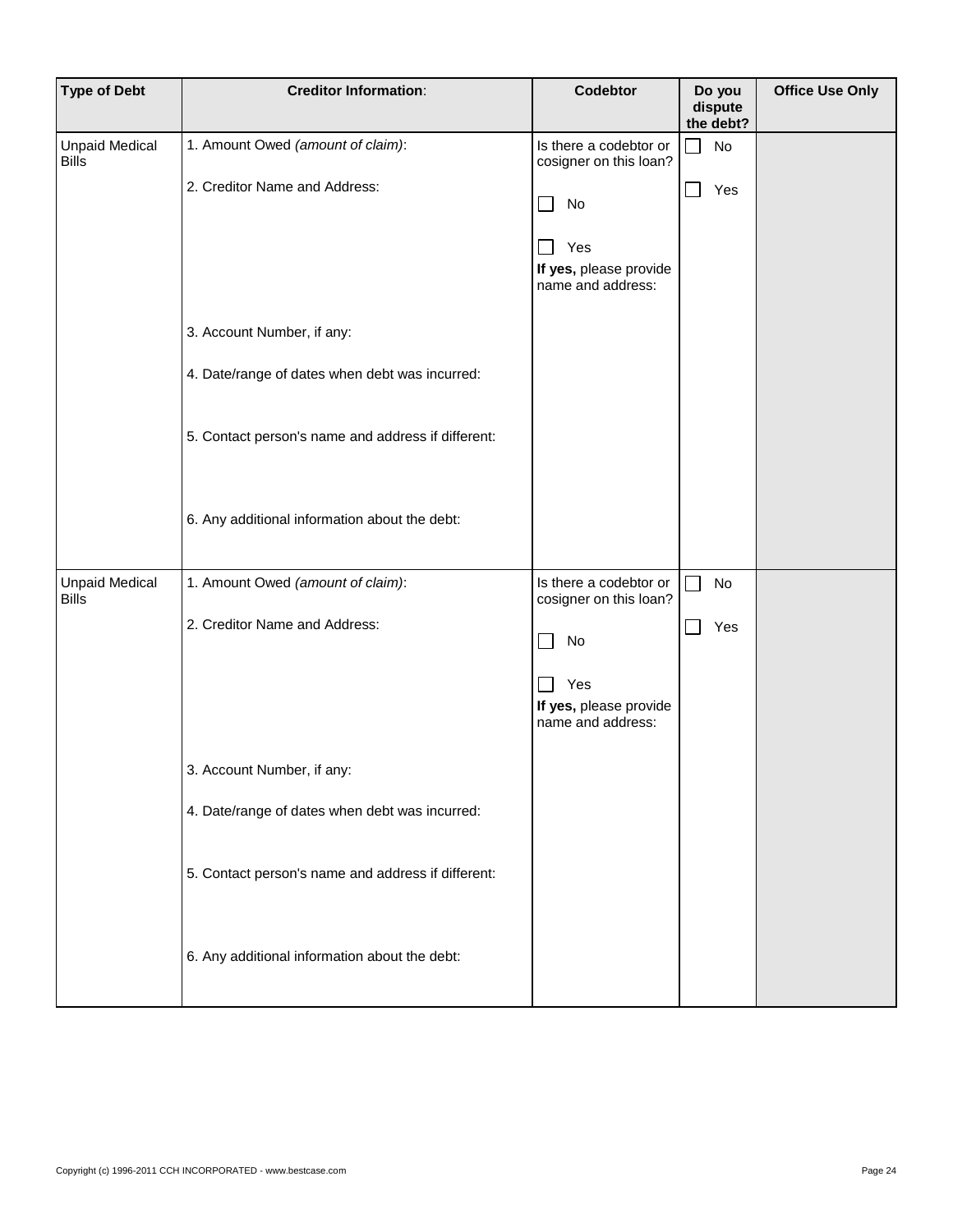## **Part D. Tax Debts**

Please list below all unpaid tax debts that you owe OR that creditors claim you owe.

| <b>Type of Debt</b> | <b>Creditor Information:</b>                       | Codebtor                                           | Do you<br>dispute<br>the debt? | <b>Office Use Only</b> |
|---------------------|----------------------------------------------------|----------------------------------------------------|--------------------------------|------------------------|
| Unpaid taxes        | 1. Amount Owed (amount of claim):                  | Is there a codebtor or<br>cosigner on this loan?   | No                             |                        |
|                     | 2. Creditor Name and Address:                      | No<br>$\sim$                                       | Yes                            |                        |
|                     |                                                    | Yes<br>If yes, please provide<br>name and address: |                                |                        |
|                     | 3. Account Number, if any:                         |                                                    |                                |                        |
|                     | 4. Date/range of dates when debt was incurred:     |                                                    |                                |                        |
|                     | 5. Contact person's name and address if different: |                                                    |                                |                        |
|                     | 6. Any additional information about the debt:      |                                                    |                                |                        |
| Unpaid taxes        | 1. Amount Owed (amount of claim):                  | Is there a codebtor or<br>cosigner on this loan?   | No                             |                        |
|                     | 2. Creditor Name and Address:                      | No<br>$\sim$                                       | Yes                            |                        |
|                     |                                                    | Yes<br>If yes, please provide<br>name and address: |                                |                        |
|                     | 3. Account Number, if any:                         |                                                    |                                |                        |
|                     | 4. Date/range of dates when debt was incurred:     |                                                    |                                |                        |
|                     | 5. Contact person's name and address if different: |                                                    |                                |                        |
|                     | 6. Any additional information about the debt:      |                                                    |                                |                        |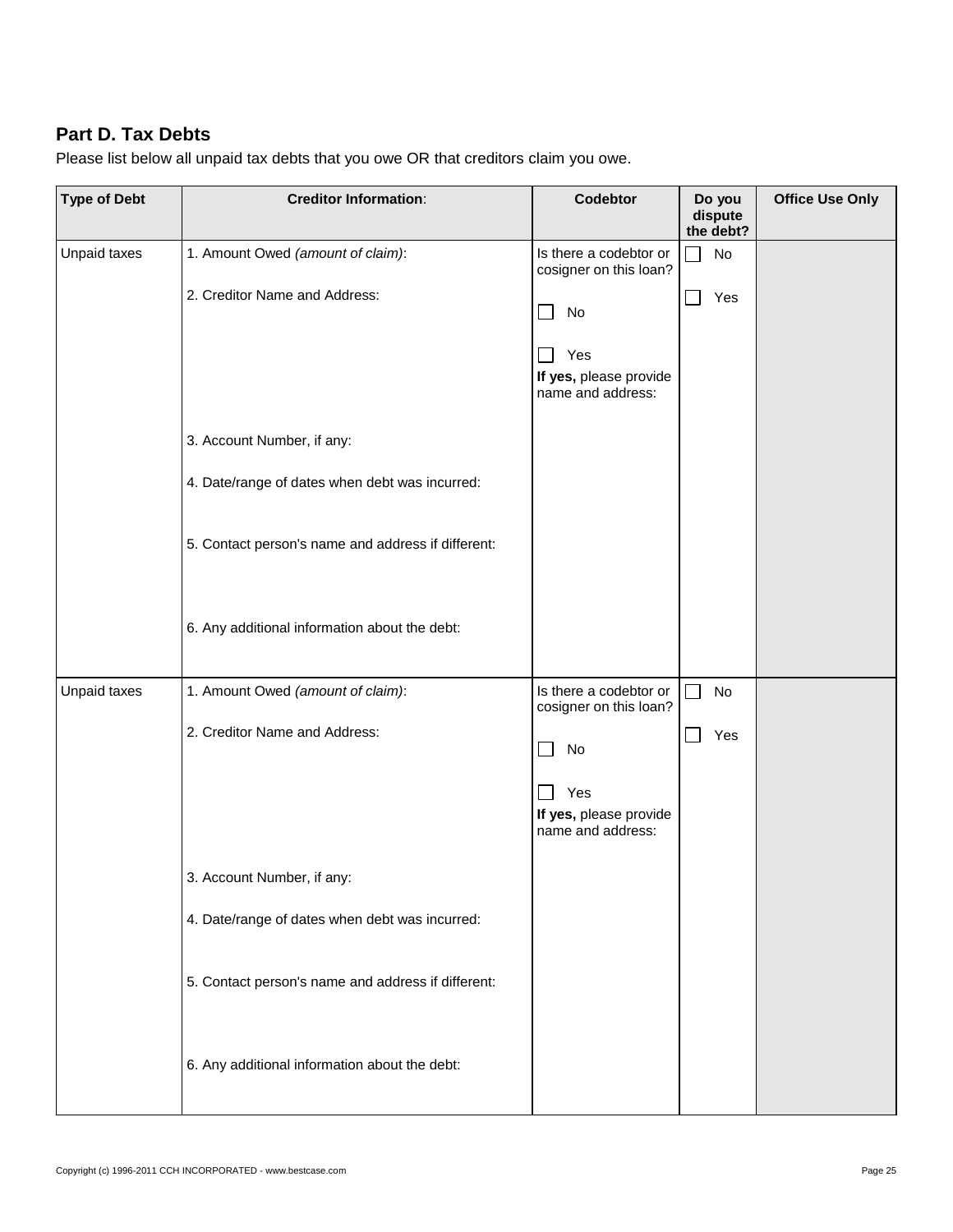| <b>Type of Debt</b> | <b>Creditor Information:</b>                       | Codebtor                                           | Do you<br>dispute<br>the debt? | <b>Office Use Only</b> |
|---------------------|----------------------------------------------------|----------------------------------------------------|--------------------------------|------------------------|
| Unpaid taxes        | 1. Amount Owed (amount of claim):                  | Is there a codebtor or<br>cosigner on this loan?   | No<br>$\Box$                   |                        |
|                     | 2. Creditor Name and Address:                      | No                                                 | $\mathbf{L}$<br>Yes            |                        |
|                     |                                                    | Yes<br>If yes, please provide<br>name and address: |                                |                        |
|                     | 3. Account Number, if any:                         |                                                    |                                |                        |
|                     | 4. Date/range of dates when debt was incurred:     |                                                    |                                |                        |
|                     | 5. Contact person's name and address if different: |                                                    |                                |                        |
|                     | 6. Any additional information about the debt:      |                                                    |                                |                        |
| Unpaid taxes        | 1. Amount Owed (amount of claim):                  | Is there a codebtor or<br>cosigner on this loan?   | П<br>No                        |                        |
|                     | 2. Creditor Name and Address:                      | No                                                 | Yes<br>$\mathbf{I}$            |                        |
|                     |                                                    | Yes<br>If yes, please provide<br>name and address: |                                |                        |
|                     | 3. Account Number, if any:                         |                                                    |                                |                        |
|                     | 4. Date/range of dates when debt was incurred:     |                                                    |                                |                        |
|                     | 5. Contact person's name and address if different: |                                                    |                                |                        |
|                     | 6. Any additional information about the debt:      |                                                    |                                |                        |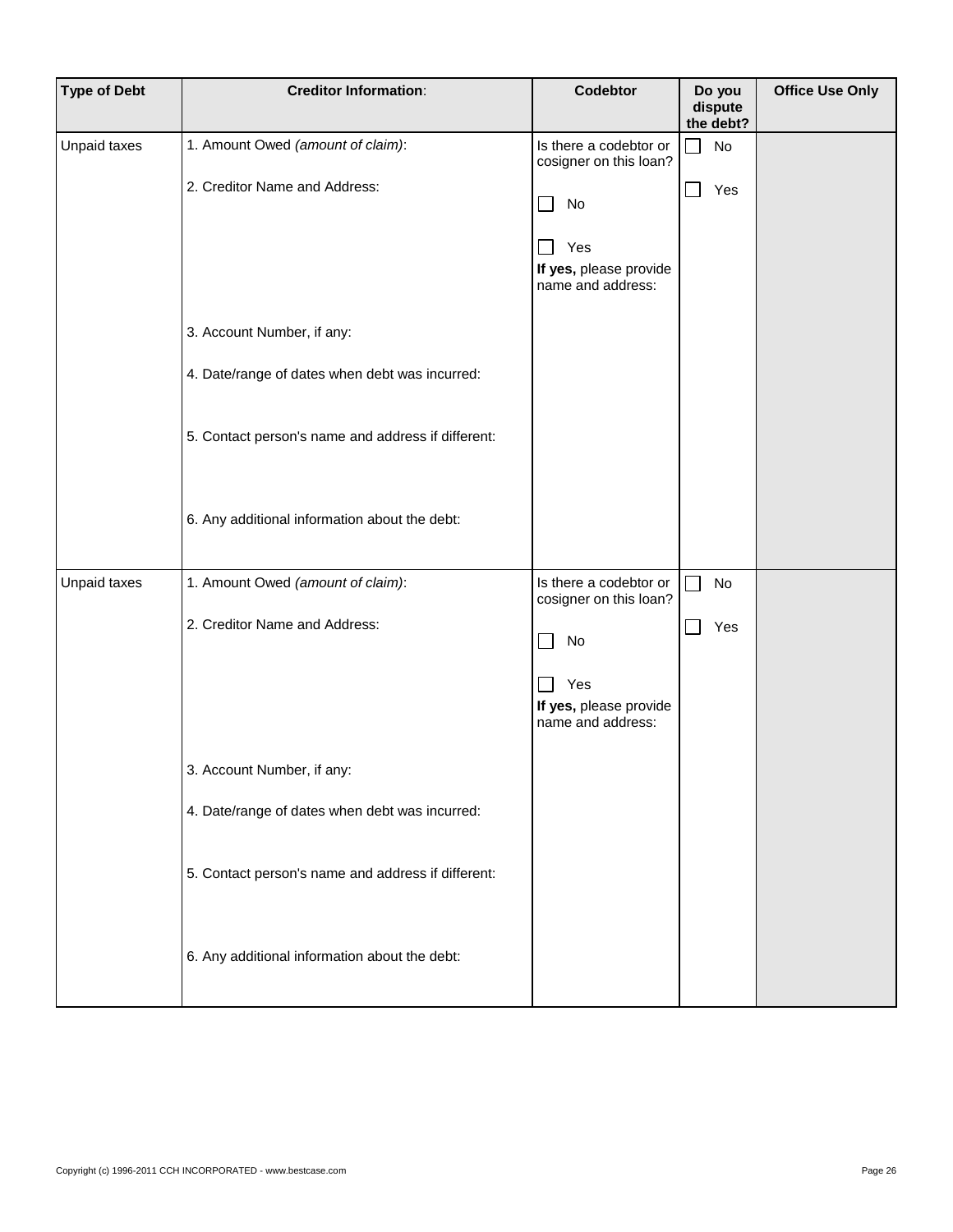# **Part E. Student Loan Debts**

| Please list below all Student Loan debts that you owe OR that creditors claim you owe. |  |
|----------------------------------------------------------------------------------------|--|
|----------------------------------------------------------------------------------------|--|

| <b>Type of Debt</b> | <b>Creditor Information:</b>                       | Codebtor                                         | Do you<br>dispute<br>the debt? | <b>Office Use Only</b> |
|---------------------|----------------------------------------------------|--------------------------------------------------|--------------------------------|------------------------|
| Student Loan        | 1. Amount Owed (amount of claim):                  | Is there a codebtor or<br>cosigner on this loan? | No<br>$\blacksquare$           |                        |
|                     | 2. Creditor Name and Address:                      | No                                               | Yes                            |                        |
|                     |                                                    | Yes                                              |                                |                        |
|                     |                                                    | If yes, please provide<br>name and address:      |                                |                        |
|                     | 3. Account Number, if any:                         |                                                  |                                |                        |
|                     | 4. Date/range of dates when debt was incurred:     |                                                  |                                |                        |
|                     | 5. Contact person's name and address if different: |                                                  |                                |                        |
|                     | 6. Any additional information about the debt:      |                                                  |                                |                        |
| Student Loan        | 1. Amount Owed (amount of claim):                  | Is there a codebtor or<br>cosigner on this loan? | No                             |                        |
|                     | 2. Creditor Name and Address:                      | No                                               | Yes                            |                        |
|                     |                                                    | Yes                                              |                                |                        |
|                     |                                                    | If yes, please provide<br>name and address:      |                                |                        |
|                     | 3. Account Number, if any:                         |                                                  |                                |                        |
|                     | 4. Date/range of dates when debt was incurred:     |                                                  |                                |                        |
|                     | 5. Contact person's name and address if different: |                                                  |                                |                        |
|                     | 6. Any additional information about the debt:      |                                                  |                                |                        |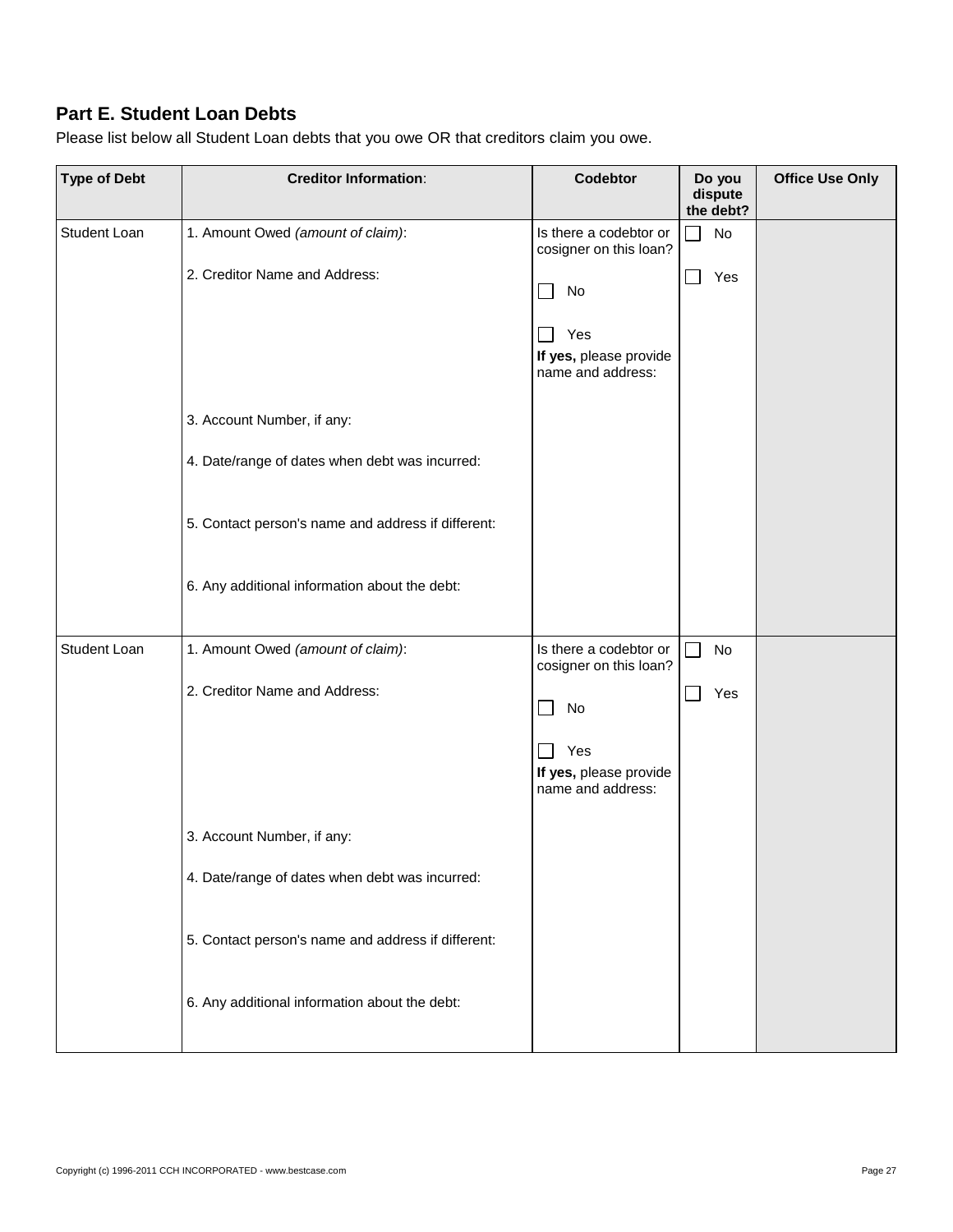| <b>Type of Debt</b> | <b>Creditor Information:</b>                       | Codebtor                                         | Do you<br>dispute<br>the debt? | <b>Office Use Only</b> |
|---------------------|----------------------------------------------------|--------------------------------------------------|--------------------------------|------------------------|
| Student Loan        | 1. Amount Owed (amount of claim):                  | Is there a codebtor or<br>cosigner on this loan? | No<br>$\blacksquare$           |                        |
|                     | 2. Creditor Name and Address:                      | No                                               | Yes                            |                        |
|                     |                                                    | Yes                                              |                                |                        |
|                     |                                                    | If yes, please provide<br>name and address:      |                                |                        |
|                     | 3. Account Number, if any:                         |                                                  |                                |                        |
|                     | 4. Date/range of dates when debt was incurred:     |                                                  |                                |                        |
|                     | 5. Contact person's name and address if different: |                                                  |                                |                        |
|                     | 6. Any additional information about the debt:      |                                                  |                                |                        |
| Student Loan        | 1. Amount Owed (amount of claim):                  | Is there a codebtor or<br>cosigner on this loan? | No                             |                        |
|                     | 2. Creditor Name and Address:                      | No                                               | Yes                            |                        |
|                     |                                                    | Yes                                              |                                |                        |
|                     |                                                    | If yes, please provide<br>name and address:      |                                |                        |
|                     | 3. Account Number, if any:                         |                                                  |                                |                        |
|                     | 4. Date/range of dates when debt was incurred:     |                                                  |                                |                        |
|                     | 5. Contact person's name and address if different: |                                                  |                                |                        |
|                     | 6. Any additional information about the debt:      |                                                  |                                |                        |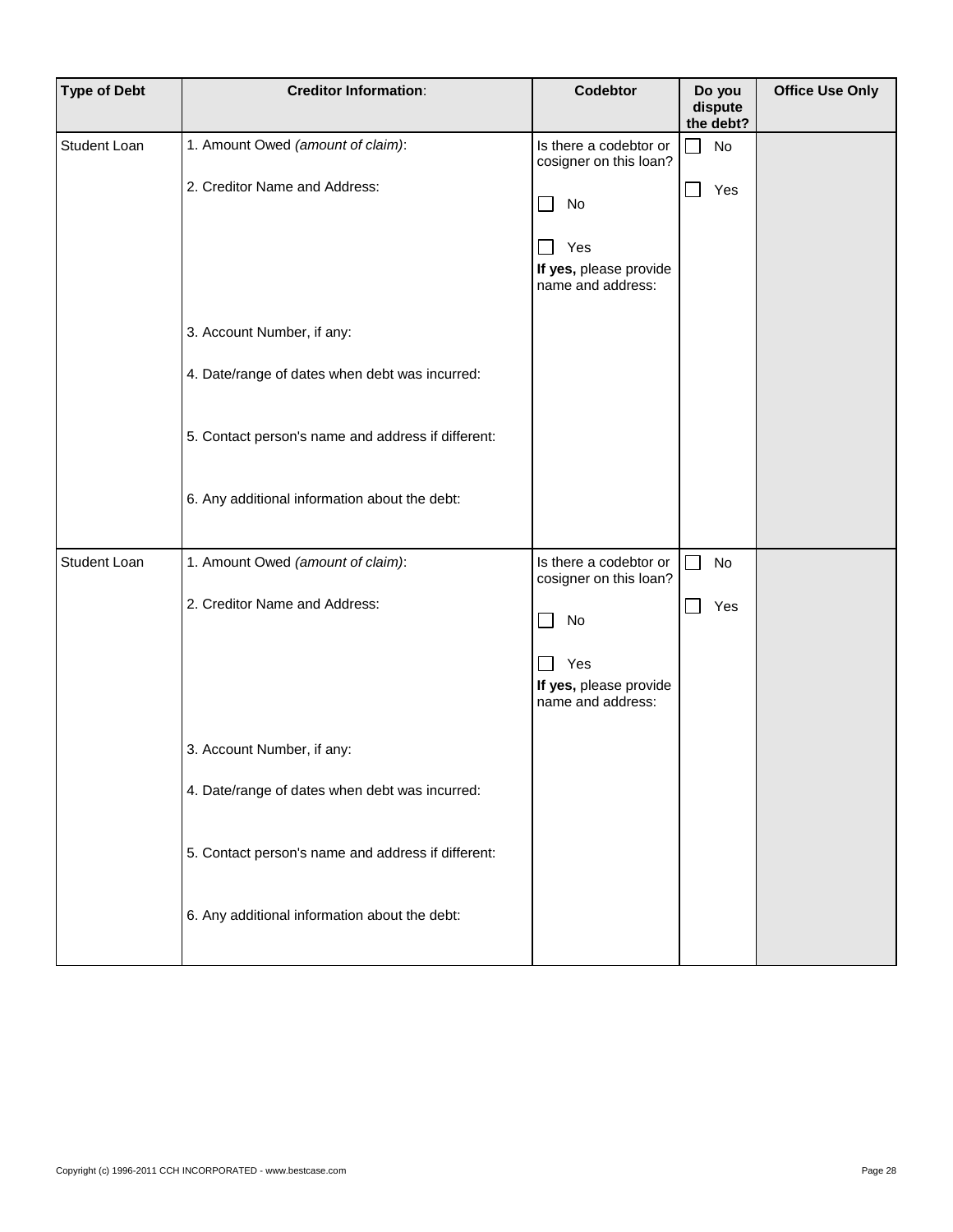# **Part F. Other Debts**

Please list below all debts not listed above that you owe OR that creditors claim you owe.

| <b>Please Describe the</b><br><b>Type of Debt</b>                                                                                                | <b>Creditor Information:</b>                                                                                                                                                                                                                                 | Codebtor                                                                                                                     | Do you<br>dispute           | <b>Office Use Only</b> |
|--------------------------------------------------------------------------------------------------------------------------------------------------|--------------------------------------------------------------------------------------------------------------------------------------------------------------------------------------------------------------------------------------------------------------|------------------------------------------------------------------------------------------------------------------------------|-----------------------------|------------------------|
| (i.e. unpaid rent, alimony<br>or child support, service<br>fees, other bank loans,<br>personal loans, or enter<br>a description of your<br>own.) |                                                                                                                                                                                                                                                              |                                                                                                                              | the debt?                   |                        |
| Describe:                                                                                                                                        | 1. Amount Owed (amount of claim):<br>2. Creditor Name and Address:<br>3. Account Number, if any:<br>4. Date/range of dates when debt was incurred:<br>5. Contact person's name and address if<br>different:                                                  | Is there a codebtor<br>or cosigner on this<br>loan?<br>No<br>Yes<br>If yes, please<br>provide name and<br>address:           | No<br>$\blacksquare$<br>Yes |                        |
|                                                                                                                                                  | 6. Any additional information about the debt:                                                                                                                                                                                                                |                                                                                                                              |                             |                        |
| Describe:                                                                                                                                        | 1. Amount Owed (amount of claim):<br>2. Creditor Name and Address:<br>3. Account Number, if any:<br>4. Date/range of dates when debt was incurred:<br>5. Contact person's name and address if<br>different:<br>6. Any additional information about the debt: | Is there a codebtor<br>or cosigner on this<br>loan?<br>No<br>$\sim$<br>Yes<br>If yes, please<br>provide name and<br>address: | No<br>Yes                   |                        |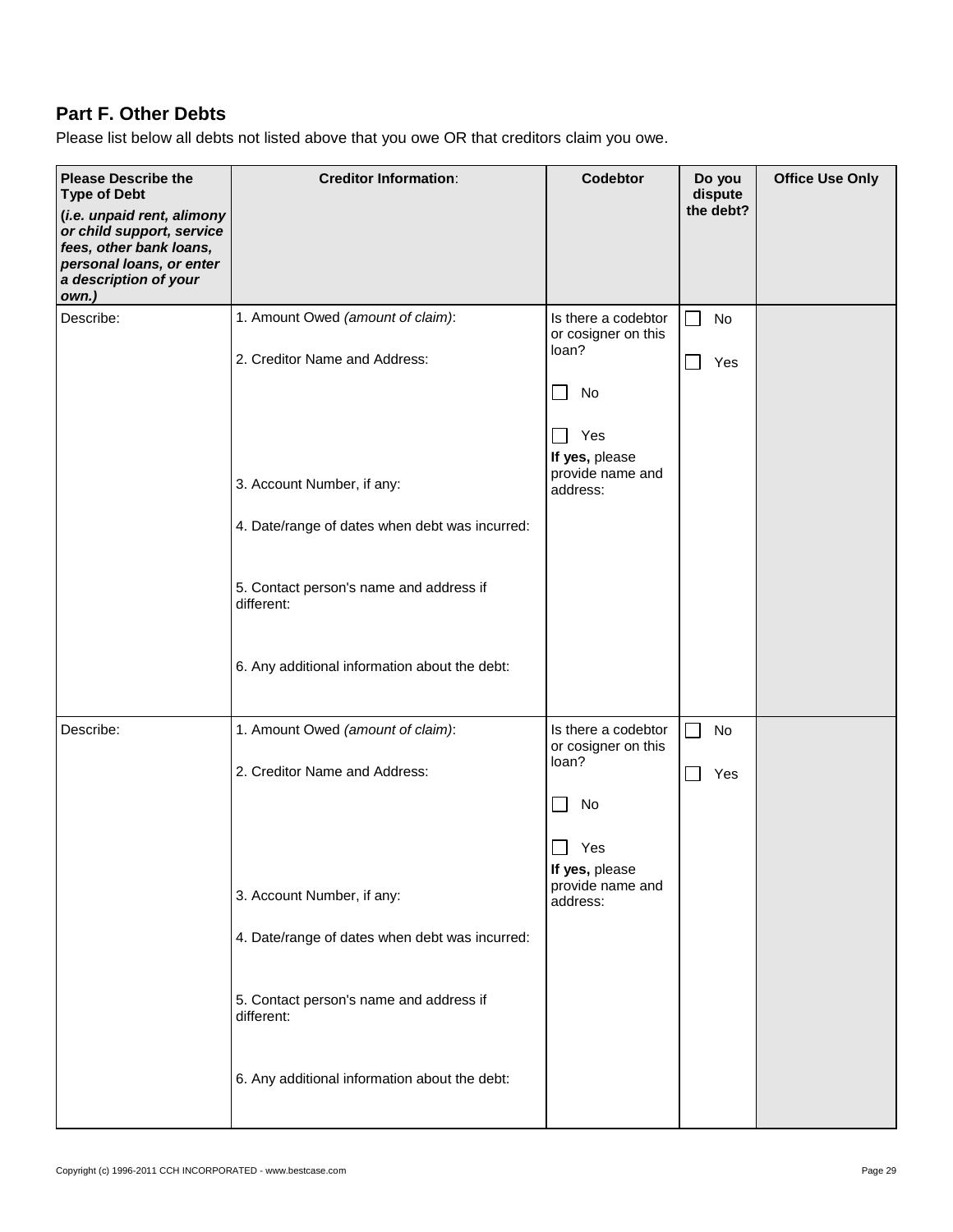| <b>Please Describe the</b><br><b>Type of Debt</b><br>(i.e. unpaid rent, alimony<br>or child support, service<br>fees, other bank loans,<br>personal loans, or enter<br>a description of your<br>own.) | <b>Creditor Information:</b>                                                                                                                                                                                                                                 | Codebtor                                                                                                           | Do you<br>dispute<br>the debt? | <b>Office Use Only</b> |
|-------------------------------------------------------------------------------------------------------------------------------------------------------------------------------------------------------|--------------------------------------------------------------------------------------------------------------------------------------------------------------------------------------------------------------------------------------------------------------|--------------------------------------------------------------------------------------------------------------------|--------------------------------|------------------------|
| Describe:                                                                                                                                                                                             | 1. Amount Owed (amount of claim):<br>2. Creditor Name and Address:<br>3. Account Number, if any:<br>4. Date/range of dates when debt was incurred:<br>5. Contact person's name and address if<br>different:                                                  | Is there a codebtor<br>or cosigner on this<br>loan?<br>No<br>Yes<br>If yes, please<br>provide name and<br>address: | No<br>Yes                      |                        |
|                                                                                                                                                                                                       | 6. Any additional information about the debt:                                                                                                                                                                                                                |                                                                                                                    |                                |                        |
| Describe:                                                                                                                                                                                             | 1. Amount Owed (amount of claim):<br>2. Creditor Name and Address:<br>3. Account Number, if any:<br>4. Date/range of dates when debt was incurred:<br>5. Contact person's name and address if<br>different:<br>6. Any additional information about the debt: | Is there a codebtor<br>or cosigner on this<br>loan?<br>No<br>Yes<br>If yes, please<br>provide name and<br>address: | No<br>$\Box$<br>Yes            |                        |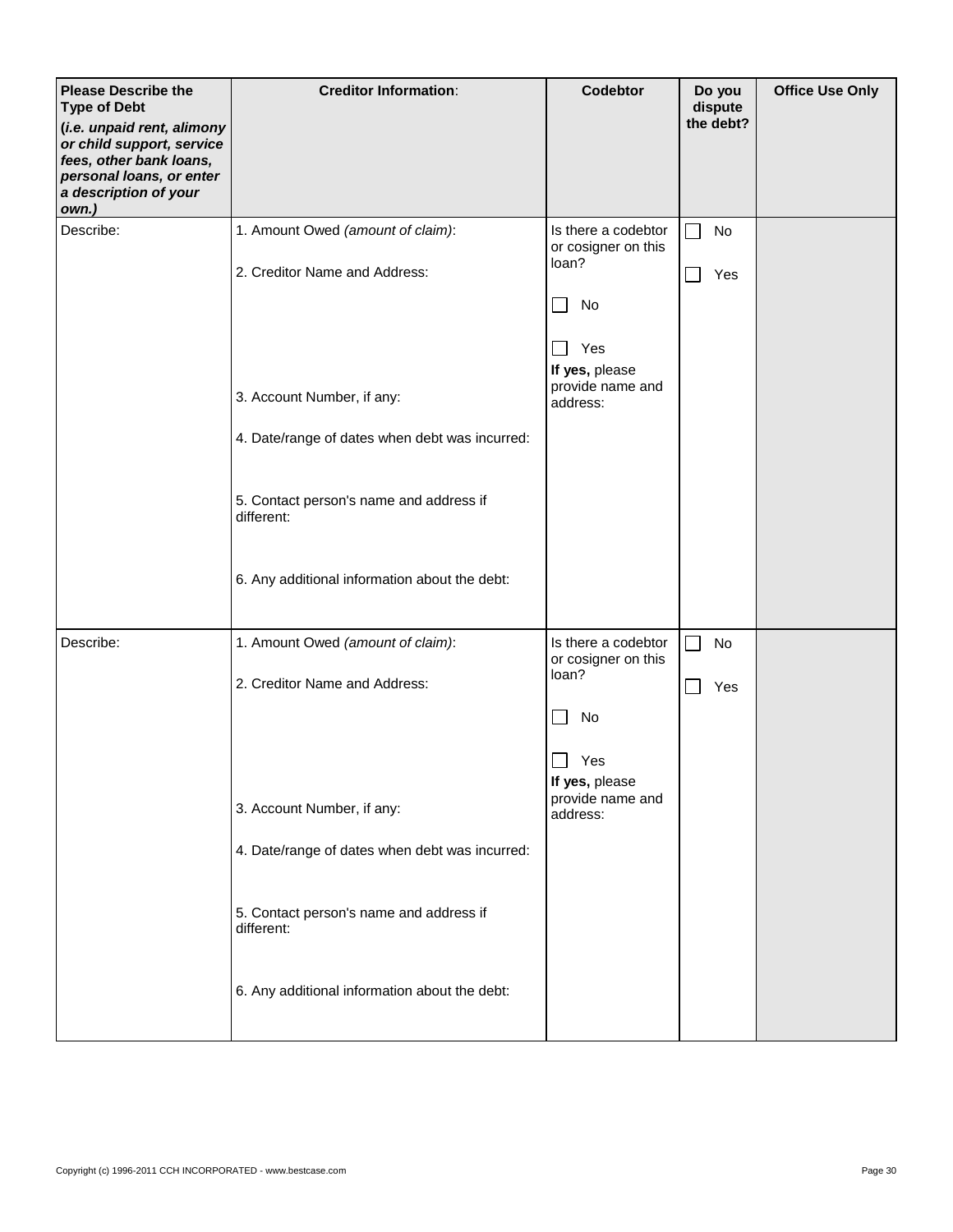| <b>Please Describe the</b><br><b>Type of Debt</b><br>(i.e. unpaid rent, alimony<br>or child support, service<br>fees, other bank loans,<br>personal loans, or enter<br>a description of your<br>own.) | <b>Creditor Information:</b>                                                                                                                                                                                                                                 | Codebtor                                                                                                           | Do you<br>dispute<br>the debt? | <b>Office Use Only</b> |
|-------------------------------------------------------------------------------------------------------------------------------------------------------------------------------------------------------|--------------------------------------------------------------------------------------------------------------------------------------------------------------------------------------------------------------------------------------------------------------|--------------------------------------------------------------------------------------------------------------------|--------------------------------|------------------------|
| Describe:                                                                                                                                                                                             | 1. Amount Owed (amount of claim):<br>2. Creditor Name and Address:<br>3. Account Number, if any:<br>4. Date/range of dates when debt was incurred:<br>5. Contact person's name and address if<br>different:                                                  | Is there a codebtor<br>or cosigner on this<br>loan?<br>No<br>Yes<br>If yes, please<br>provide name and<br>address: | No<br>Yes                      |                        |
|                                                                                                                                                                                                       | 6. Any additional information about the debt:                                                                                                                                                                                                                |                                                                                                                    |                                |                        |
| Describe:                                                                                                                                                                                             | 1. Amount Owed (amount of claim):<br>2. Creditor Name and Address:<br>3. Account Number, if any:<br>4. Date/range of dates when debt was incurred:<br>5. Contact person's name and address if<br>different:<br>6. Any additional information about the debt: | Is there a codebtor<br>or cosigner on this<br>loan?<br>No<br>Yes<br>If yes, please<br>provide name and<br>address: | No<br>$\Box$<br>Yes            |                        |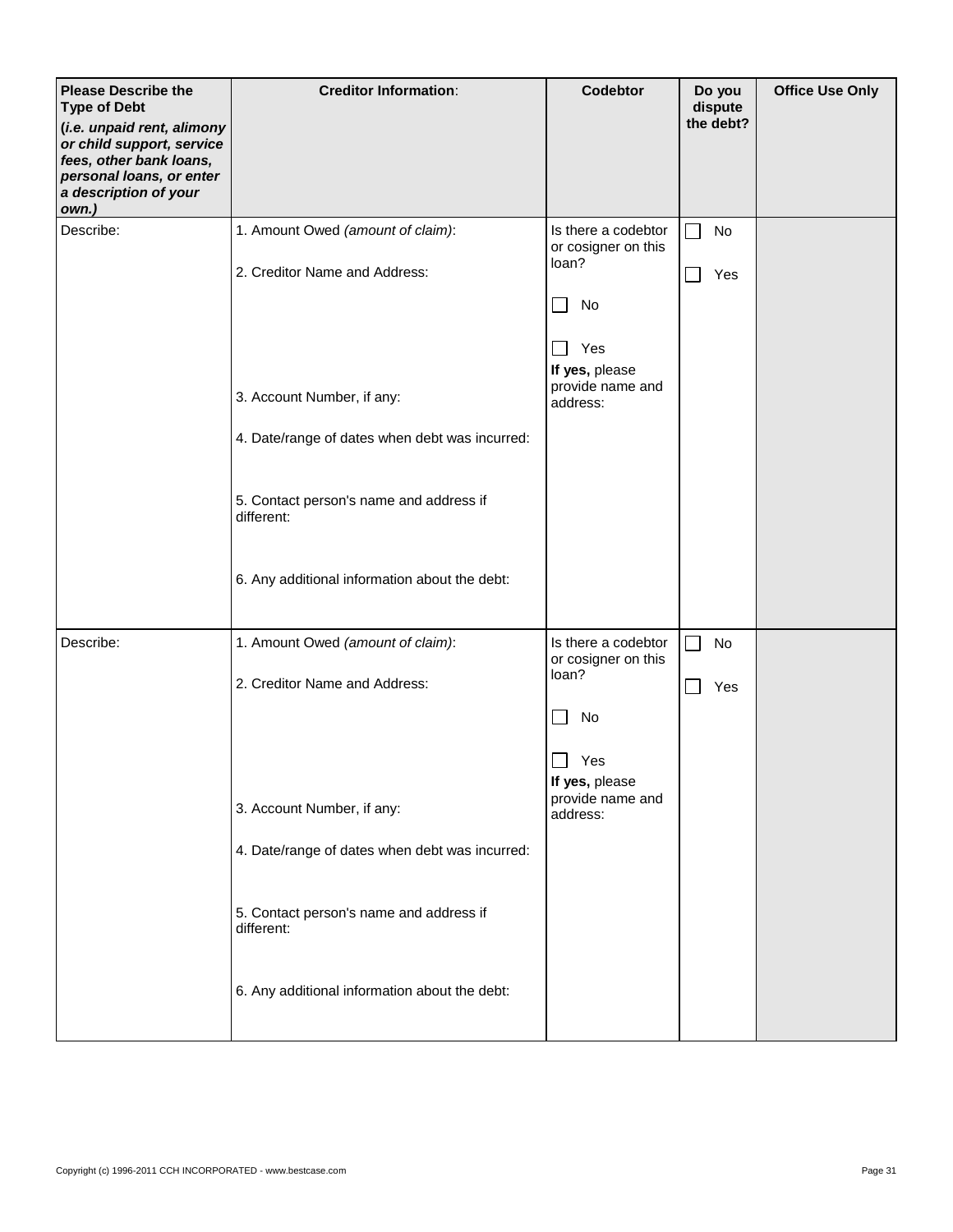## **Section 4 - Unexpired Leases and Contracts** *(Schedule G)*

List below any leases or contracts that are still current that you are a party to. Include residential, car and business leases, and service or business contracts.

| <b>Nature and Description of Contract</b> | Name and address of Other Party or Parties | Date that<br><b>Contract</b><br><b>Expires</b> | <b>Office Use Only</b> |
|-------------------------------------------|--------------------------------------------|------------------------------------------------|------------------------|
|                                           |                                            |                                                |                        |
|                                           |                                            |                                                |                        |
|                                           |                                            |                                                |                        |
|                                           |                                            |                                                |                        |
|                                           |                                            |                                                |                        |
|                                           |                                            |                                                |                        |
|                                           |                                            |                                                |                        |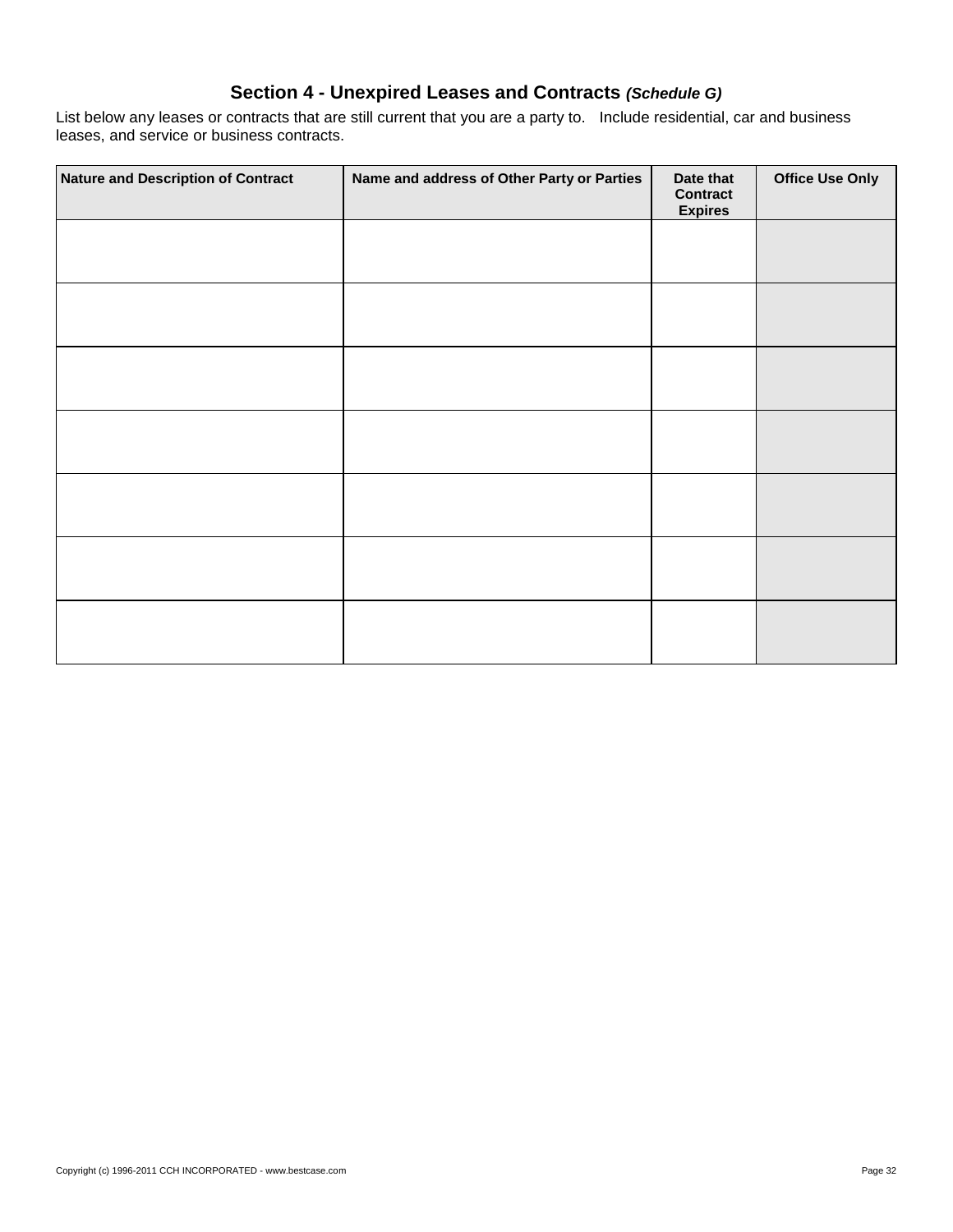## **Section 5 - Current Income**

## **Part A. Marital Status and Dependents**

Please select your current Marital Status:

| Single         |
|----------------|
| Married        |
| Divorced       |
| Separated      |
| $\Box$ Widowed |
| Common Law     |
| $\Box$ Unknown |
|                |

Please list all dependents of you and your spouse with their age and relationship to you *(if applicable).*

## **Part B. Debtor's Employer Information**

Name and Address of your employer:

How long have you been employed at this job: Occupation *(please state job title or provide brief description)*:

**Second** employer *(if applicable):* Name and Address of your **Second** employer:

How long have you been employed at this second job: \_\_\_\_\_

Occupation *(please state job title or provide brief description)*: Notes: **Notes: Notes:** 

## **Part C. Joint Debtor's (Spouse's) Employer Information**

Name and Address of your spouse's employer:

How long has spouse been employed at this job: Occupation *(please state job title or provide brief description)*:

**Second** employer *(if applicable):*

Name and Address of your spouse's **Second** employer:

How long has spouse been employed at this second job:

Occupation *(please state job title or provide brief description)*: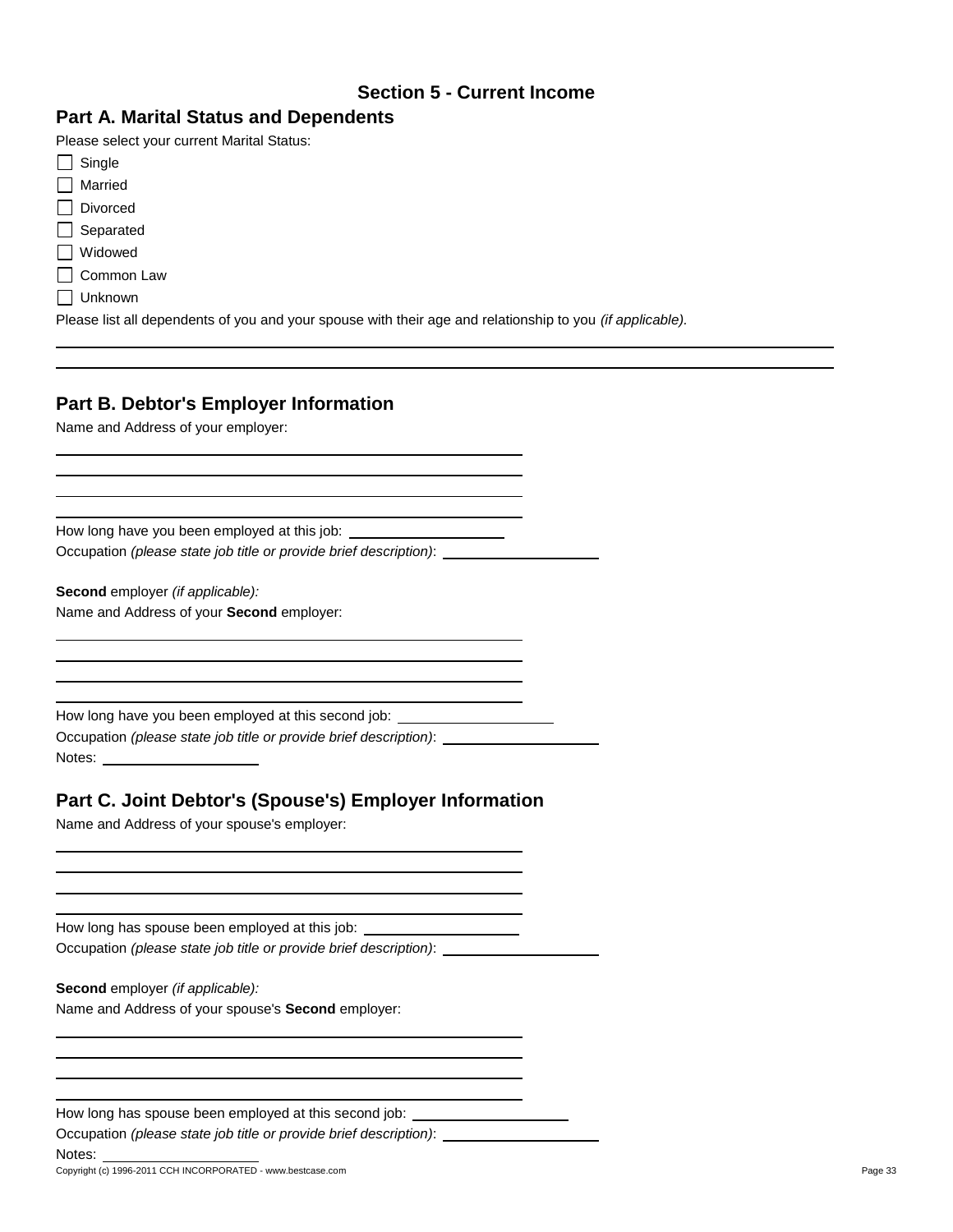# **Part D. Debtor's Wage Information**

| What is the gross amount of your paycheck, before taxes/other deductions are taken out?                                                                                                                                        |                                                                                                                      |
|--------------------------------------------------------------------------------------------------------------------------------------------------------------------------------------------------------------------------------|----------------------------------------------------------------------------------------------------------------------|
| How often do you get paid? $\Box$ once a week $\Box$ every two weeks                                                                                                                                                           |                                                                                                                      |
| $\Box$ twice a month $\Box$ once a month $\Box$ other $\Box$                                                                                                                                                                   |                                                                                                                      |
|                                                                                                                                                                                                                                |                                                                                                                      |
| How much is taken out of each paycheck for taxes and social security? (combined total)                                                                                                                                         |                                                                                                                      |
|                                                                                                                                                                                                                                | <u> 1980 - Jan Stein Stein Stein Stein Stein Stein Stein Stein Stein Stein Stein Stein Stein Stein Stein Stein S</u> |
|                                                                                                                                                                                                                                | <u> 1989 - Jan Barnett, fransk politik (</u>                                                                         |
|                                                                                                                                                                                                                                |                                                                                                                      |
|                                                                                                                                                                                                                                |                                                                                                                      |
| Other Deduction (describe): example and the contract of the contract of the contract of the contract of the contract of the contract of the contract of the contract of the contract of the contract of the contract of the co |                                                                                                                      |
| Do you receive income from business operations outside of your regular paycheck listed above?                                                                                                                                  |                                                                                                                      |
| $\Box$ No $\Box$ Yes                                                                                                                                                                                                           |                                                                                                                      |
|                                                                                                                                                                                                                                |                                                                                                                      |
| Do you receive income from real estate property outside of your regular paycheck listed above?                                                                                                                                 |                                                                                                                      |
| $\Box$ No $\Box$ Yes                                                                                                                                                                                                           |                                                                                                                      |
|                                                                                                                                                                                                                                |                                                                                                                      |
| Do you receive income from interest or dividends outside of your regular paycheck listed above?                                                                                                                                |                                                                                                                      |
| $\Box$ No $\Box$ Yes                                                                                                                                                                                                           |                                                                                                                      |
|                                                                                                                                                                                                                                |                                                                                                                      |
| Do you receive income from alimony or family support payments for your use or for the care of your<br>dependents?                                                                                                              |                                                                                                                      |
| $\Box$ No $\Box$ Yes                                                                                                                                                                                                           |                                                                                                                      |
|                                                                                                                                                                                                                                |                                                                                                                      |
| Do you receive social security payments or other forms of monetary government assistance?                                                                                                                                      |                                                                                                                      |
| $\Box$ No $\Box$ Yes                                                                                                                                                                                                           |                                                                                                                      |
| If yes, please describe: expression and the set of yes, please describe:                                                                                                                                                       |                                                                                                                      |
|                                                                                                                                                                                                                                |                                                                                                                      |
| Do you receive other social security payments or other forms of monetary government assistance?                                                                                                                                |                                                                                                                      |
| $\Box$ No $\Box$ Yes                                                                                                                                                                                                           |                                                                                                                      |
| If yes, please describe:<br><u> 1989 - Jan Salaman Salaman (j. 1989)</u>                                                                                                                                                       |                                                                                                                      |
|                                                                                                                                                                                                                                |                                                                                                                      |
| Do you receive retirement or pension money?<br>$\Box$ No $\Box$ Yes                                                                                                                                                            |                                                                                                                      |
|                                                                                                                                                                                                                                |                                                                                                                      |
| Do you have any other source of income not listed?                                                                                                                                                                             |                                                                                                                      |
| $\Box$ No $\Box$ Yes                                                                                                                                                                                                           |                                                                                                                      |
|                                                                                                                                                                                                                                |                                                                                                                      |
|                                                                                                                                                                                                                                |                                                                                                                      |
| Do you have any other source of income not listed?                                                                                                                                                                             |                                                                                                                      |
| $\Box$ No $\Box$ Yes                                                                                                                                                                                                           |                                                                                                                      |
|                                                                                                                                                                                                                                |                                                                                                                      |
|                                                                                                                                                                                                                                |                                                                                                                      |
| Are you expecting any increase or decrease in salary next year?                                                                                                                                                                |                                                                                                                      |
| $\Box$ No $\Box$ Yes                                                                                                                                                                                                           |                                                                                                                      |
| If yes, please describe                                                                                                                                                                                                        |                                                                                                                      |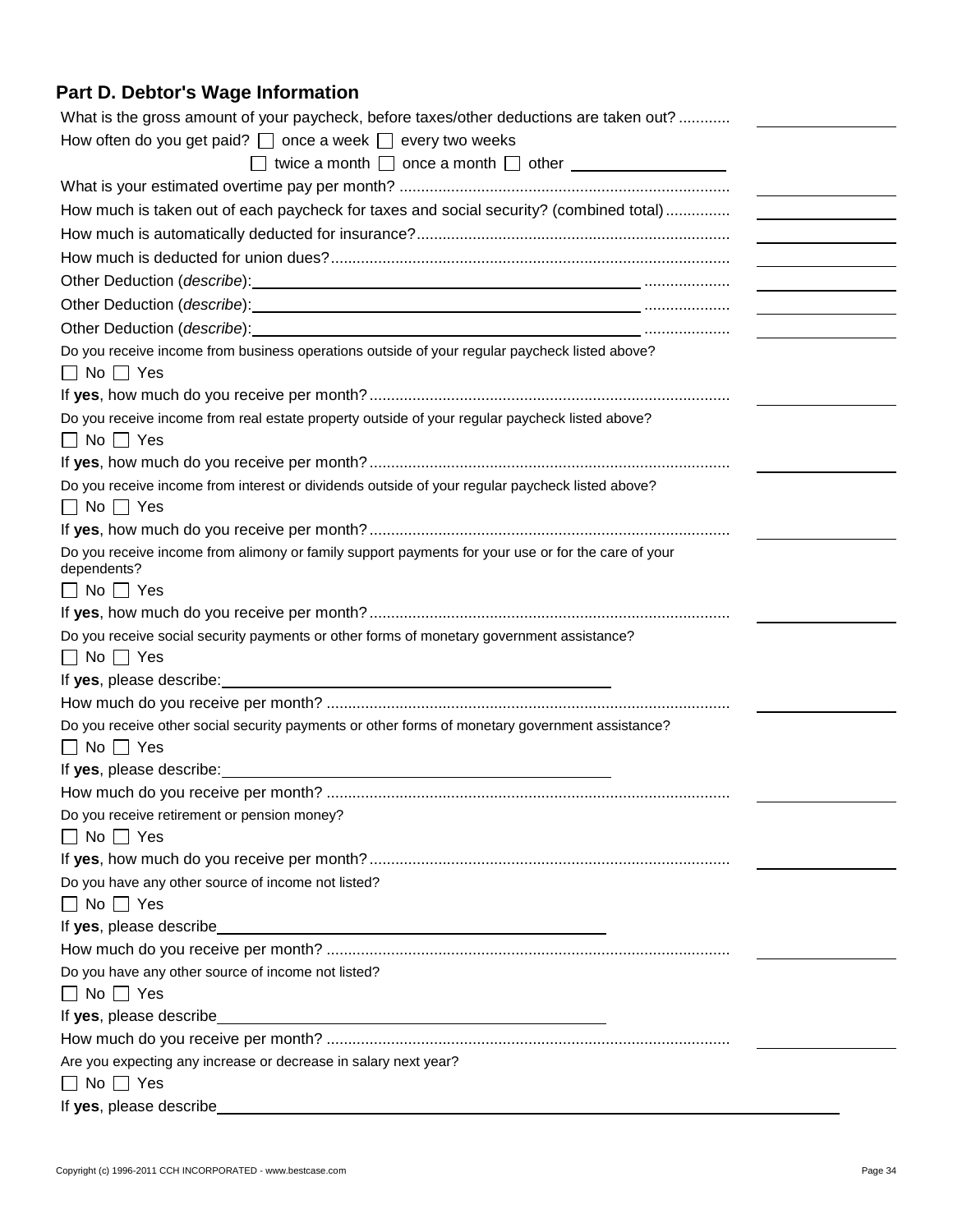# **Part E. Joint Debtor's (Spouse's) Wage Information**

| What is the gross amount of your paycheck, before taxes/other deductions are taken out?                                                                                                                                              |                                                                                                                                                                                                                                      |
|--------------------------------------------------------------------------------------------------------------------------------------------------------------------------------------------------------------------------------------|--------------------------------------------------------------------------------------------------------------------------------------------------------------------------------------------------------------------------------------|
| How often do you get paid? $\Box$ once a week $\Box$ every two weeks                                                                                                                                                                 |                                                                                                                                                                                                                                      |
| $\Box$ twice a month $\Box$ once a month $\Box$ other $\Box$                                                                                                                                                                         |                                                                                                                                                                                                                                      |
|                                                                                                                                                                                                                                      |                                                                                                                                                                                                                                      |
| How much is taken out of each paycheck for taxes and social security? (combined total)                                                                                                                                               |                                                                                                                                                                                                                                      |
|                                                                                                                                                                                                                                      | <u> 1989 - Johann Barbara, martxa a</u>                                                                                                                                                                                              |
|                                                                                                                                                                                                                                      | <u>and the company of the company of the company of the company of the company of the company of the company of the company of the company of the company of the company of the company of the company of the company of the com</u> |
| Other Deduction (describe): Manual Contract Description (describe) and the manual contract of the contract of                                                                                                                        |                                                                                                                                                                                                                                      |
| Other Deduction (describe): Manual Communication (describe):                                                                                                                                                                         |                                                                                                                                                                                                                                      |
| Other Deduction (describe): <u>contract and contract and contract and contract and contract and contract and contract and contract and contract and contract and contract and contract and contract and contract and contract an</u> |                                                                                                                                                                                                                                      |
| Do you receive income from business operations outside of your regular paycheck listed above?<br>$\Box$ No $\Box$ Yes                                                                                                                |                                                                                                                                                                                                                                      |
|                                                                                                                                                                                                                                      |                                                                                                                                                                                                                                      |
| Do you receive income from real estate property outside of your regular paycheck listed above?<br>$\Box$ No $\Box$ Yes                                                                                                               |                                                                                                                                                                                                                                      |
|                                                                                                                                                                                                                                      |                                                                                                                                                                                                                                      |
| Do you receive income from interest or dividends outside of your regular paycheck listed above?<br>$\Box$ No $\Box$ Yes                                                                                                              |                                                                                                                                                                                                                                      |
|                                                                                                                                                                                                                                      |                                                                                                                                                                                                                                      |
| Do you receive income from alimony or family support payments for your use or for the care of your<br>dependents?                                                                                                                    |                                                                                                                                                                                                                                      |
| $\Box$ No $\Box$ Yes                                                                                                                                                                                                                 |                                                                                                                                                                                                                                      |
|                                                                                                                                                                                                                                      |                                                                                                                                                                                                                                      |
| Do you receive social security payments or other forms of monetary government assistance?                                                                                                                                            |                                                                                                                                                                                                                                      |
| $\Box$ No $\Box$ Yes                                                                                                                                                                                                                 |                                                                                                                                                                                                                                      |
|                                                                                                                                                                                                                                      |                                                                                                                                                                                                                                      |
|                                                                                                                                                                                                                                      |                                                                                                                                                                                                                                      |
| Do you receive other social security payments or other forms of monetary government assistance?                                                                                                                                      |                                                                                                                                                                                                                                      |
| $\Box$ No $\Box$ Yes                                                                                                                                                                                                                 |                                                                                                                                                                                                                                      |
| If yes, please describe:<br><u> 1989 - Johann John Stone, markin fizikar (h. 1989).</u>                                                                                                                                              |                                                                                                                                                                                                                                      |
| Do you receive retirement or pension money?                                                                                                                                                                                          |                                                                                                                                                                                                                                      |
| $\Box$ No $\Box$ Yes                                                                                                                                                                                                                 |                                                                                                                                                                                                                                      |
|                                                                                                                                                                                                                                      |                                                                                                                                                                                                                                      |
| Do you have any other source of income not listed?                                                                                                                                                                                   |                                                                                                                                                                                                                                      |
| $\Box$ No $\Box$ Yes                                                                                                                                                                                                                 |                                                                                                                                                                                                                                      |
|                                                                                                                                                                                                                                      |                                                                                                                                                                                                                                      |
|                                                                                                                                                                                                                                      |                                                                                                                                                                                                                                      |
| Do you have any other source of income not listed?                                                                                                                                                                                   |                                                                                                                                                                                                                                      |
| $\Box$ No $\Box$ Yes                                                                                                                                                                                                                 |                                                                                                                                                                                                                                      |
|                                                                                                                                                                                                                                      |                                                                                                                                                                                                                                      |
|                                                                                                                                                                                                                                      |                                                                                                                                                                                                                                      |
| Are you expecting any increase or decrease in salary next year?                                                                                                                                                                      |                                                                                                                                                                                                                                      |
| $\Box$ No $\Box$ Yes                                                                                                                                                                                                                 |                                                                                                                                                                                                                                      |
| If yes, please describe                                                                                                                                                                                                              |                                                                                                                                                                                                                                      |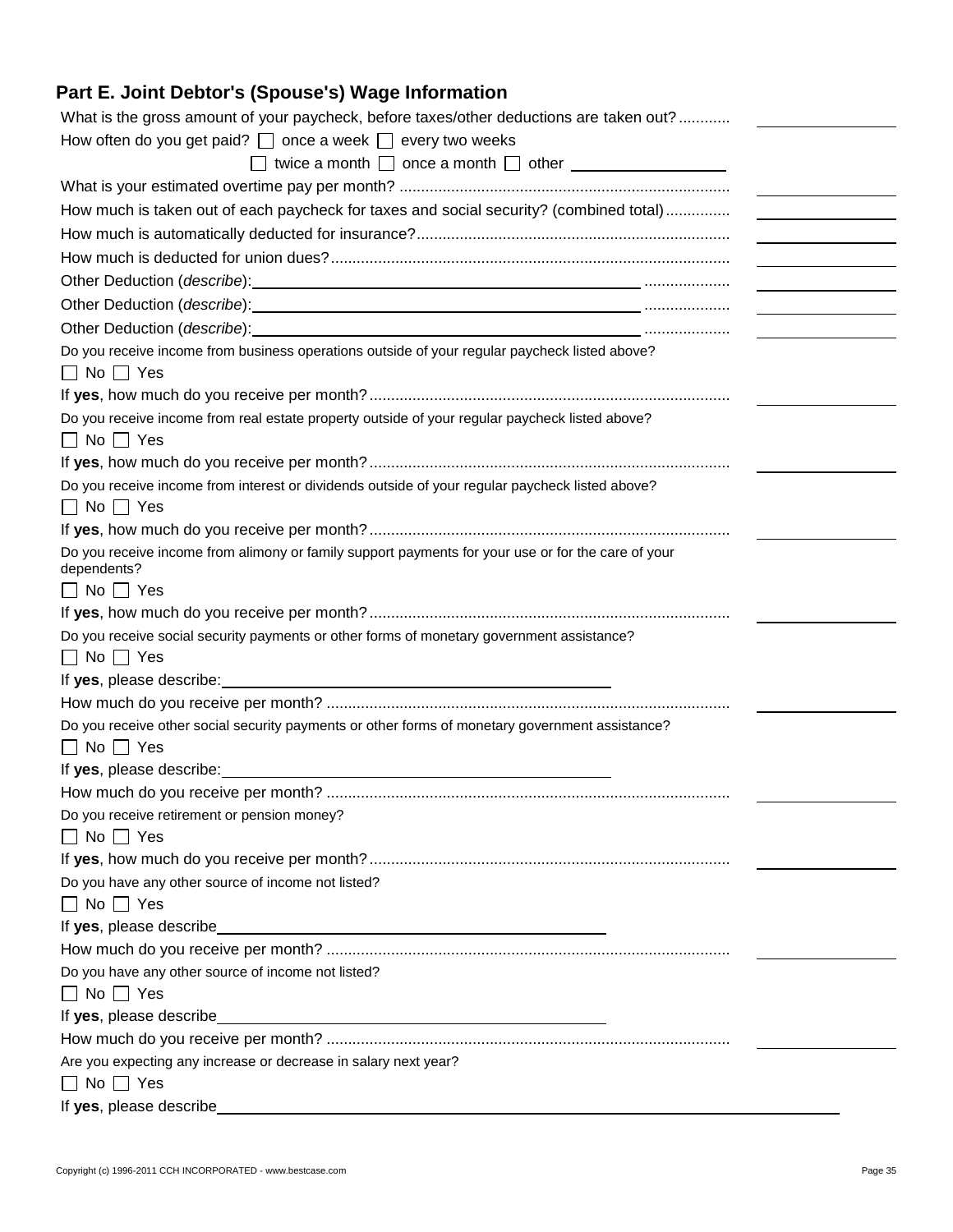## **Part F. Debtor's Current Monthly Income Calculation**

Fill in your monthly income for the categories below in the column labeled "Month 1." If your income for one of the below categories varies from month to month, complete the below chart by entering in your income for all six months.

| Month 1<br>(last month) | Month 2<br>(2 months ago) | Month 3<br>$\sqrt{2}$ | Month 4 | Month 5 | Month 6 | For Office<br>Use Only |
|-------------------------|---------------------------|-----------------------|---------|---------|---------|------------------------|
|                         |                           |                       |         |         |         |                        |
|                         |                           |                       |         |         |         |                        |
|                         |                           |                       |         |         |         |                        |
|                         |                           |                       |         |         |         |                        |
|                         |                           |                       |         |         |         |                        |
|                         |                           |                       |         |         |         |                        |
|                         |                           |                       |         |         |         |                        |
|                         |                           |                       |         |         |         |                        |
|                         |                           |                       |         |         |         |                        |
|                         |                           |                       |         |         |         |                        |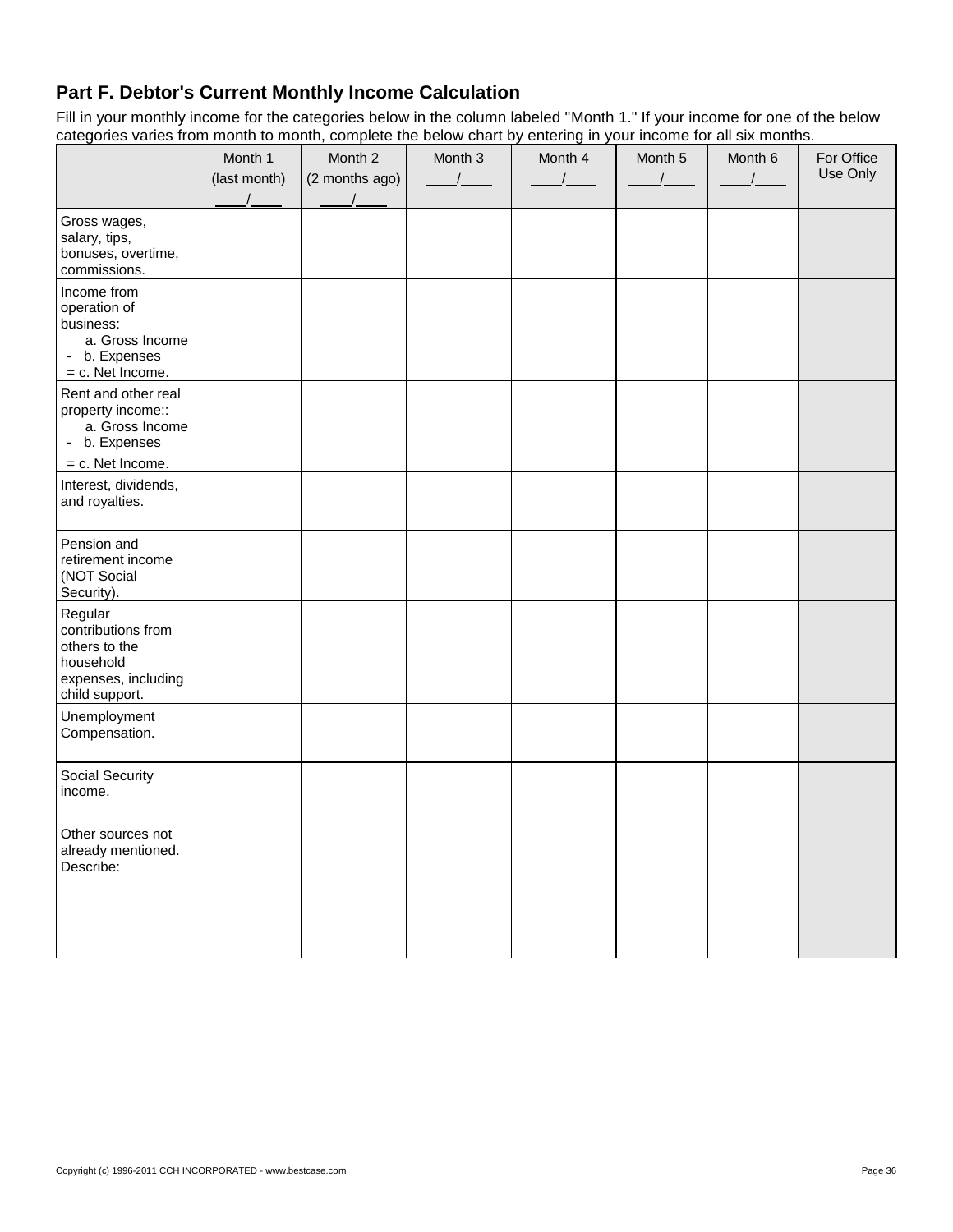# **Part G. Joint Debtor's (Spouse's) Current Monthly Income Calculation**

Fill in your monthly income for the categories below in the column labeled "Month 1." If your income for one of the below categories varies from month to month, complete the below chart by entering in your income for all six months.

|                                                                                                      | Month 1<br>(last month) | Month 2<br>(2 months ago) | Month 3<br>$\sqrt{2}$ | Month 4 | Month 5 | Month 6 | For Office<br>Use Only |
|------------------------------------------------------------------------------------------------------|-------------------------|---------------------------|-----------------------|---------|---------|---------|------------------------|
| Gross wages,<br>salary, tips,<br>bonuses, overtime,<br>commissions.                                  |                         |                           |                       |         |         |         |                        |
| Income from<br>operation of<br>business:<br>a. Gross Income<br>- b. Expenses<br>= c. Net Income.     |                         |                           |                       |         |         |         |                        |
| Rent and other real<br>property income::<br>a. Gross Income<br>- b. Expenses                         |                         |                           |                       |         |         |         |                        |
| = c. Net Income.<br>Interest, dividends,<br>and royalties.                                           |                         |                           |                       |         |         |         |                        |
| Pension and<br>retirement income<br>(NOT Social<br>Security).                                        |                         |                           |                       |         |         |         |                        |
| Regular<br>contributions from<br>others to the<br>household<br>expenses, including<br>child support. |                         |                           |                       |         |         |         |                        |
| Unemployment<br>Compensation.                                                                        |                         |                           |                       |         |         |         |                        |
| Social Security<br>income.                                                                           |                         |                           |                       |         |         |         |                        |
| Other sources not<br>already mentioned.<br>Describe:                                                 |                         |                           |                       |         |         |         |                        |
|                                                                                                      |                         |                           |                       |         |         |         |                        |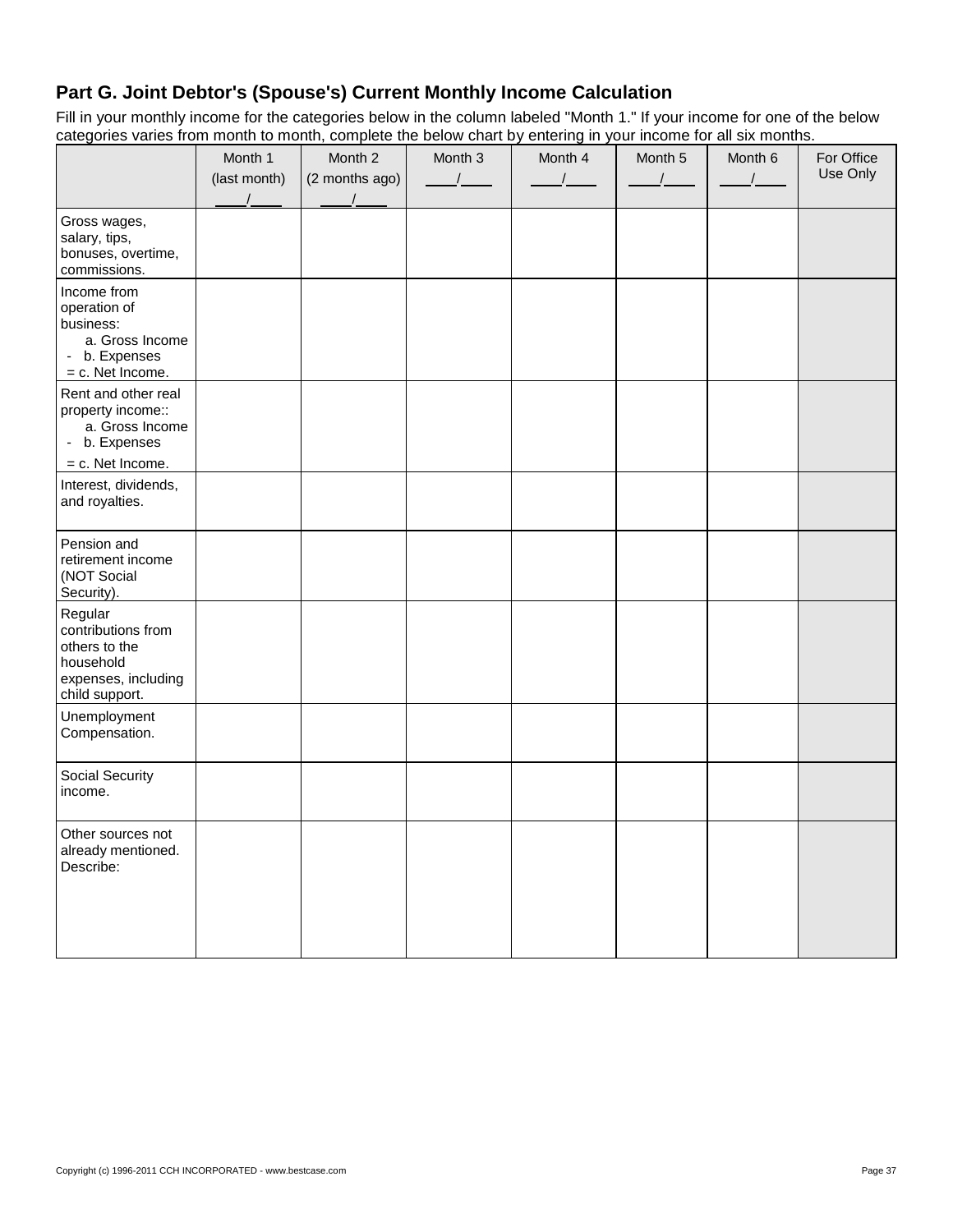## **Section 6 - Current Expenses**

Do you and your spouse live separately and maintain separate households?  $\Box$  No  $\Box$  Yes. If yes, please let your attorney know and they will have to provide you with an additional copy of this section to detail the expenses for the completely separate household.

The following questions ask for your expenses each month. If you are unsure of the amount you pay each month, but know the amount for a different period (per week, per day, every 2 months, etc.), write in the amount and the frequency that you pay the amount.

### **Indicate how much you pay for each item each month:**

| $\mathbf{1}$ . |                                                                                          |                                                                                                                       |
|----------------|------------------------------------------------------------------------------------------|-----------------------------------------------------------------------------------------------------------------------|
|                | Does that amount include real estate taxes: $\Box$ No $\Box$ Yes                         |                                                                                                                       |
|                | Does that amount include property insurance: $\Box$ No $\Box$ Yes                        |                                                                                                                       |
| 2.             | Utilities:                                                                               |                                                                                                                       |
|                |                                                                                          |                                                                                                                       |
|                |                                                                                          |                                                                                                                       |
|                |                                                                                          |                                                                                                                       |
|                | d. Do you have any other utility bills? If yes, describe and enter monthly amount below: |                                                                                                                       |
|                |                                                                                          |                                                                                                                       |
|                |                                                                                          |                                                                                                                       |
|                |                                                                                          |                                                                                                                       |
| 3.             |                                                                                          |                                                                                                                       |
| 4.             |                                                                                          | <u> Territoria de la contenentación de la contenentación de la contenentación de la contenentación de la contene</u>  |
| 5.             |                                                                                          | <u> 1989 - Johann Barnett, fransk politiker (</u>                                                                     |
| 6.             |                                                                                          |                                                                                                                       |
| 7.             |                                                                                          |                                                                                                                       |
| 8.             |                                                                                          | <u> Liste de la construcción de la construcción de la construcción de la construcción de la construcción de la co</u> |
| 9.             |                                                                                          | <u> 1990 - Andrea Station Books, amerikansk politik (d. 1980)</u>                                                     |
| 10.            |                                                                                          |                                                                                                                       |
| 11.            | Insurance NOT deducted from wages or included in home mortgage payments:                 |                                                                                                                       |
|                |                                                                                          |                                                                                                                       |
|                |                                                                                          |                                                                                                                       |
|                |                                                                                          | <u> The Communication of the Communication</u>                                                                        |
|                |                                                                                          |                                                                                                                       |
|                | e. Other insurance (describe and list monthly amount):                                   |                                                                                                                       |
|                |                                                                                          | \$                                                                                                                    |
|                |                                                                                          |                                                                                                                       |
|                |                                                                                          | \$                                                                                                                    |
| 12.            | Tax bills NOT deducted from wages or included in home mortgage payments:                 |                                                                                                                       |
|                |                                                                                          |                                                                                                                       |
|                |                                                                                          |                                                                                                                       |
|                |                                                                                          |                                                                                                                       |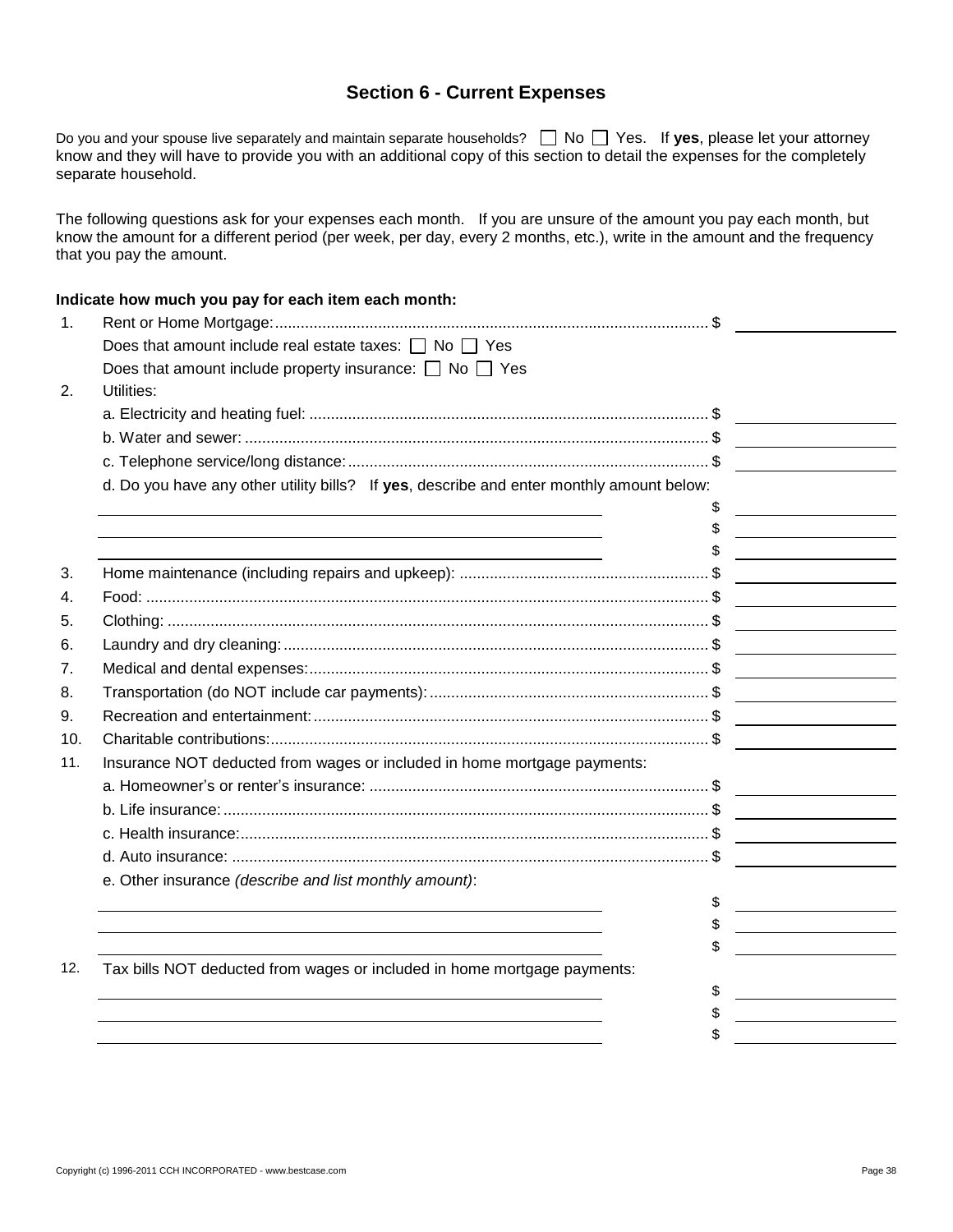| anything here) |                                                                                                                                                                                                                                      |
|----------------|--------------------------------------------------------------------------------------------------------------------------------------------------------------------------------------------------------------------------------------|
|                |                                                                                                                                                                                                                                      |
|                |                                                                                                                                                                                                                                      |
|                |                                                                                                                                                                                                                                      |
|                |                                                                                                                                                                                                                                      |
|                |                                                                                                                                                                                                                                      |
|                |                                                                                                                                                                                                                                      |
|                | Payments for support of additional dependents not living at your home: \$<br>Regular expenses from operation of business, profession or farm:\$<br>Other expenses (Describe): (please see "Additional Expenses" below before putting |

19. Describe any increase or decrease in expenses you expect to occur within the next year?

**Due to the nature of the Federal Bankruptcy forms there is a special separate category of expenses that needs to be filled out with some unusual numbering. Please ignore the numbering and fill out everything that you can below:**

26. or 31. Mandatory payroll deductions not already listed:

13. Installment payments for car, furniture, etc. *(Describe)*:

|               |                                                                                 | S. |  |
|---------------|---------------------------------------------------------------------------------|----|--|
|               |                                                                                 |    |  |
|               |                                                                                 |    |  |
| 28. or 33.    | Court ordered payments not already listed:                                      |    |  |
|               |                                                                                 | \$ |  |
|               |                                                                                 |    |  |
|               |                                                                                 |    |  |
| 29. or 34.    | Education for employment or for a physically or mentally challenged child:\$    |    |  |
| 30. or 35.    | Child care (baby sitting, day care, nursery & preschool, etc.): \$              |    |  |
| 34b. or 39b.  |                                                                                 |    |  |
| 34c. or 39c.  |                                                                                 |    |  |
| 35. or 40.    | Care for elderly, chronically ill or disabled family members: \$                |    |  |
| 36. or 41.    |                                                                                 |    |  |
| 38. or 43.    |                                                                                 |    |  |
| 55. $(c13's)$ | Non-mandatory contributions to retirement accounts (including loan repayments): |    |  |
|               |                                                                                 |    |  |
|               |                                                                                 |    |  |
|               |                                                                                 |    |  |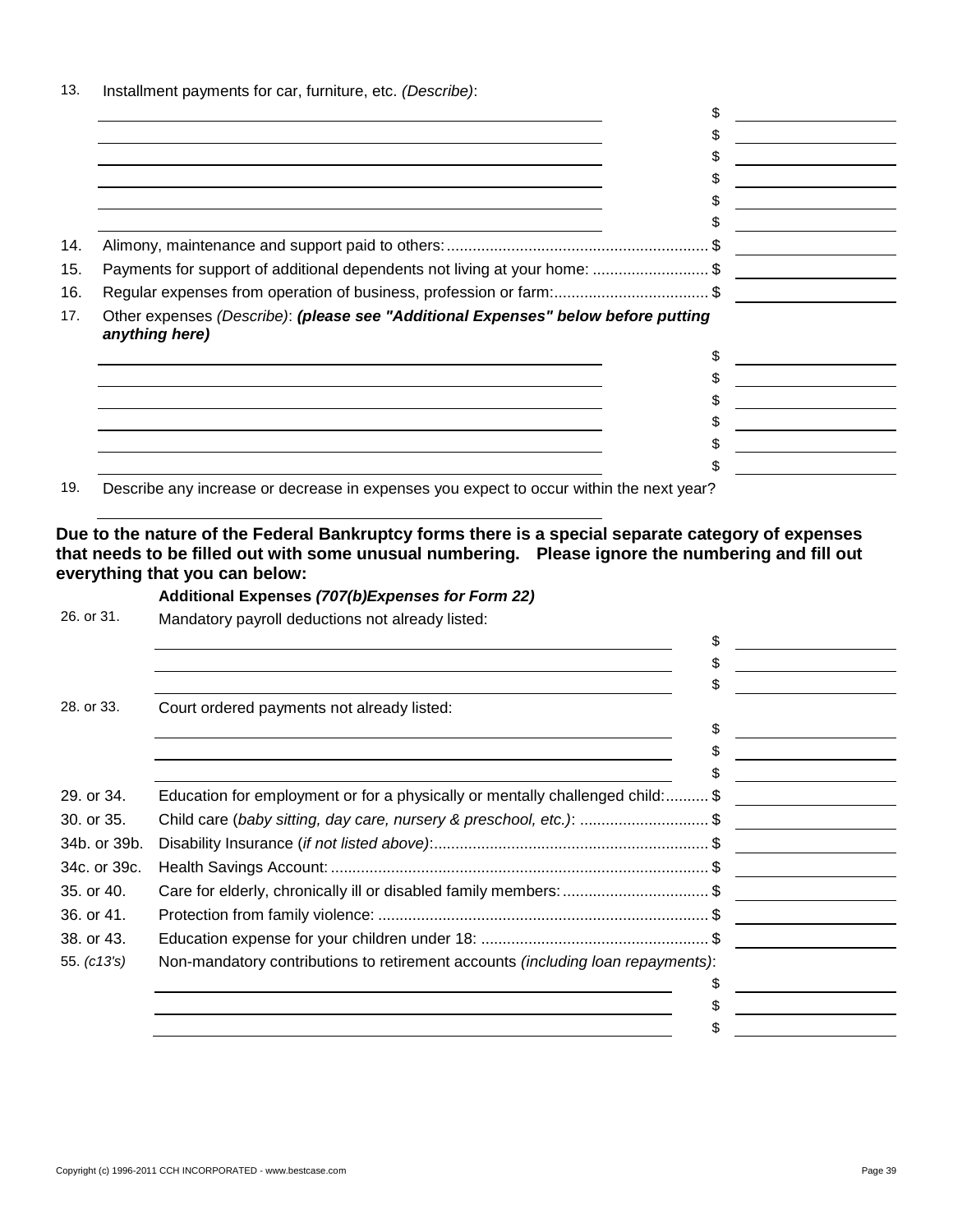## **Section 7 - Statement of Financial Affairs**

If you are filing jointly with your spouse, include information about both you and your spouse. If you know that you are filing under chapter 12 or 13, and you are married and not separated, you must provide information about your spouse even if you are not filing jointly.

If you have no information to report for a question, check the "NONE" box.

1. Income from employment or operation of business

State your gross income from employment or operation of a business: If you have not received an income from employment during the **two years** immediately preceding this calendar year, check this box:

### $\Box$  NONE

### **Debtor**

| Period                                                           | Dollar Amount<br>you were paid | Source <i>(i.e. employer name or business</i><br>name)                                                                   |
|------------------------------------------------------------------|--------------------------------|--------------------------------------------------------------------------------------------------------------------------|
| January 1 of this year through date of<br>commencement of case   |                                |                                                                                                                          |
| Last year (January 1 - December 31)                              |                                |                                                                                                                          |
| The year before last (January 1 - December 31)                   |                                |                                                                                                                          |
| Joint Debtor or Spouse (if applicable)<br>Period                 | Dollar Amount                  | Source (i.e. employer name or business<br>name)                                                                          |
| January 1 of this year through date of<br>commencement of case   | you were paid                  |                                                                                                                          |
| Last year (January 1 - December 31)                              |                                |                                                                                                                          |
| The year before last (January 1 - December 31)                   |                                |                                                                                                                          |
| 2.<br>Income other than from employment or operation of business |                                |                                                                                                                          |
| preceding the commencement of this case:                         |                                | State the amount of income received other than from employment or operation of business during the two years immediately |
| $\Box$ none                                                      |                                |                                                                                                                          |
| <b>Debtor</b>                                                    |                                |                                                                                                                          |
|                                                                  | Dollar Amount                  |                                                                                                                          |
| Period                                                           | you were paid                  | Source                                                                                                                   |
| During the last year                                             |                                |                                                                                                                          |
| Year before last                                                 |                                |                                                                                                                          |
| Joint Debtor or Spouse (if applicable)                           |                                |                                                                                                                          |
| Period                                                           | Dollar Amount<br>you were paid | Source                                                                                                                   |
|                                                                  |                                |                                                                                                                          |

During the last year Year before last

you were paid Source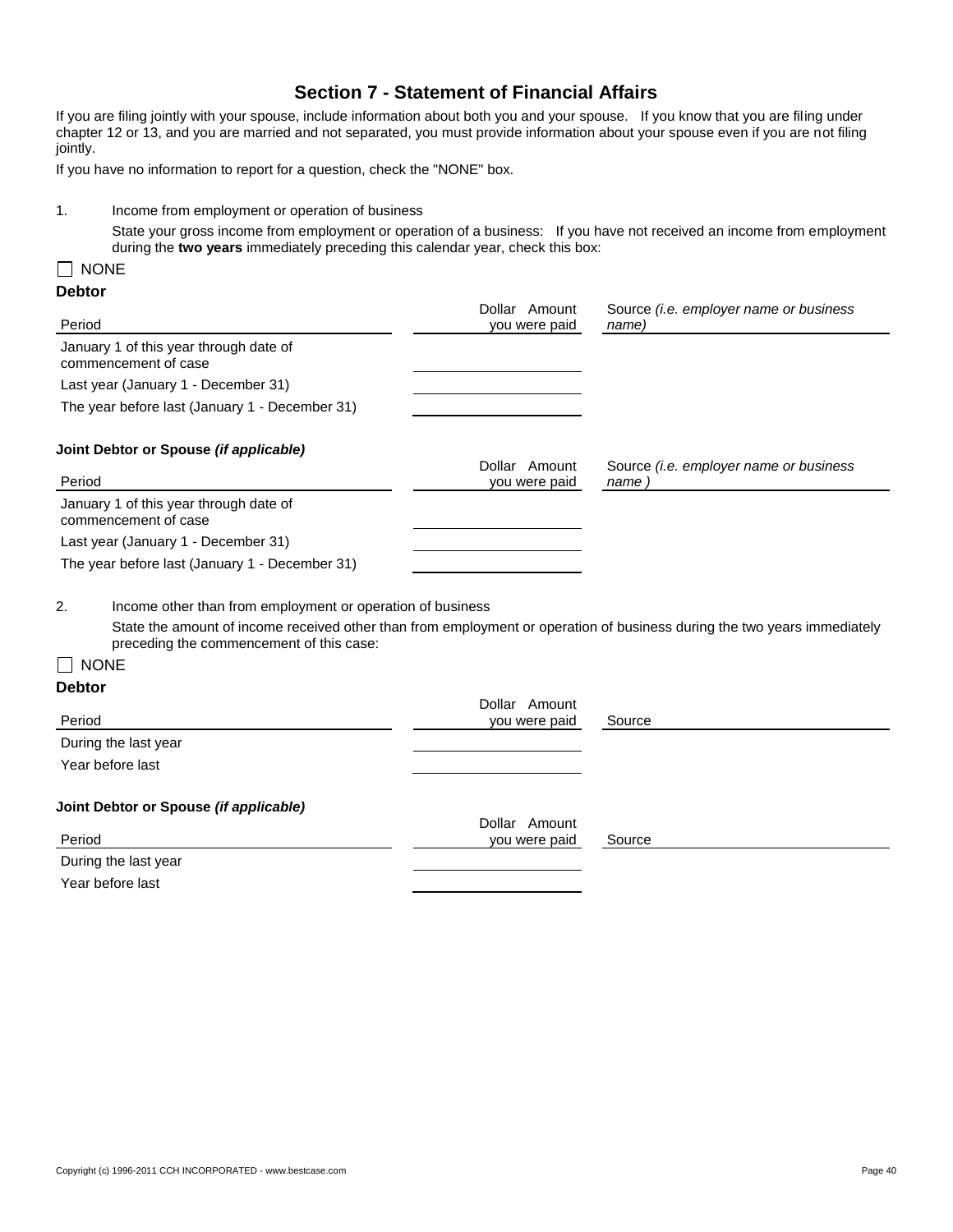#### 3. Payments to creditors

a. **If your debts are primarily consumer debts** *(i.e. non-business)*, list all payments totaling over **\$600** made within the last 90 days on loans, installment purchases of goods or services, and other debts. Indicate with an asterisk (\*) any payments that were made on account of a domestic support obligation*(i.e. alimony, child support, etc.)* or that were made as part of an alternative repayment plan.

 $\Box$  NONE Name and Address of Creditor **Dates of Payments** Amount Paid Amount Still Owed

b. **If your debts are primarily non-consumer debts** *(i.e. business)*, list all payments totaling over **\$5,850** made within the last 90 days to any creditor.

 $\Box$  NONE

```
Name and Address of Creditor Dates of Payments Amount Paid Amount Still Owed
```
c. *All debtors*, list all payments made within **one year** to any "insider" or for the benefit of any "insider". *("Insiders" include your relatives, your business partners and their relatives, your corporations, or your affiliates.)*

 $\Box$  NONE

| Name and Address of Creditor / | Dates of Payments | Amount Paid | <b>Amount Still Owed</b> |
|--------------------------------|-------------------|-------------|--------------------------|
| Relationship to Debtor         |                   |             |                          |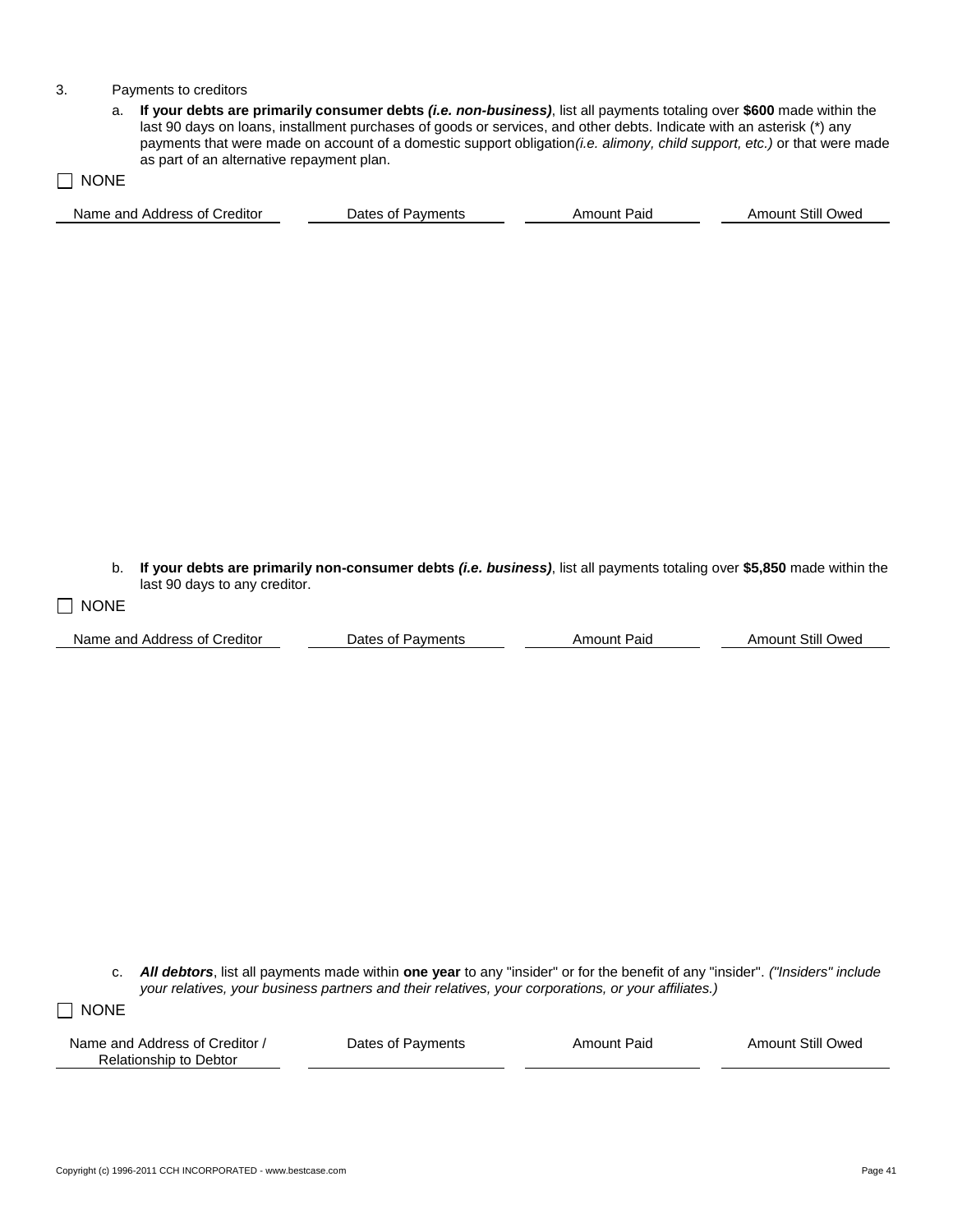| 4. |  |  | Suits, executions, garnishments and attachments |
|----|--|--|-------------------------------------------------|
|----|--|--|-------------------------------------------------|

a. List all suits and administrative proceedings to which you are or were a party within **one year** preceding the filing of this case.

### $\Box$  NONE

| Caption of Suit and Case Number | Nature of Proceeding | Court or Agency and<br>Location | Status or Disposition |
|---------------------------------|----------------------|---------------------------------|-----------------------|
|                                 |                      |                                 |                       |

b. Describe all property that has been garnished, seized, or attached under any legal or equitable process within **one year** immediately preceding the commencement of this case.

#### $\Box$  NONE

Name and Address of Person/Company for Whom the Property was Seized (Creditor)

Date of Seizure **Description and Value of Property** 

5. Repossessions, foreclosures, and returns

List all property that has been repossessed by a creditor, sold at a foreclosure sale, transferred through a deed in lieu of foreclosure, or returned to the seller, within **one year** immediately preceding the commencement of this case.

## $\Box$  NONE

| Name and Address of Creditor | Date of Repossesion             | Description and Value of Property |
|------------------------------|---------------------------------|-----------------------------------|
|                              | Foreclosure. Transfer or Return |                                   |
|                              |                                 |                                   |

6. Assignments and receiverships

a. Describe any assignment of property for the benefit of creditors made within **120 days** immediately preceding the commencement of this case.

### $\Box$  NONE

|  |  |  |  | Vame and Address of Assignee |
|--|--|--|--|------------------------------|
|--|--|--|--|------------------------------|

Name and Address of Assignee **Date of Assignment** Terms of Assignment/Settlement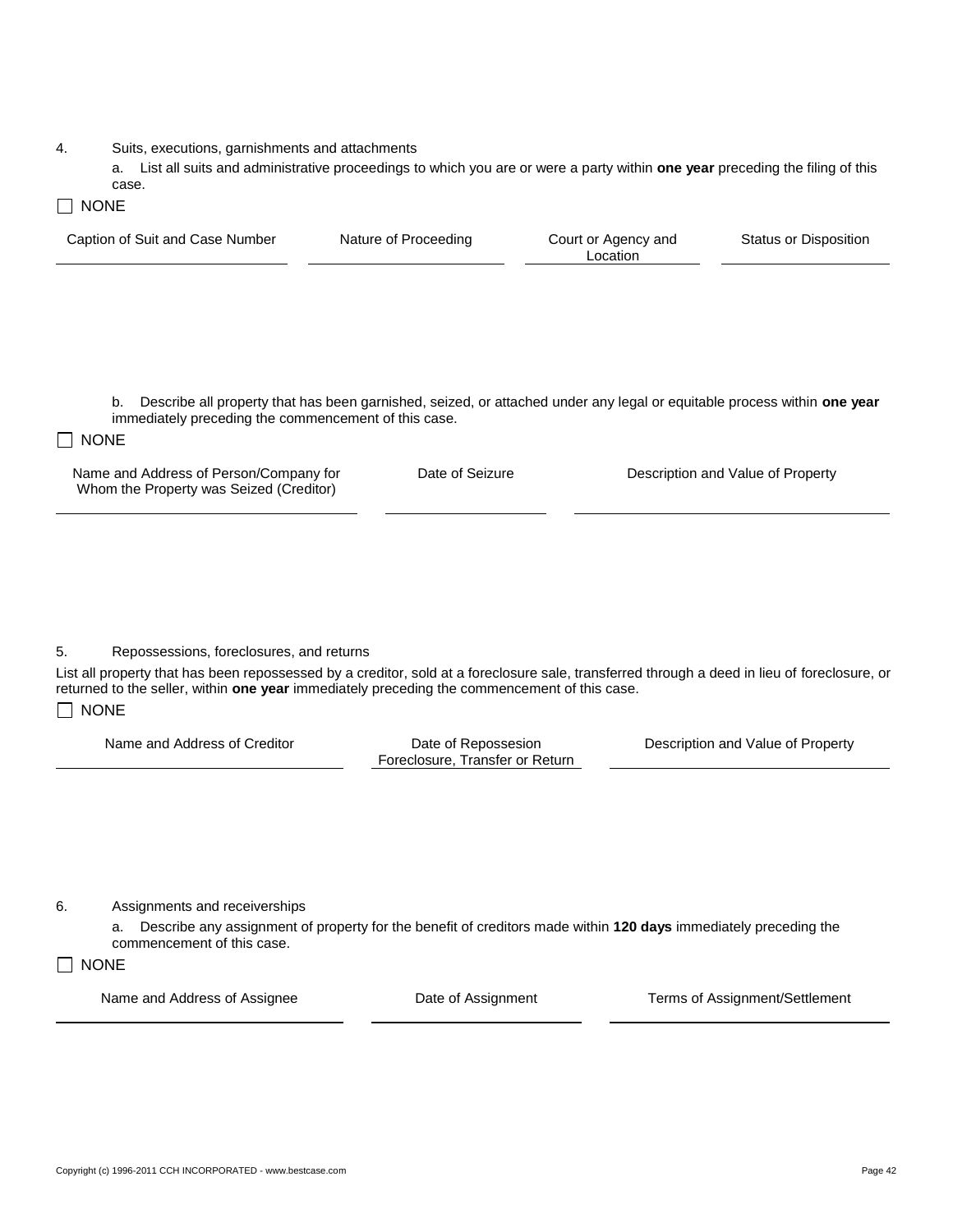| <b>NONE</b>                                                                                                                                                                                                                                                                                                                          |                                                       |               |                                      |
|--------------------------------------------------------------------------------------------------------------------------------------------------------------------------------------------------------------------------------------------------------------------------------------------------------------------------------------|-------------------------------------------------------|---------------|--------------------------------------|
| Name and Address of Custodian                                                                                                                                                                                                                                                                                                        | Name and location of Court,<br>Caste Title and Number | Date of Order | Description and Value of<br>Property |
|                                                                                                                                                                                                                                                                                                                                      |                                                       |               |                                      |
| Gifts<br>7.                                                                                                                                                                                                                                                                                                                          |                                                       |               |                                      |
| List all gifts or charitable contributions made within one year immediately preceding the commencement of this case except ordinary<br>and usual gifts to family members aggregating less than \$200 in value per individual family member and charitable contributions<br>aggregating less than \$100 per recipient.<br>$\Box$ NONE |                                                       |               |                                      |
|                                                                                                                                                                                                                                                                                                                                      |                                                       |               |                                      |
| Name and Address of Recipient                                                                                                                                                                                                                                                                                                        | Relationship to You, if Any                           | Date of Gift  | Gift                                 |
|                                                                                                                                                                                                                                                                                                                                      |                                                       |               |                                      |
| Losses                                                                                                                                                                                                                                                                                                                               |                                                       |               |                                      |
| 8.<br>List all losses from fire, theft, gambling or other casualty within one year immediately preceding the commencement of this case or<br>since the commencement of this case.<br><b>NONE</b>                                                                                                                                     |                                                       |               | Description and Value of             |

### 9. Payments related to debt counseling or bankruptcy

List all payments made or property transferred by or on behalf of the debtor to any persons, including attorneys, for consultation concerning debt consolidation, relief under the bankruptcy law or preparation of the petition in bankruptcy within **one year** immediately preceding the commencement of this case.

## $\Box$  NONE

| Name and Address of Payee | Date of Payment | Name of Person Who Paid, | Amount of Money/Description |
|---------------------------|-----------------|--------------------------|-----------------------------|
|                           |                 | if Not You               | and Value of Property       |
|                           |                 |                          |                             |

### 10. Other transfers (including sale of your property)

a. List all other property, other than property transferred in your ordinary course of business or financial affairs, transferred either absolutely or as a security within **two years** immediately preceding the commencement of this case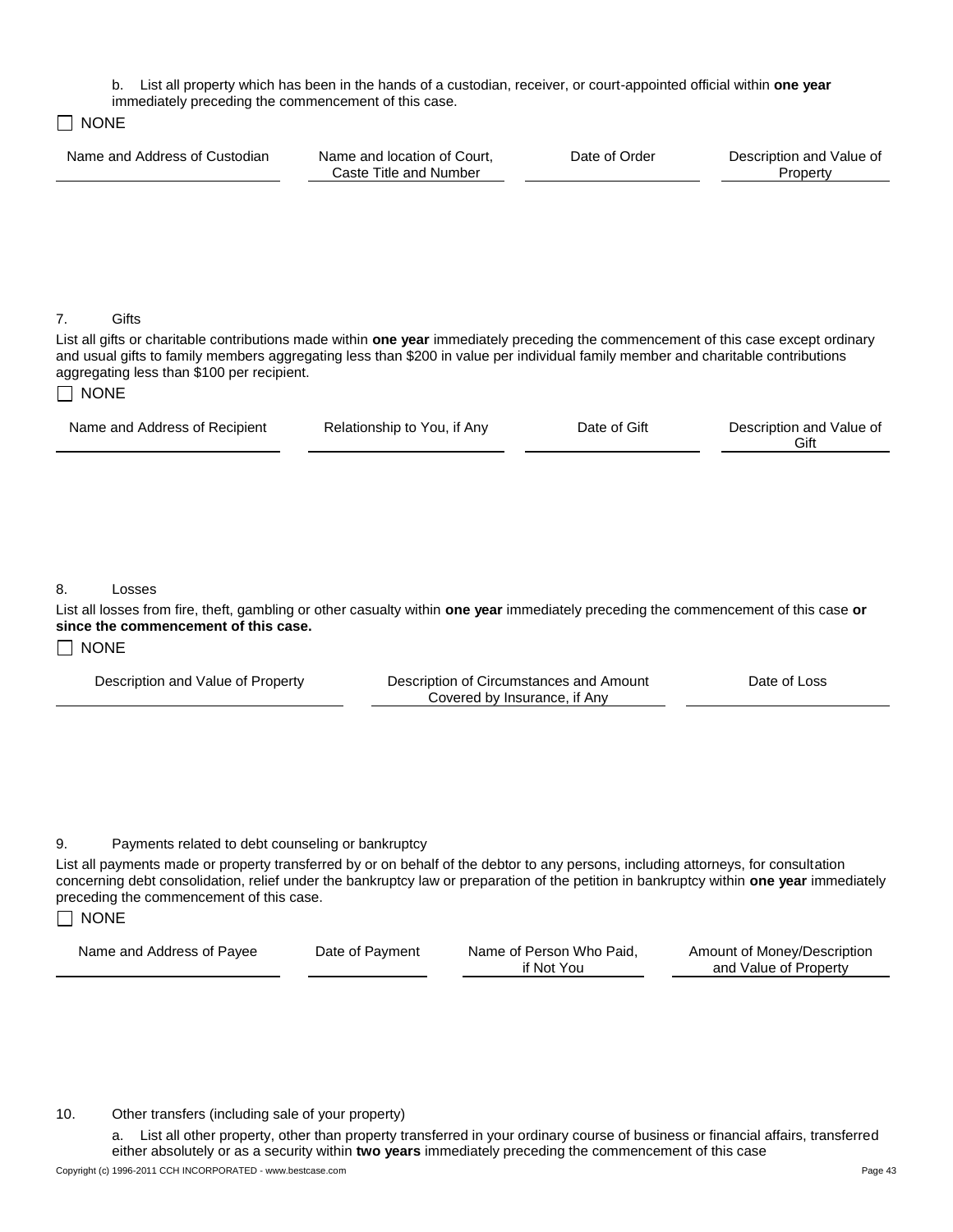Name and Address of Transferee / Relationship to Debtor

b. List all property you transferred within **10 years** immediately preceding the commencement of this case to a self-settled trust, or a similar device of which you are the beneficiary.

| Name of Trust or Similar Device | Date of Transfer | Amount of Money or Description and |
|---------------------------------|------------------|------------------------------------|
|                                 |                  | Value of Property or Interest      |

11. Closed financial accounts

List all financial accounts and instruments held in your name or for your benefit which were closed, sold, or otherwise transferred within **one year** immediately preceding the commencement of this case.

### $\Box$  NONE

| Name and Address of Institution | Type and Number of Account & Final Balance | Amount and Date of Sale or |
|---------------------------------|--------------------------------------------|----------------------------|
|                                 |                                            | Closina                    |

#### 12. Safe deposit boxes

List each safe deposit or other box or depository in which you have or have had securities, cash, or other valuables within **one year** immediately preceding commencement of this case.

#### □ NONE

| Name and Address of Bank | Name and Address of those with | Description of Contents | Date of          |
|--------------------------|--------------------------------|-------------------------|------------------|
| or Other Depository      | Access to Box or Depository    |                         | Transfer. if anv |

#### 13.. Setoffs

List all setoffs made by any creditor, including a bank, against a debt or deposit of yours within **90 days** preceding the commencement of this case.

#### $\Box$  NONE

Name and Address of Creditor **Date of Setoff Creditor** Date of Setoff **Amount of Setoff** Amount of Setoff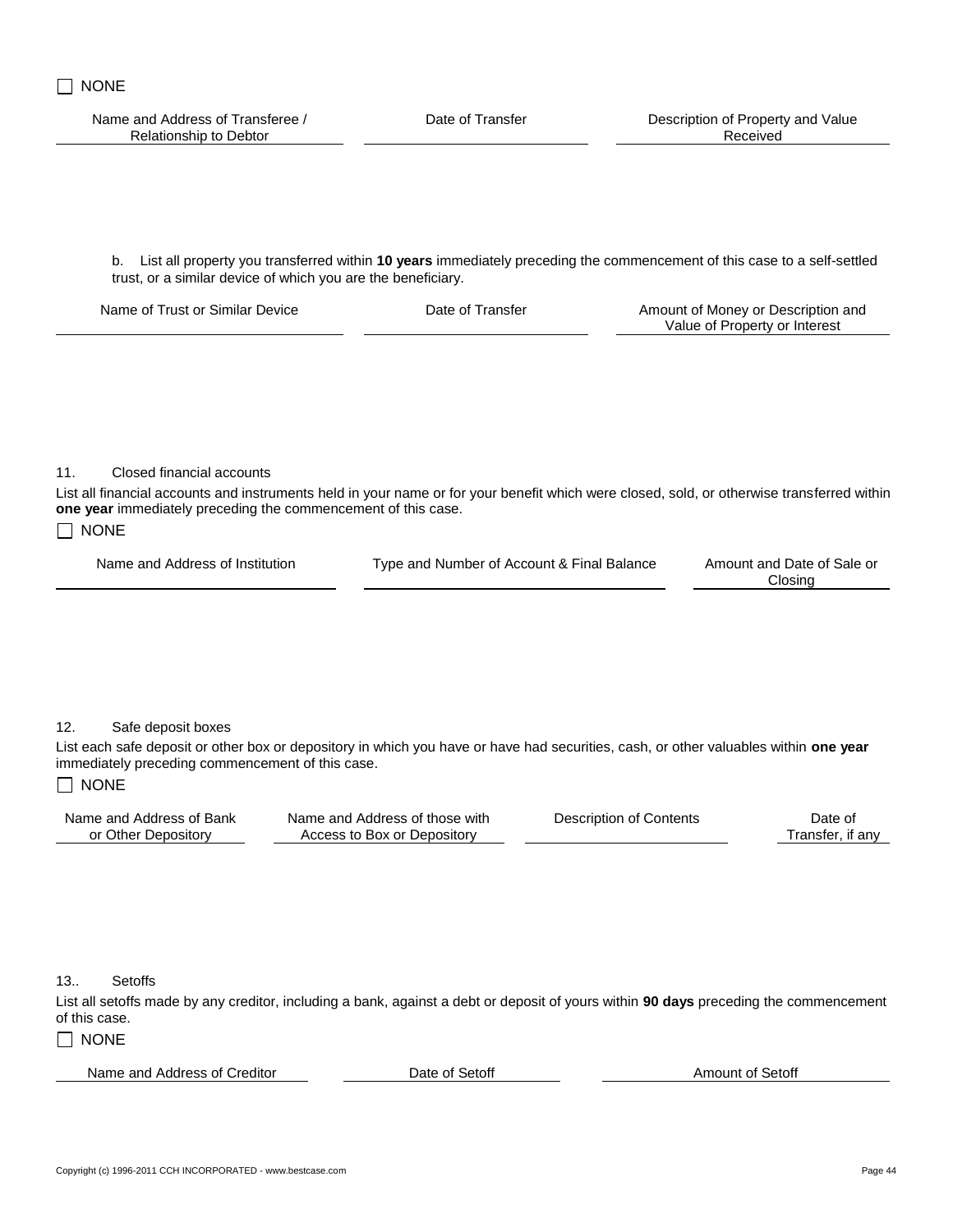#### 14. Property held for another person

List all property that you hold or control that is owned by another person.

 $\Box$  NONE

| and<br>Name<br>Jwner<br>⊦Address of | Description and<br>⊧of Propertv<br>Value | <b>Property</b><br>∟ocation of |
|-------------------------------------|------------------------------------------|--------------------------------|
|                                     |                                          |                                |

#### 15. Prior address of debtor

If you have moved within the **three years** immediately preceding the commencement of this case, list all residences during the last three years, excluding your present address.

 $\Box$  NONE

Address **The Contract Contract Address** Your Name at the Time **Dates of Occupancy** 

#### 16. Spouses and Former Spouses

If you reside or resided in a community property state, commonwealth, or territory(including Alaska, Arizona, California, Idaho, Louisiana, Nevada, New Mexico, Puerto Rico, Texas, Washington, or Wisconsin) within the **eight-year period** immediately preceding the commencement of the case, identify the name of your spouse and of any former spouse who resides or resided with you in the community property state.

 $\Box$  NONE

Name

#### 17. Environmental Information

For the purpose of this question, the following definitions apply:

"Environmental Law" means any federal, state, or local statue or regulation regulating pollution, contamination, releases of hazardous or toxic substances, wastes or material into the air, land, soil surface water, ground water, or other medium, including, but not limited to, statutes or regulations regulating the cleanup of these substances, wastes, or material.

"Site" means any location, facility , or property as defined under any Environmental Law, whether or not presently or formerly owned or operated by the debtor, including, but not limited to, disposal sites.

"Hazardous Material" means anything defined as a hazardous waste, hazardous substance, toxic substance, hazardous material, pollutant, or contaminant or similar term under an Environmental Law.

a. List the name and address of every site for which you received notice in writing by a governmental unit that it may be liable or potentially liable under or in violation of an Environmental Law. Indicates the governmental unit, the date of the notice, and, if known, the Environmental Law.

 $\Box$  NONE

| Site Name and Address | Name and Address of Governmental Unit | , of Notice<br>Date | Environmental Law |
|-----------------------|---------------------------------------|---------------------|-------------------|
|-----------------------|---------------------------------------|---------------------|-------------------|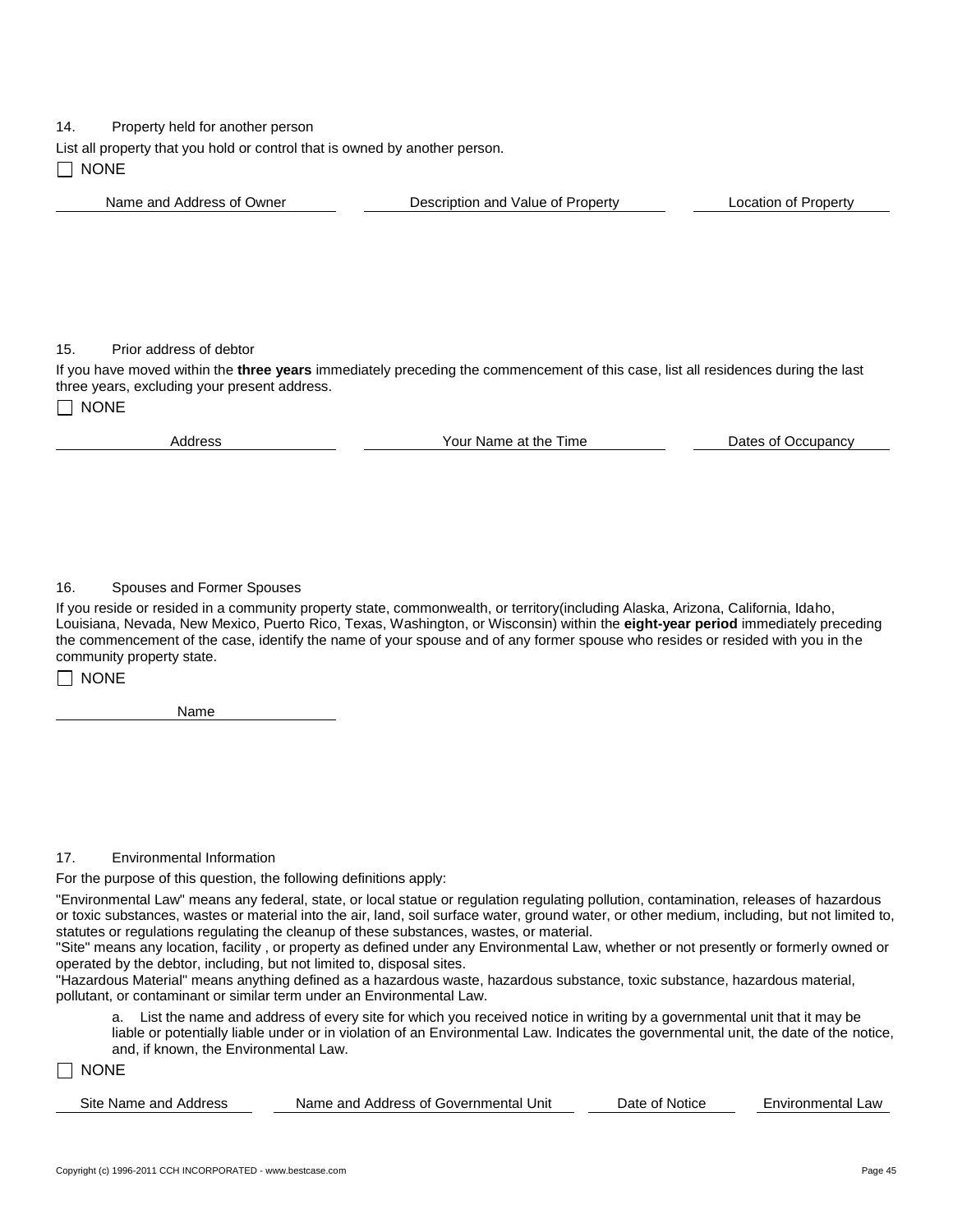b. List the name and address of every site for which you provided notice to a governmental unit of a release of Hazardous Material. Indicate the governmental unit to which the notice was sent and the date of the notice.

### □ NONE

Site Name and Address Name and Address of Governmental Unit Date of Notice Environmental Law

c. List all judicial or administrative proceedings, including settlements or orders, under any Environmental Law with respect to which you are or were a party. Indicate the name and address of the governmental unit that is or was a party to the proceeding, and the docket number.

#### $\Box$  NONE

Name and Address of Governmental Unit **Docket Number** Status or Disposition **Status or Disposition** 

#### 18. Nature, location and name of business

a. If the debtor is an individual, list the names, addresses, taxpayer identification numbers, nature of the businesses, and beginning and ending dates of all businesses in which the debtor was an officer, director, partner, or managing executive of a corporation, partnership, sole partnership, or was a self-employed professional within the **six years** immediately preceding the commencement of this case, or in which the debtor owned 5 percent or more of the voting or equity securities within the **six years** immediately preceding the commencement of this case.

If the debtor is a partnership, list the names, addresses, taxpayer identification numbers, nature of the businesses, and beginning and ending dates of all businesses in which the debtor was a partner or owned 5 percent or more of the voting or equity securities within the **six years** immediately preceding the commencement of this case.

#### $\Box$  NONE

| Name | Taxpayer I.D.<br>Number(EIN) | Address | Nature of Business | Beginning and<br>End Dates of |
|------|------------------------------|---------|--------------------|-------------------------------|
|      |                              |         |                    | Operation                     |

b. Identify any business listed in response to subdivision a., above, that is "single asset real estate" as define in 11 U.S.C. § 101.

 $\Box$  NONE

Name Address Address Address Address Address Address Address Address Address Address Address Address Address A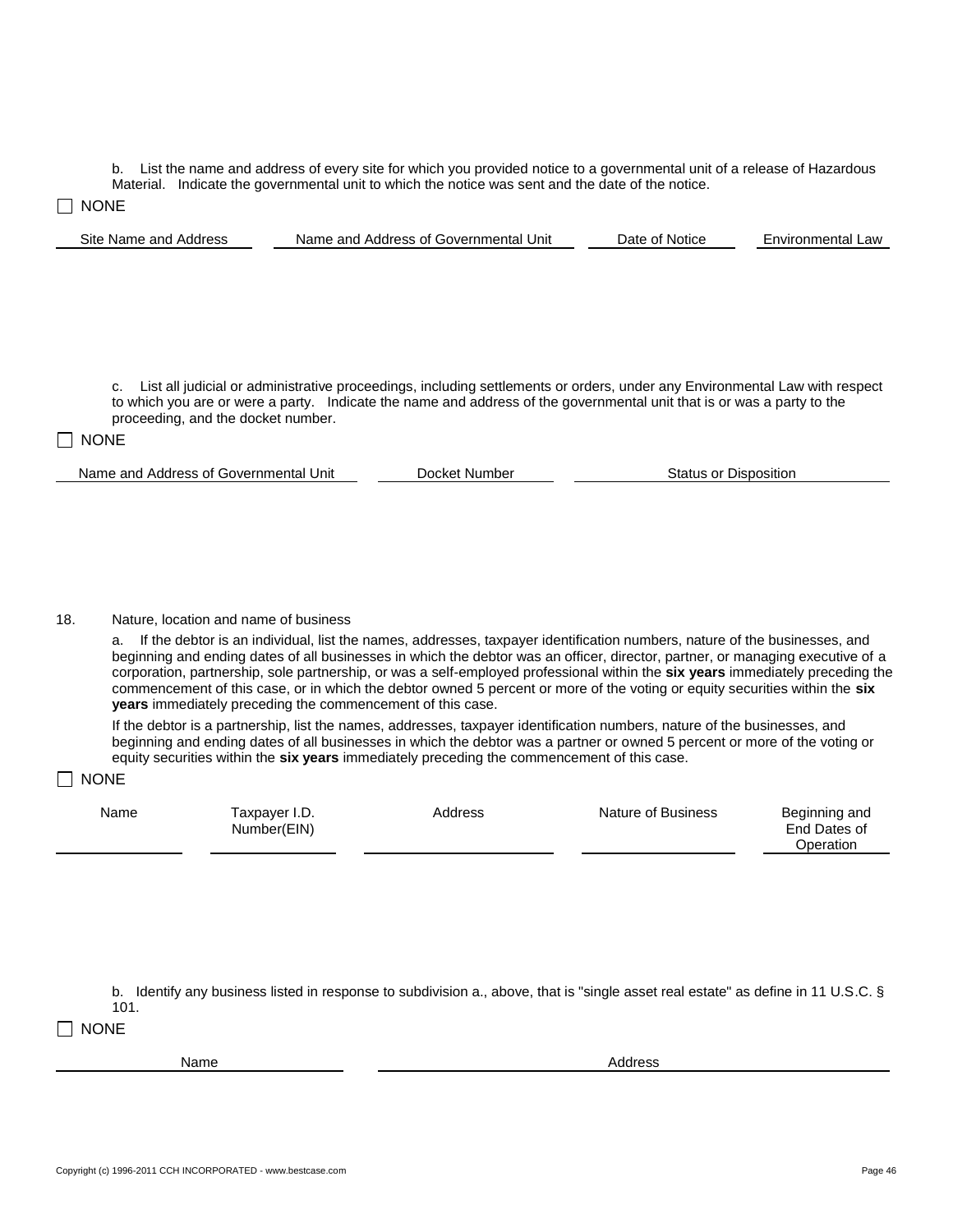| 19.         | Books, records, and financial statements                                                                                                                                                                                                  |         |                         |
|-------------|-------------------------------------------------------------------------------------------------------------------------------------------------------------------------------------------------------------------------------------------|---------|-------------------------|
|             | a. List all bookkeepers and accountants who, within the two years immediately preceding the filing of this bankruptcy case,<br>kept or supervised the keeping of books of account and records.                                            |         |                         |
|             | <b>NONE</b>                                                                                                                                                                                                                               |         |                         |
|             | Name and Address                                                                                                                                                                                                                          |         | Dates Services Rendered |
|             |                                                                                                                                                                                                                                           |         |                         |
| $\Box$ None | b. List all firms or individuals who, within the two years immediately preceding the filing of this bankruptcy case, have audited<br>the books of account and records, or prepared a financial statement of the debtor.                   |         |                         |
|             | Name                                                                                                                                                                                                                                      | Address | Dates Services Rendered |
|             | c. List all firms or individuals who, at the time of the commencement of this case, were in possession of your books of<br>account and records. If the records are not available, explain.<br><b>NONE</b>                                 |         |                         |
|             | Name and Address                                                                                                                                                                                                                          |         | Comments                |
| $\Box$ NONE | d. List all financial institutions, creditors and other parties, including mercantile and trade agencies, to whom a financial<br>statement was issued by the debtor within two years immediately preceding the commencement of this case. |         |                         |
|             | Name and Address                                                                                                                                                                                                                          |         | Dates Issued            |
| 20.         | Inventories<br>a. List the dates of the last two inventories taken of your property, the name of the person who supervised the taking of each<br>inventory, and the dollar amount and basis of each inventory.<br><b>NONE</b>             |         |                         |
|             | Copyright (c) 1996-2011 CCH INCORPORATED - www.bestcase.com                                                                                                                                                                               |         | Page 47                 |

**The following questions, #19-25, are only to be answered if you are a corporation or partnership of if you have been, in the six years immediately preceding this case, an officer, director, managing executive, or owner of more than 5% of the voting**  securities of the corporation; a partner, other than a limited partner, of a partnership; a sole proprietor, or otherwise **self-employed.**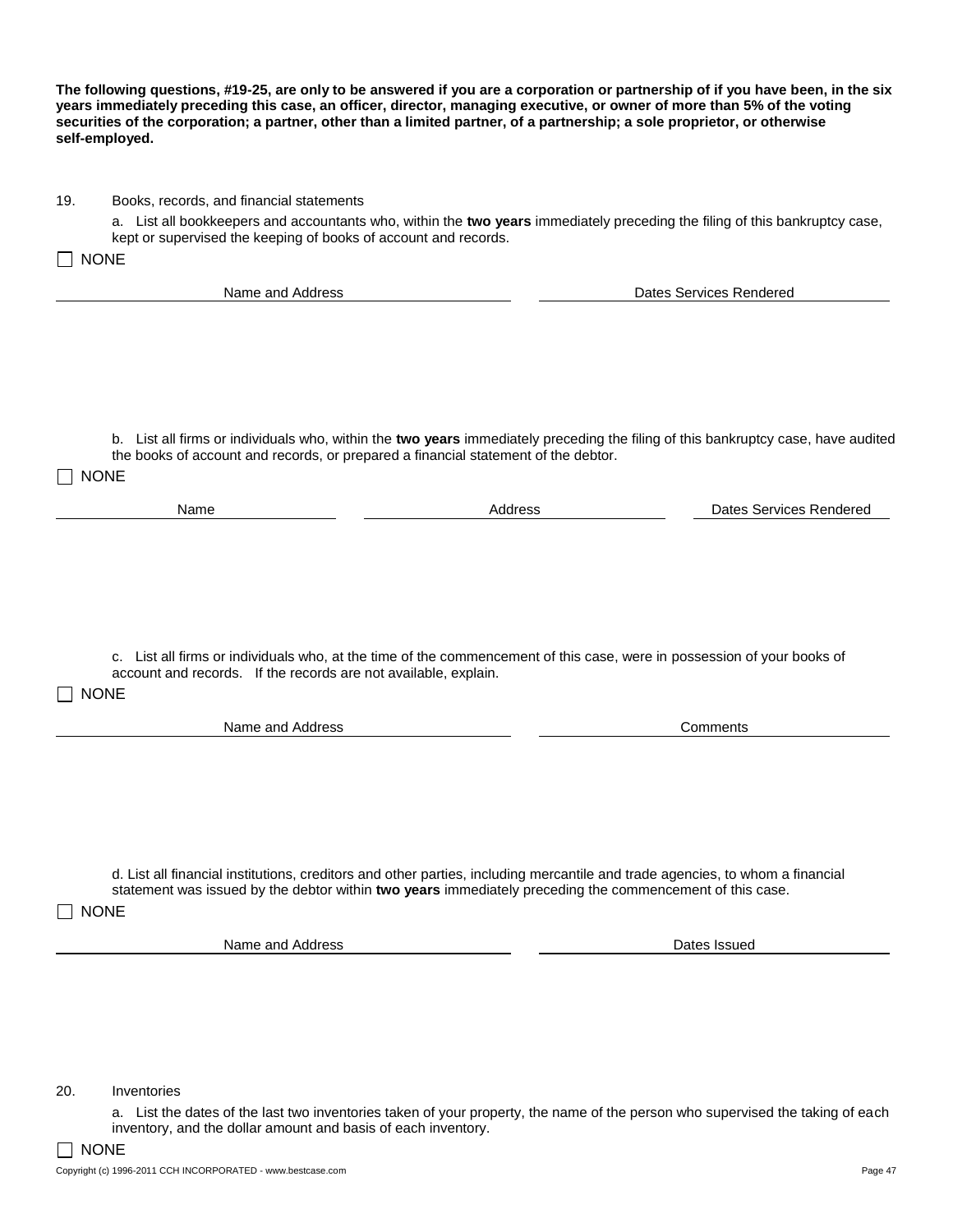b. List the name and address of the person possessing the records of each of the two inventories reported in a.) above.  $\Box$  NONE

Date of Inventory **Name and Address of Custodian of Inventory Records** 

21. Current partners, officers, directors, and shareholders

a. If your business is a partnership, list the nature and percentage of partnership interest of each member of the partnership.  $\Box$  NONE

| Name and Address | Nature of Interest | Percentage of Interest |
|------------------|--------------------|------------------------|
|                  |                    |                        |

b. If your business is a corporation, list all officers and directors of the corporation, and each stockholder who directly or indirectly own, controls, or holds 5% or more of the voting securities of the corporation.

## $\Box$  NONE Name and Address **Nature 20** Title Nature and Percentage of Stock Ownership

22. Former partners, officers, directors and shareholders

a. If your business is a partnership, list each member who withdrew from the partnership within one year immediately preceding the commencement of this case.

 $\Box$  NONE

Name and Address **Date of Withdrawal**